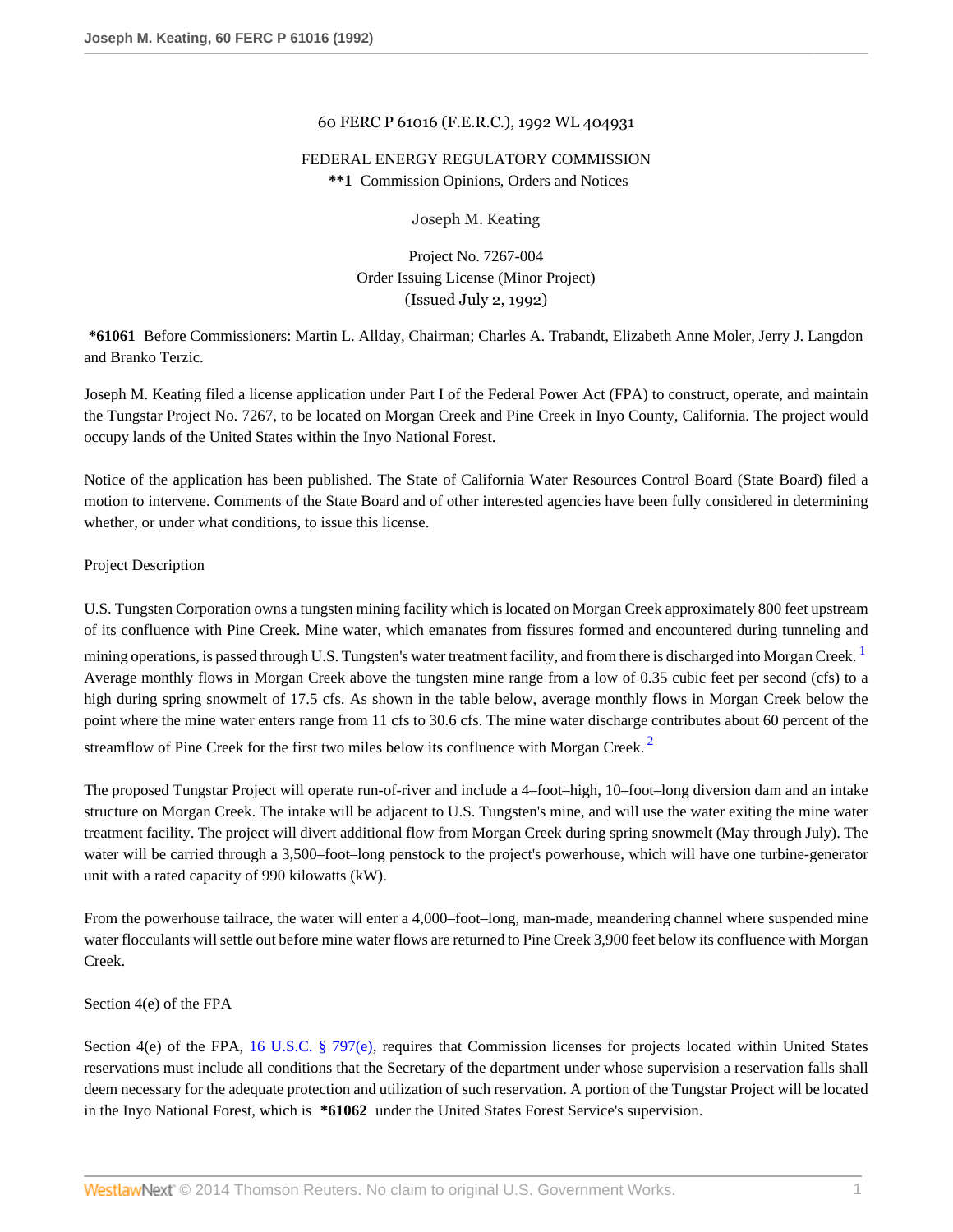<span id="page-1-0"></span>**\*\*2** By letter dated February 26, 1988, the Forest Service submitted its comments on the proposed project and its conditions for inclusion in any license.<sup>[3](#page-37-2)</sup> The conditions included minimum flow requirements for the Morgan Creek and Pine Creek bypass reaches, which are higher than those originally proposed by Keating. By letter dated May 6, 1988, Keating amended his license application to incorporate the Forest Service's recommendations with respect to minimum flows. [4](#page-37-3)

## <span id="page-1-1"></span>Recommendations of Federal and State Fish and Wildlife Agencies

Section 10(j)(1) of the FPA, [16 U.S.C. § 803\(j\)\(1\),](http://www.westlaw.com/Link/Document/FullText?findType=L&pubNum=1000546&cite=16USCAS803&originatingDoc=I8bf25e49392d11db80c2e56cac103088&refType=LQ&originationContext=document&vr=3.0&rs=cblt1.0&transitionType=DocumentItem&contextData=(sc.DocLink)) requires the Commission to base fish and wildlife license conditions on recommendations of federal and state fish and wildlife agencies submitted pursuant to the Fish and Wildlife Coordination Act for the protection, mitigation, and enhancement of fish and wildlife.

Whenever the Commission believes that a fish and wildlife agency's recommendation is inconsistent with the purposes and requirements of the FPA or other applicable law, section  $10(j)(2)$  of the FPA requires that the Commission and the agencies attempt to resolve any such inconsistency. If, after such attempt, the Commission does not adopt in whole or in part a recommendation of any such agency, the Commission shall publish a finding that adoption of the recommendation is inconsistent with the purposes and requirements of the FPA or other applicable laws, together with a finding that the conditions selected by the Commission comply with the requirements of section  $10(j)(1)$ , i.e., will adequately and equitably protect, mitigate damages to, and enhance fish and wildlife affected by the project.

### A. Minimum Flows

The proposed project's bypass reach consists of an 800–foot–long stretch of Morgan Creek and a 3,900–foot–long stretch of Pine Creek below its confluence with Morgan Creek. As shown in the table below, Pine Creek flows in the bypass reach consist of Pine Creek flows from above the Morgan Creek confluence plus Morgan Creek flows. In determining appropriate minimum flows for the Tungstar Project, we examined the needs of Morgan Creek below the diversion point and of Pine Creek below its confluence with Morgan Creek.

| <b>Average Preproject Flows (cfs)</b> |      |      |      |      |      |      |      |      |       |      |      |      |
|---------------------------------------|------|------|------|------|------|------|------|------|-------|------|------|------|
|                                       | Jan. | Feb. | Mar. | Apr. | May  | June | Jul. | Aug. | Sept. | Oct. | Nov. | Dec. |
| Morgan Creek                          | 11.7 | 11.6 | 11.1 | 11.0 | 17.3 | 30.6 | 26.2 | 15.6 | 13.4  | 12.9 | 12.8 | 12.3 |
| Pine Creek above Morgan Creek         | 3.7  | 3.7  | 4.0  | 5.2  | 22.8 | 48.8 | 35.5 | 11.7 | 5.4   | 4.2  | 3.9  | 3.9  |
| Pine Creek below Morgan Creek         | 15.4 | 15.4 | 15.1 | 16.2 | 40.1 | 79.4 | 61.7 | 27.3 | 18.8  | 17.1 | 16.7 | 16.2 |

# 1. Morgan Creek

For Morgan Creek below the proposed diversion, the Tungstar Project, as amended to incorporate the Forest Service conditions on minimum flows, would maintain the following minimum flows: 1.5 cfs in January through March; 1.0 cfs in April through July; and .75 cfs in August through December.

**\*\*3** The California Department of Fish and Game (Cal Fish and Game) recommended minimum flows in Morgan Creek of 5 cfs or preproject flows, whichever is less, for the months of May through July, and made no recommendations with respect to Morgan Creek flows for the remaining months. Cal Fish and Game did not provide any information in support of its recommended flows.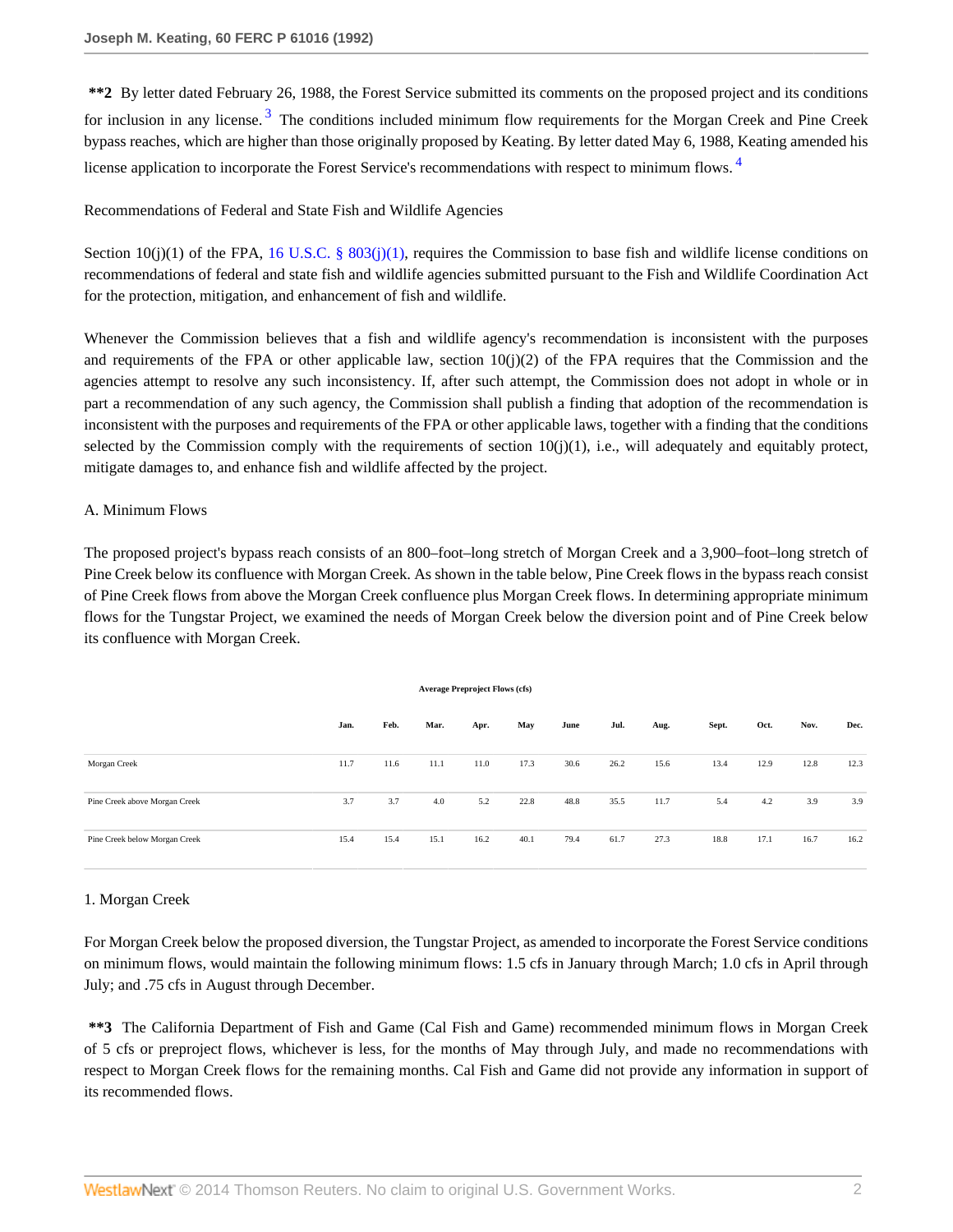<span id="page-2-0"></span>As explained in the Environmental Assessment (EA) attached to this order, an electrofishing survey done by the license applicant <sup>[5](#page-37-4)</sup> indicates that fish populations in Morgan Creek are negligible. The survey found only one rainbow/golden trout in the creek immediately above the Pine Creek confluence. The lack of fish in Morgan Creek is likely due to the limited nesting and feeding opportunities caused by the creek's high gradient, turbulent flows and its boulder-strewn, bedrock substrate. Minimum flows in Morgan Creek are therefore not needed to create or maintain fish habitat. Rather, their primary importance would be as a supplement to Pine Creek's flows in maintaining fish habitat in Pine Creek. <sup>[6](#page-37-5)</sup>

<span id="page-2-3"></span><span id="page-2-2"></span><span id="page-2-1"></span>Moreover, since it appears that riparian vegetation in the project area is less dependent on streamflows than on the numerous surface \*61063 springs in the area, it would be minimally affected by project-related reductions in streamflow. <sup>[7](#page-37-6)</sup> From a waterquality standpoint, diverting the mine water from Morgan Creek may at times even improve Morgan Creek's water quality. When the tungsten mine is operating,  $\frac{8}{3}$  $\frac{8}{3}$  $\frac{8}{3}$  the treated mine water that is discharged into Morgan Creek can cause the creek to have a milky appearance. <sup>[9](#page-37-8)</sup> Diverting this water into the settling pond at the head of the proposed meandering channel would allow flocculents to settle out and the water to be reclarified before entering Pine Creek.  $10$ 

<span id="page-2-5"></span><span id="page-2-4"></span>For these reasons, we conclude that the minimum flows required by the Forest Service and proposed by Keating will be more than adequate to protect the aquatic resources of Morgan Creek.

# 2. Pine Creek

<span id="page-2-7"></span><span id="page-2-6"></span>For the Pine Creek bypass reach, Keating and the FS propose minimum flows of 6.0 cfs in October through April, <sup>[11](#page-37-10)</sup> 23.8 cfs in May, 49.8 cfs in June, 36.5 cfs in July, 12.4 cfs in August, and 6.1 cfs in September. With these instream flows, the project would produce about 4,000,000 kilowatt hours (kWh) of electrical energy annually.  $^{12}$  $^{12}$  $^{12}$ 

For May through July in the Pine Creek bypass reach, Cal Fish and Game recommended minimum flows of 45 cfs or pre project flows, whichever is less. For the remaining months of the year, Cal Fish and Game recommended minimum flows of 25 cfs or pre project flows, whichever is less. Cal Fish and Game's recommended flows for Pine Creek would result in no diversion of water for power purposes except during June, July, and August, and would result in an annual production of about 1,500,000 kWh.

Keating's fish survey indicates that Pine Creek in the vicinity of the proposed project contains a trout population consisting of rainbow trout and rainbow/golden trout hybrids. The fish range in size from fry to adults greater than ten inches.

<span id="page-2-8"></span>**\*\*4** Keating prepared an instream flow study (IFIM) to determine the relationship of flow to the maintenance of fish habitat in Pine Creek.  $^{13}$  $^{13}$  $^{13}$  We considered the results of the IFIM, along with the results of the electrofishing survey, in determining appropriate minimum flows.

The results of the IFIM indicate that Cal Fish and Game's recommended flows would provide nearly 100 percent of the rainbow trout habitat available at the average annual flow in Pine Creek below Morgan Creek (28.8 cfs) for all lifestages year round. Flows of 6.1 and 6 cfs (Keating's proposed minimum flows for September through April) would provide about 39 percent of available habitat for adults, 35 percent of the available habitat for juveniles, and 71 percent of the available habitat for fry. During June and July, Keating's proposed flows would provide 100 percent of the available habitat for all lifestages of trout. <sup>[14](#page-37-13)</sup>

<span id="page-2-10"></span><span id="page-2-9"></span>Cal Fish and Game states that its recommendation is based on the results of the IFIM, but does not explain the necessity of providing nearly 100 percent of the fish habitat estimated to occur naturally. The agency also contends that Morgan Creek flows, which are warmer than Pine Creek flows, are indispensable in maintaining pre project conditions, especially in winter months. Cal Fish and Game notes, for example, that the applicant's fish survey found that adult trout in Pine Creek below Morgan Creek are larger than those found in Pine Creek above Morgan Creek. <sup>[15](#page-37-14)</sup> Cal Fish and Game contends that this fact suggests that temperature may have some effect on growth rates, but that further sampling is needed to make such a determination.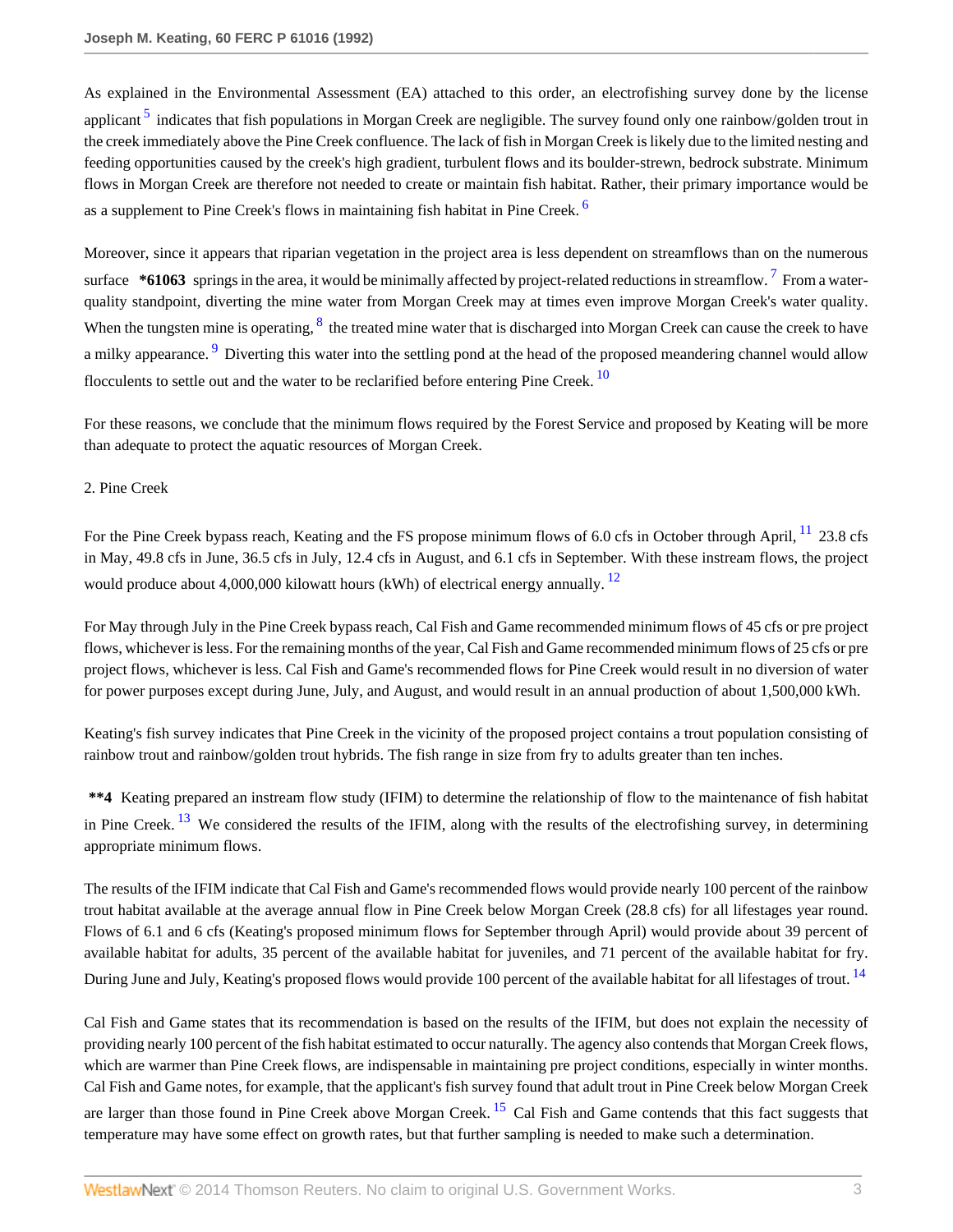<span id="page-3-0"></span>The electrofishing survey was conducted in two reaches of Pine Creek, one above and the other below Morgan Creek. As explained in the EA, the survey found that various age classes of trout inhabit both reaches of Pine Creek in almost equal numbers. [16](#page-37-15) This implies that adequate adult, juvenile, and fry habitat and population **\*61064** exist in both reaches of Pine Creek. Thus, it appears that flows from Morgan Creek provide little enhancement and are not essential to Pine Creek's fishery below Morgan Creek, and that Pine Creek's flows, without Morgan Creek's, would be adequate to maintain the existing fishery of Pine Creek. For these reasons, we conclude that the minimum flows required by the Forest Service and proposed by Keating will provide adequate habitat for all life stages of trout and will be more than adequate to ensure the protection of the existing fishery in Pine Creek.

In addition, as an enhancement measure, the meandering channel proposed by Keating and required by the Forest Service will be designed to support all life stages of native trout now present in Pine Creek. The channel will have a design capacity of 12

<span id="page-3-1"></span>cfs. <sup>[17](#page-37-16)</sup> Keating will stock the channel with native rainbow/golden trout taken from Pine Creek. An instream flow analysis of the trout habitat that would be produced in the proposed channel indicates that the habitat that will be available in the channel plus the habitat remaining in Pine Creek at flows of 6 cfs will actually be greater than the trout habitat available under present conditions in Pine Creek.<sup>[18](#page-37-17)</sup>

### <span id="page-3-2"></span>3. Economic Evaluation of Proposals

**\*\*5** A proposed project is economically beneficial so long as its projected levelized cost is less than its long-term levelized cost of alternative energy to any utility in the region that can be served by the project.

<span id="page-3-3"></span>The proposed project with the Forest Service minimum flows would have a levelized cost of energy of approximately 79.5 mills per kWh. The Commission estimates that the levelized power value in the region would be 93 mills per kWh. <sup>[19](#page-38-0)</sup> Given these figures, the Tungstar Project would be economically beneficial with a levelized net annual benefit of \$54,000 or 13.5 mills per kWh and a 100–percent equity rate of return (ROR) of 11 percent, which is fairly attractive.

The project with Cal Fish and Game's recommended minimum flows would not be economically beneficial, with a levelized net annual benefit of a negative \$90,440 or negative 59.5 mills per kWh. The rate of return would be about 2 percent, which is unfinanceable.

### C. Section 10(j) Negotiations

By letter dated October 16, 1991, Commission staff notified Cal Fish and Game pursuant to section 10(j)(2) of the FPA that it had determined that Cal Fish and Game's minimum flow recommendations for Morgan and Pine Creeks were inconsistent with the requirements of the FPA. Specifically, Cal Fish and Game had failed to provide evidence to support the need for such high minimum flows. Staff further explained that Cal Fish and Game's recommended flows would make the project financially infeasible, thus eliminating the project's expected environmental benefits. The letter asked Cal Fish and Game either to submit evidence that its proposed flows would result in significantly increased fish populations or to consider other options that would adequately protect fishery resources and be consistent with other project purposes.

<span id="page-3-4"></span>By letter dated November 26, 1991, Cal Fish and Game responded, expressing its continued disagreement with the minimum flow required by the Forest Service and adopted in the EA. Cal Fish and Game argues that staff erred when it gave the results of one electrofishing survey preference over the results of the IFIM, a standard methodology. The single sample that shows approximately equal numbers of trout in Pine Creek above and below Morgan Creek cannot, Cal Fish and Game contends, be used to conclude, as the EA does, that adequate adult, juvenile, and fry habitat and population exist in both reaches of Pine Creek, with or without Morgan Creek inflow.<sup>[20](#page-38-1)</sup>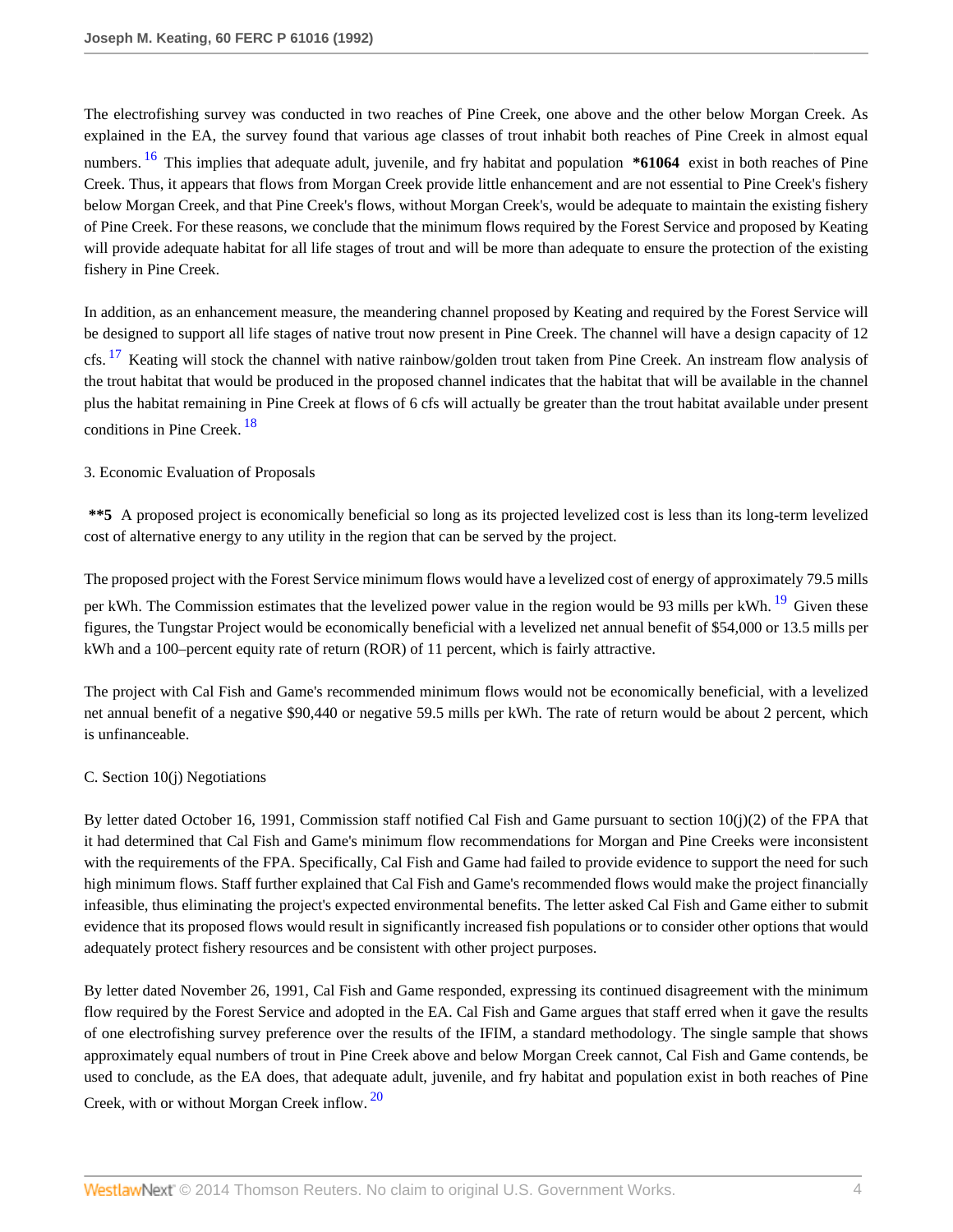On January 7, 1992, representatives of Cal Fish and Game, Keating, and Commission staff had a telephone conference in a further attempt to resolve the minimum flow issue. Cal Fish and Game would not change its position, maintaining that a reduction in habitat by about 60 percent for some life stages of trout will result in a significant adverse impact on Pine Creek's fishery.

Pursuant to the January 7 telephone conference, Cal Fish and Game, on January 13, 1992, submitted results of an electrofishing survey it had conducted in 1988 in stretches of Pine Creek above and below Morgan Creek. The survey results, Cal Fish and Game contends, show a significantly greater standing crop and number of trout in Pine Creek below Morgan Creek. A review of the data indicates, however, that the difference in the number of trout **\*61065** above and below Morgan Creek is not significant.<sup>[21](#page-38-2)</sup> Cal Fish and Game's survey therefore provides additional support for our position, not Cal Fish and Game's.

# <span id="page-4-0"></span>D. Section  $10(i)(2)$  Findings

<span id="page-4-1"></span>**\*\*6** Cal Fish and Game's recommended flows would provide nearly 100 percent of the rainbow trout habitat available at the average annual flow in Pine Creek below Morgan Creek for all lifestages year round, but would render the project financially unattractive. The flows proposed by Keating and recommended by the Forest Service and the EA will provide adequate habitat for all stages of rainbow/golden trout, without rendering the project financially unattractive.  $^{22}$  $^{22}$  $^{22}$  Construction and operation of the project will result in energy and recreational benefits. We therefore find, pursuant to section  $10(j)(2)(A)$  of the FPA, that the Cal Fish and Game recommendations for minimum flows are inconsistent with the purposes and requirements of the FPA, in that they are contrary to our balancing of the beneficial public purposes specified in sections  $4(e)$  and  $10(a)(1)$  of the FPA.

Pursuant to section 10(j)(2)(B), we find, for the reasons discussed above, that the minimum flows proposed in Keating's amended license application will adequately protect, mitigate damages to, and enhance fish and wildlife affected by the development, operation, and management of the project.

# Water Quality Certification

<span id="page-4-2"></span>On June 23, 1986, Keating filed a request with the State Board for water quality certification under section 401(a)(1) of the Clean Water Act  $(CWA)^{23}$  $(CWA)^{23}$  $(CWA)^{23}$  for the proposed Tungstar Project. On April 30, 1987, the State Board denied Keating's application, stating that the project has the potential to impair water quality and beneficial uses, and that the State Board cannot act on Keating's certification request until a final environmental document for the project, under the California Environmental Quality Act, is prepared and adopted.

<span id="page-4-3"></span>However, on October 31, 1986, the State Board issued blanket water quality certification for discharges associated with activities authorized by the United States Army Corps of Engineers' (Corps) nationwide dredge and fill permit program under section 404 of the CWA.  $^{24}$  $^{24}$  $^{24}$  The Tungstar Project qualified for the blanket certification.

On December 12, 1988, the State Board informed the Commission that it regarded the October 31, 1986 blanket certification as having been revoked by its April 30, 1987 denial of Keating's request for individual certification.

<span id="page-4-5"></span><span id="page-4-4"></span>Pursuant to section  $401(a)(3)$  of the CWA, and in light of the issuance to the Tungstar Project of a section 404 permit  $^{25}$  $^{25}$  $^{25}$  based on the October 31, 1986 blanket certification, the State Board may revoke the blanket certification as to this project only if, within 60 days after receiving notice of the license application, it notifies the Commission that there is no longer reasonable assurance that the project would comply with the applicable water quality standards because of changes, since the issuance of the blanket certification, in: (1) construction or operation of the proposed project; (2) characteristics of the waters into which the project would discharge; (3) water quality criteria applicable to such waters; or (4) applicable effluent limitations or other requirements.<sup>[26](#page-38-7)</sup>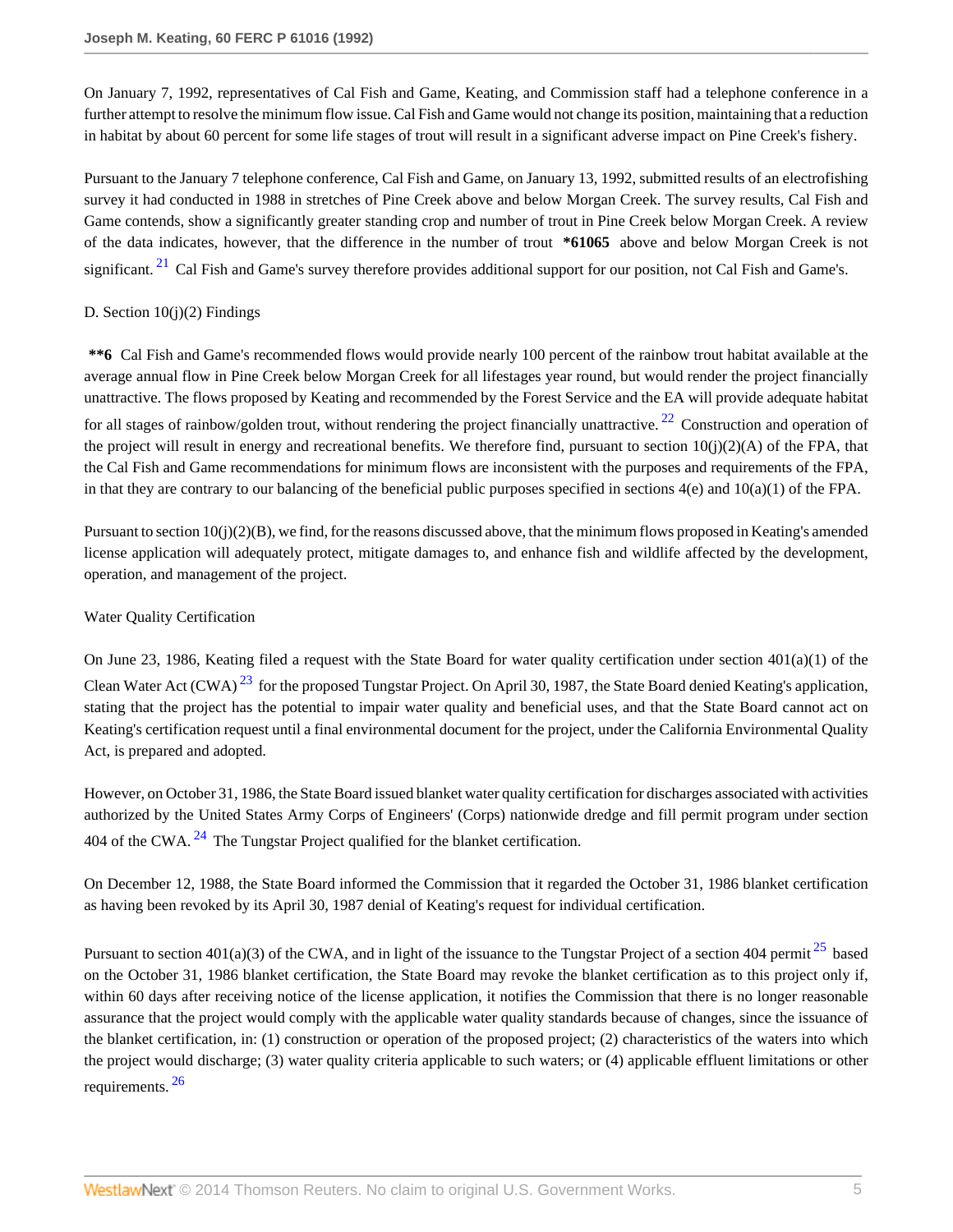**\*\*7** The 60–day time limit for state objection under section 401(a)(3) began on March 5, 1987, the day the Commission issued notice of the Tungstar Project license application. The State Board did not revoke the blanket certification within the 60– day period, or based on any change in circumstances specified in section 401(a)(3) of the CWA. Therefore, the State Board's revocation of Keating's blanket certification is of no effect.

## Comprehensive Plans

<span id="page-5-1"></span><span id="page-5-0"></span>Section  $10(a)(2)(A)$  of the FPA, 16 U.S.C. §  $803(a)(2)(A)$ , requires the Commission to consider the extent to which a project is consistent with federal or state comprehensive plans for improving, developing, or conserving a waterway or waterways affected by the project. <sup>[27](#page-38-8)</sup> Under section 10(a)(2)(A), federal and state agencies filed 29 plans that address various resources in California. Of these, we have identified **\*61066** and reviewed six plans that are relevant to this project. [28](#page-38-9) No conflicts were found.

### Summary of Findings

Background information, analysis of impacts, support for related license articles, and the basis for a finding of no significant impact on the environment are contained in the EA, which is attached to this order. Issuance of this license is not a major federal action significantly affecting the quality of the human environment.

The project dam would impound about 0.36 acre-feet of water; its failure would not cause any danger to downstream life or property. The design of this project is consistent with the engineering standards governing dam safety. The project will be safe if constructed, operated, and maintained in accordance with the requirements of this license.

The Commission concludes that the project would not conflict with any planned or authorized development, and would be best adapted to the comprehensive development of the waterway for beneficial public uses, as required by section  $10(a)(1)$  of the FPA, [16 U.S.C. § 803\(a\)\(1\).](http://www.westlaw.com/Link/Document/FullText?findType=L&pubNum=1000546&cite=16USCAS803&originatingDoc=I8bf25e49392d11db80c2e56cac103088&refType=LQ&originationContext=document&vr=3.0&rs=cblt1.0&transitionType=DocumentItem&contextData=(sc.DocLink))

# The Commission orders:

(A) This license is issued to Joseph M. Keating (licensee) for a period of 50 years, effective the first day of the month in which this order is issued, to construct, operate, and maintain the Tungstar Project. This license is subject to the terms and conditions of the Federal Power Act (FPA), which is incorporated by reference as part of this license, and subject to the regulations the Commission issues under the provisions of the FPA.

(B) The project consists of:

(1) All lands, to the extent of the licensee's interests in those lands, enclosed by the project boundary shown by exhibit G:

| Exhibit G-     | <b>FERC No. 7267-</b> | <b>Showing</b>          |
|----------------|-----------------------|-------------------------|
|                | 10                    | Project Location        |
| 2              | 11                    | <b>Project Features</b> |
| 3              | 12                    | Project Boundary        |
| $\overline{4}$ | 13                    | Project Boundary        |
| 5              | 14                    | Project Boundary        |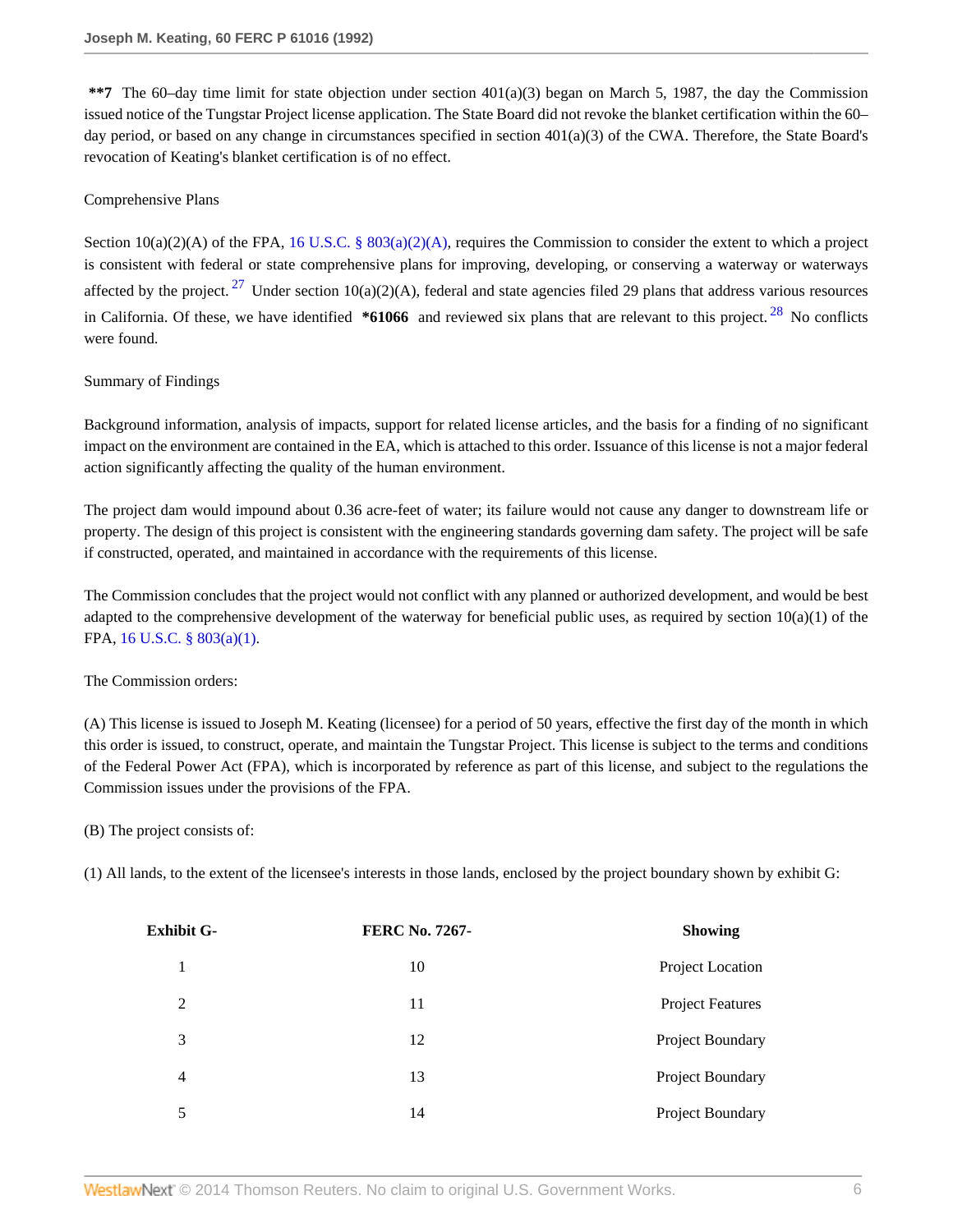6 16 Return Channel

(2) Project works consisting of: (a) an intake structure and a 4–foot–high, 10–foot–long, stoplog dam on Morgan Creek; (b) a 3,500–foot–long, 36–inch–diameter steel penstock; (c) a powerhouse with one turbine-generator unit rated at 990 kW; (d) a 4,000–foot–long meandering channel discharging on Pine Creek; and (e) a 550–foot–long, 12–kV transmission line interconnecting with an existing Southern California Edison Company transmission line.

**\*\*8** The project works generally described above are more specifically described in exhibit A of license application and parts (a) and (b) of the additional information filed March 17, 1987, and shown by the following exhibits:

| Exhibit F- | <b>FERC No. 7267-</b> | <b>Showing</b>               |
|------------|-----------------------|------------------------------|
| 1          | 1                     | Diversion & Intake Structure |
| 2          | $\overline{2}$        | Diversion & Intake Structure |
| 3          | 3                     | Diversion & Intake Structure |
| 4          | $\overline{4}$        | <b>Powerhouse Elevations</b> |
| 5          | 5                     | Powerhouse Plan View         |
| 6          | 6                     | <b>Powerhouse Sections</b>   |
| 7          | 7                     | <b>Bridge Crossing</b>       |
| 8          | 8                     | <b>Penstock Details</b>      |
| 9          | 9                     | <b>Channel Sections</b>      |

(3) All of the structures, fixtures, equipment, or facilities used to operate or maintain the project and located within the project boundary, all portable property that may be employed in connection with the project and located within or outside the project boundary, and all riparian or other rights that are necessary or appropriate in the operation or maintenance of the project.

(C) Those sections of exhibits A, F, and G described above are approved and made part of the license.

<span id="page-6-0"></span>(D) This license is subject to the articles set forth in Form L–2 (October 1975) [54 FPC 1808], entitled "Terms and Conditions of License for Unconstructed Major Project Affecting Lands of the United States," [29](#page-38-10) except article 20, and the following additional articles (articles 101 through 114 were prescribed by the Forest Service under section 4(e) of the FPA).

Article 101. Within 6 months following the date of issuance of this license and before starting any activities the Forest Service determines to be of a land-disturbing nature, the licensee shall obtain from the Forest Service a Special–Use Permit (SUP) for the occupancy and use of National Forest System lands, and that authorization shall be filed with the Director, Office of Hydropower Licensing (OHL).

The licensee may commence land-disturbing activities authorized by the license and special- **\*61067** use authorization 60 days following the filing date of such authorization, unless the Director, OHL, prescribes a different commencement schedule.

Notwithstanding the authorizations granted under the Federal Power Act, National Forest System lands within the project boundaries shall be managed by the Forest Service under the laws, rules, and regulations applicable to the National Forest System. The terms and conditions of the Forest Service SUP are enforceable by the Forest Service under the laws, rules,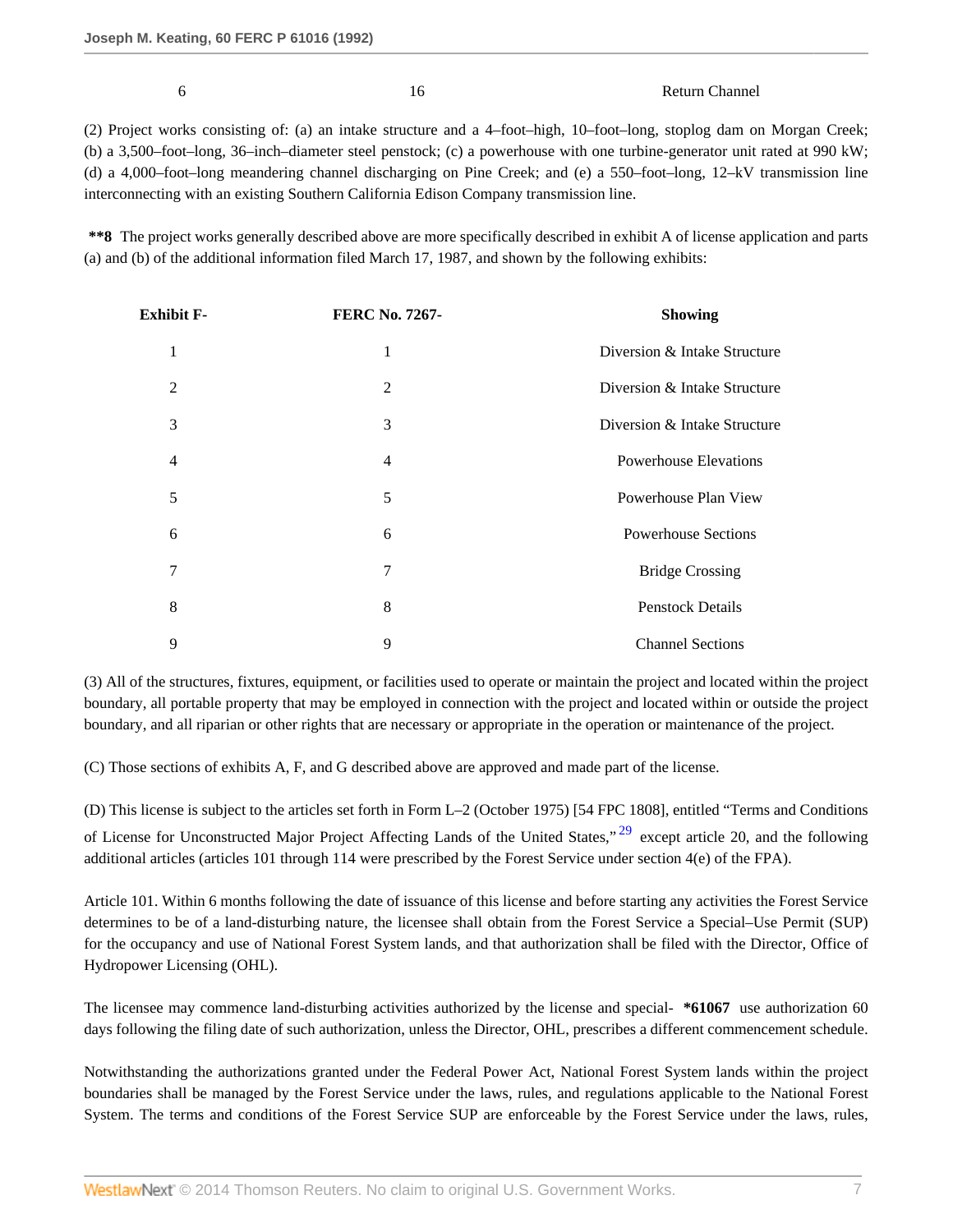and regulations applicable to the National Forest System. The violation of such terms and conditions also shall be subject to applicable sanctions and enforcement procedures of the Commission at the request of the Forest Service. In the event there is a conflict between any provisions of the license and Forest Service SUP, the SUP shall prevail on matters which the Forest Service deems to affect the National Forest System resources.

Article 102. Before any construction of the project occurs on National Forest System land, the licensee shall obtain the prior written approval of the Forest Service for all final design plans for project components which the Forest Service deems as affecting or potentially affecting National Forest System resources. The licensee shall follow the schedules and procedures for design review and approval specified in the Forest Service SUP. As part of such prior written approval, the Forest Service may require adjustments in final plans and facility locations to preclude or mitigate impacts and to assure that the project is compatible with on-the-ground conditions. Should such necessary adjustments be deemed by the Forest Service, the Commission, or the licensee to be a substantial change, the licensee shall follow the procedures of article 2 of the license. Any changes to the license made for any reason pursuant to article 2 or article 3 shall be made subject to any new terms and conditions of the Secretary of Agriculture made pursuant to section 4(e) of the Federal Power Act.

**\*\*9** Article 103. Notwithstanding any license authorization to make changes to the project, the licensee shall get written approval from the Forest Service prior to making any changes in the location of any constructed project features or facilities, or in the uses of project lands and waters, or any departure from the requirements of any approved exhibits filed with the Commission. Following receipt of such approval from the Forest Service, and at least 60 days prior to initiating any such changes or departure, the licensee shall file a report with the Commission describing the changes, the reasons for the changes, and showing the approval of the Forest Service for such changes. The licensee shall file an exact copy of this report with the Forest Service at the same time it is filed with the Commission. This article does not relieve the licensee from the amendment or other requirements of article 2 or article 3 of this license.

Article 104. Each year during the 60 days preceding the anniversary date of the license, the licensee shall consult with the Forest Service with regard to measures needed to ensure protection and development of the natural resource values of the project area. Within 60 days following such consultation, the licensee shall file with the Commission evidence of the consultation with any recommendations made by the Forest Service. The Commission reserves the right, after notice and opportunity for hearing, to require changes in the project and its operation that may be necessary to accomplish natural resource protection.

Article 105. During the construction and operation of the facilities authorized by this license, the licensee shall maintain each year, immediately below the point of diversion in Morgan Creek, the following continuous, minimum flows as measured immediately below the point of proposed diversion:

| <b>Month</b> | <b>Morgan Creek Point of Diversion</b> |
|--------------|----------------------------------------|
|              | $0.75$ cfs                             |
|              | $0.75$ cfs                             |
|              | $0.75$ cfs                             |
|              | $1.50$ cfs                             |
|              | $1.50$ cfs                             |
|              | $1.50$ cfs                             |
|              | $1.00$ cfs                             |
|              | $1.00 \text{ cfs}$                     |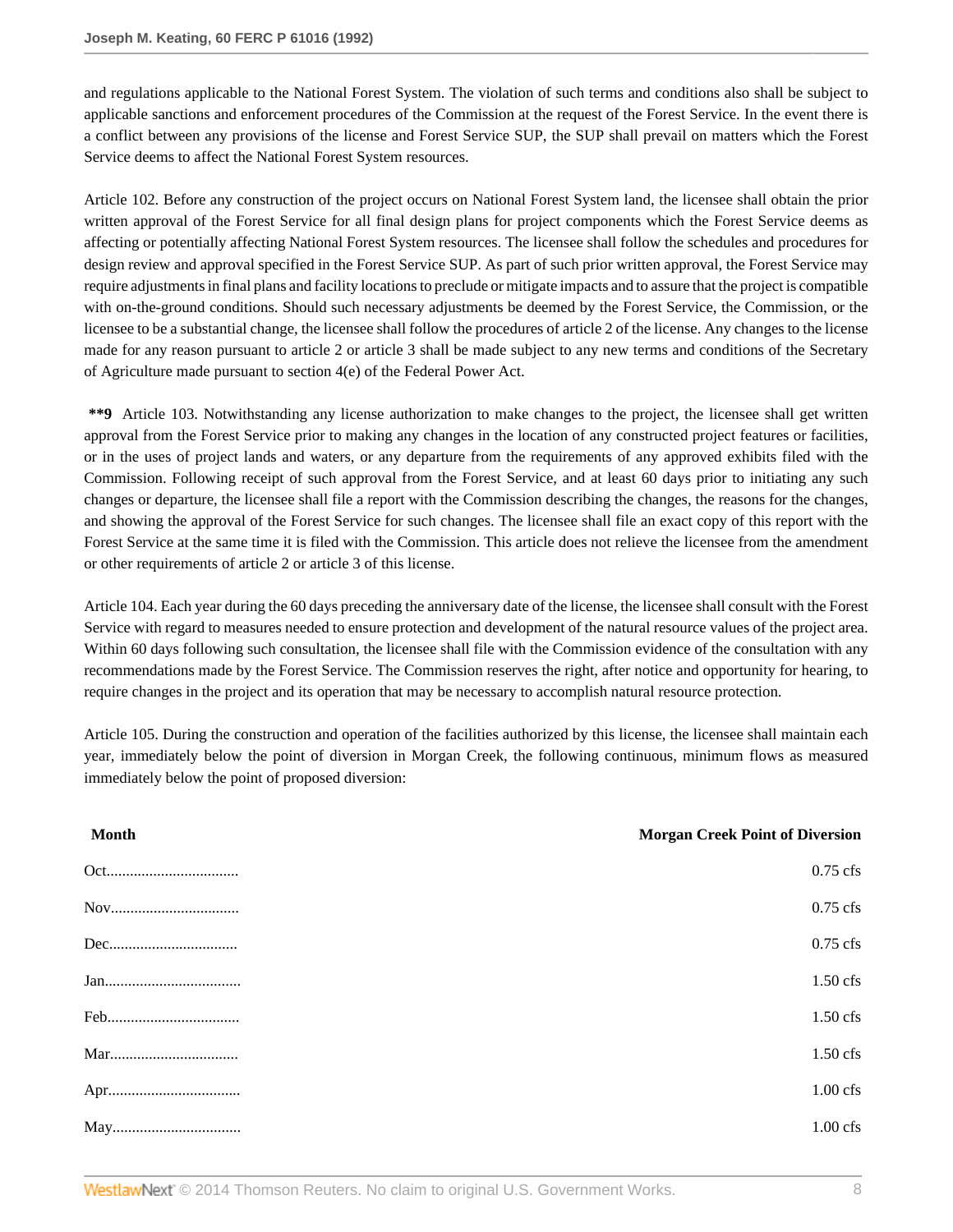| $1.00$ cfs |
|------------|
| $1.00$ cfs |
| $0.75$ cfs |
| $0.75$ cfs |

During the operation of the facilities authorized by this license, the licensee shall maintain each year, immediately below the confluence of Morgan Creek and Pine Creek, the following continuous, minimum flows in Pine Creek by supplementing the Pine Creek flows with Morgan Creek water when necessary.

<span id="page-8-0"></span>

| <b>Month</b> | <b>Pine Creek Confluence Morgan Creek</b>  |
|--------------|--------------------------------------------|
|              | $6.0 \text{ cfs}^{\text{al}}$              |
|              | $6.0 \text{ cfs}^{\text{al}}$              |
|              | $6.0 \text{ cfs}^{\text{al}}$              |
|              | $6.0 \text{ cfs}^{\text{al}}$              |
|              | $6.0 \text{ cfs}^{\text{al}}$              |
|              | $6.0 \text{ cfs}^{\text{al}}$              |
|              | $6.0 \text{ cfs}^{\text{al}}$              |
|              | $23.8$ cfs $\frac{aa1}{a}$                 |
|              | 49.8 cfs $^{aa1}$                          |
|              | $36.5$ cfs $\frac{\text{aal}}{\text{gal}}$ |
|              | $12.4 \text{ cfs}$ <sup>aa1</sup>          |
|              | $6.1 \text{ cfs}^{\text{al}}$              |

<span id="page-8-1"></span>**\*\*10 \*61068** The licensee may temporarily modify minimum flows if required by operating emergencies beyond the control of the licensee. The licensee may also modify minimum flows for periods upon written consent of the Forest Service.

Article 106. The licensee shall construct, operate, and maintain a guaranteed priority stream flow device as part of the diversion/ intake structure. Required stream maintenance flows listed in article 105 shall be automatically released through this device, before any flow can be diverted into the conduit. The licensee shall install a water measurement control section with a continuously recording stream gage, downstream of the point of release of the bypass flow, that will accurately measure the bypass flow. The licensee shall install a water measurement control section with a continuously recording stream gage, downstream of the point of confluence of the two streams, that will accurately measure the bypass and natural flows. The licensee shall provide a stage-discharge chart to the Forest Service prior to commencement of operation of the project. Forest Service approval must be obtained for the design of the bypass mechanism and the design and location of the measuring control section and stream gage prior to construction. The licensee shall file a report of the streamflow at the gaging station by December 31 of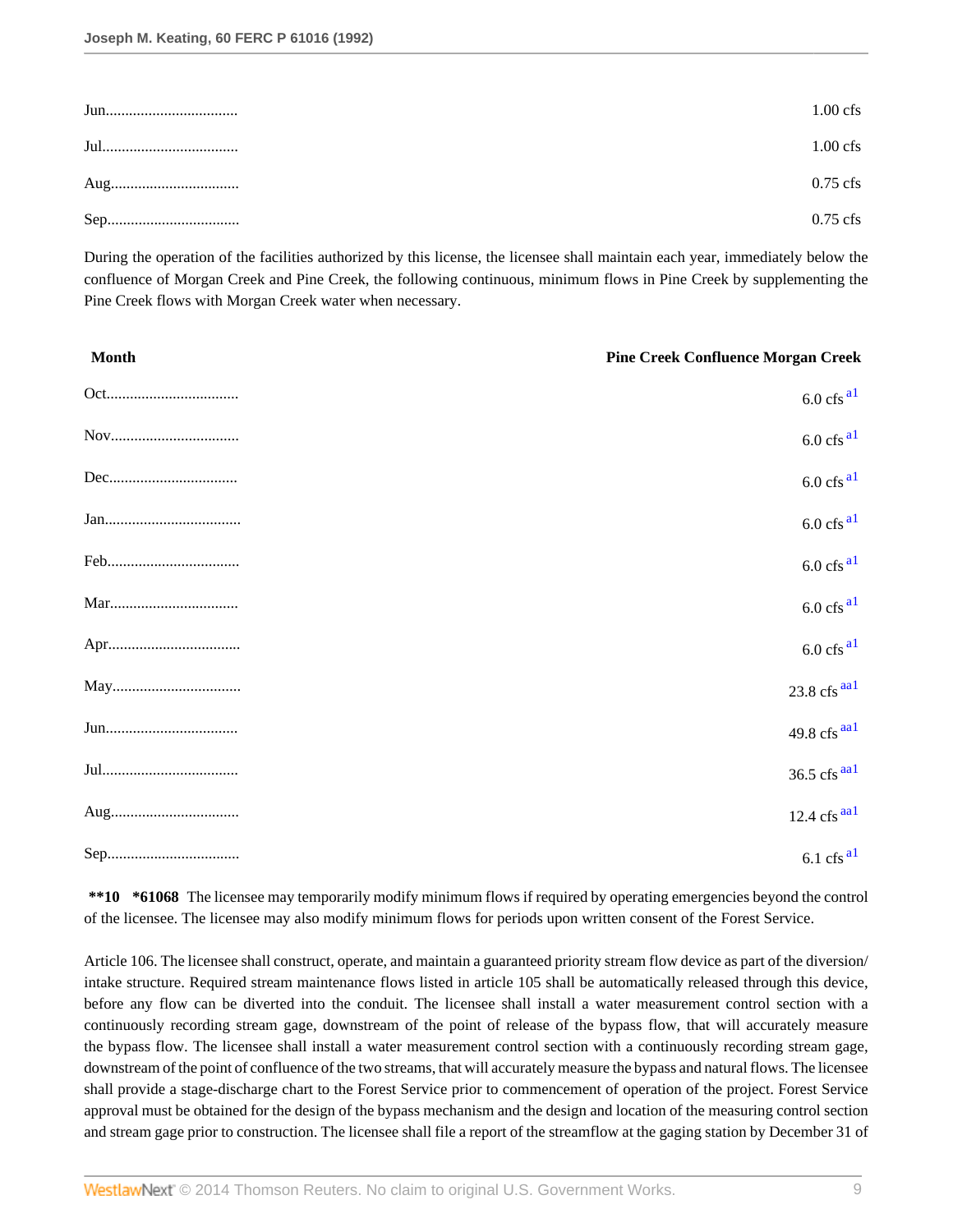each year for the preceding water year (October 1 through September 30). The report must be filed with the Forest Supervisor, Inyo National Forest.

Article 107. Within one (1) year from the issuance of this license and before starting any activities the Forest Service determines to be of a land-disturbing nature on National Forest System land, the licensee shall file with the Director, OHL, a fish and wildlife habitat mitigation plan approved by the Forest Service. This plan must identify requirements of construction of the meandering channel and mitigation measures to meet Forest Service fish and wildlife habitat objectives and standards. The plan also must include dates for accomplishing these objectives and standards and must identify needs for the timing of any additional studies necessary.

The licensee shall not commence activities the Forest Service determines to be affected by the plan until after 60 days following the filing date and written approval by the Forest Service is obtained, unless the Director, OHL, prescribes a different commencement schedule.

Article 108. Within one (1) year following the date of issuance of this license and before starting any activities the Forest Service determines to be of a land-disturbing nature on National Forest System land, the licensee shall file with the Director, OHL, a plan approved by the Forest Service for accommodation of project-induced recreation. Mitigation and objectives are defined in the Forest Service Environmental Assessment (EA) dated February 26, 1988, and will be followed.

The licensee shall not commence activities the Forest Service determines to be affected by the plan until after 60 days following the filing date of this plan and written approval by the Forest Service is received, unless the Director, OHL, prescribes a different commencement schedule.

**\*\*11** Article 109. Within one (1) year following the date of issuance of this license and prior to the engaging in any activities which the Forest Service determines to be of a land-disturbing nature on National Forest System land, the licensee, after consultation with the Forest Service, shall complete a water quality study to assess the impact of the project on the water quality of the meandering channel and Pine Creek and file the study, along with comments from the Forest Service, with the Director, OHL. The Director may approve the study or require its modification. If the results of the approved study indicate to the Forest Service that changes in project structures or operations are necessary to maintain water quality standards of the State of California, the licensee may be required by the Forest Service to file with the Commission a mitigation schedule, approved by the Forest Service, for implementing the specific changes in project structures or operations.

The licensee shall not commence activities the Forest Service determines to be affected by the plan until after 60 days following the filing date, unless the Director, OHL, prescribes a different commencement schedule.

Article 110. Within one (1) year following the date of issuance of this license and before starting any activities the Forest Service determines to be of a land-disturbing nature on National Forest System land, the licensee shall file with the Director, OHL, a plan approved in writing by the Forest Service for the control of erosion, stream sedimentation, dust, soil mass movement; and fish population alterations, monitoring and success of the project. Mitigation measures, objectives and monitoring **\*61069** stated in the Forest Service EA will be goals for this project.

The licensee shall not commence activities the Forest Service determines to be affected by the plan until after 60 days following the filing date, unless the Director, OHL, prescribes a different commencement schedule.

Article 111. Within one (1) year following the date of issuance of this license and before starting any activities the Forest Service determines to be of a land-disturbing nature on National Forest System land, the licensee shall file with the Director, OHL, a plan, approved by the Forest Service, for the treatment and disposal of solid waste and waste water generated during construction and operation of the project. At a minimum, the plan must address the estimated quantity of solid waste and waste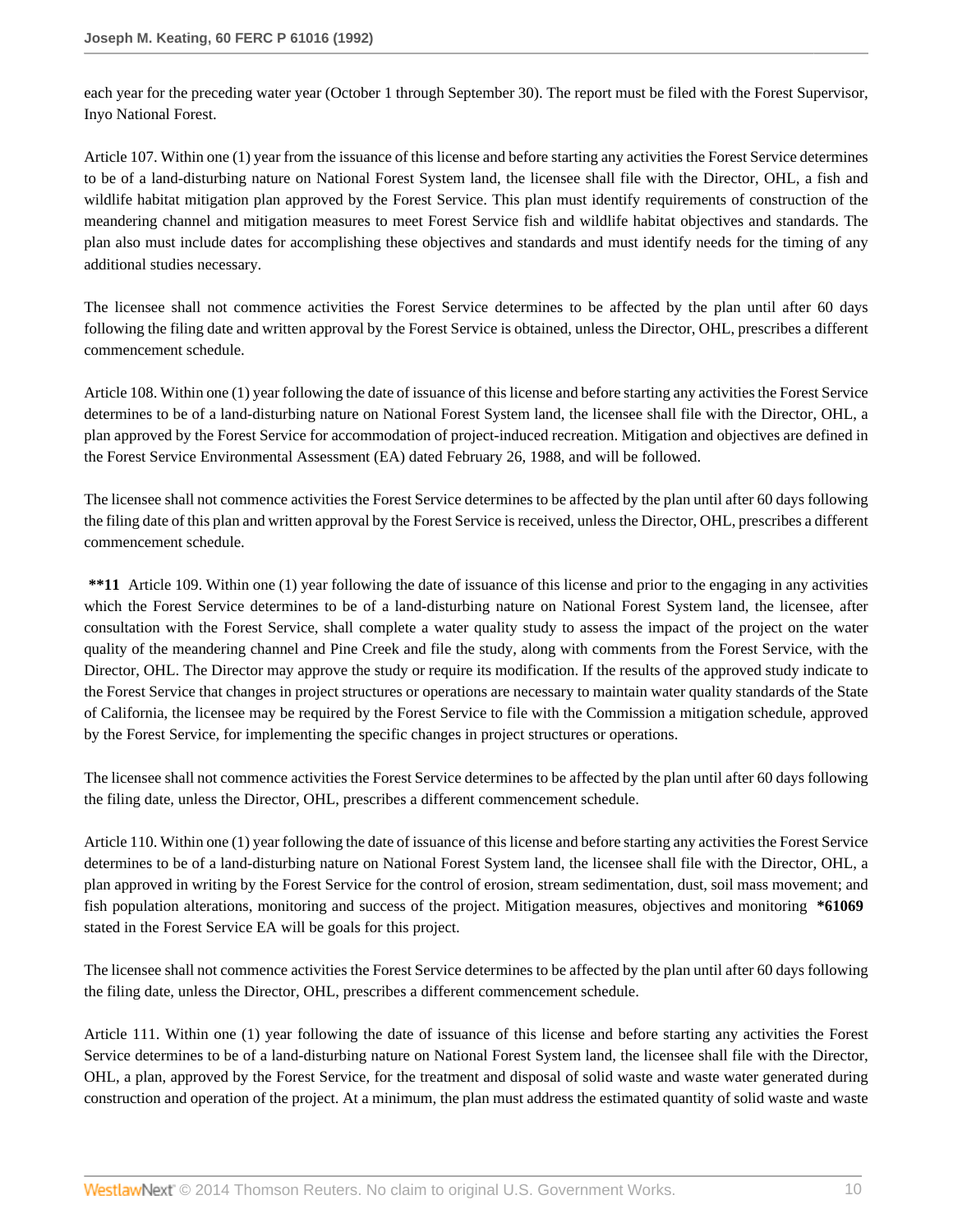water generated each day; the location of disposal sites and methods of treatment; implementation schedule; areas available for disposal of wastes; design of facilities; comparison between on- and off-site disposal; and maintenance programs.

The licensee shall not commence activities the Forest Service determines to be affected by the plan until after 60 days following the filing date, unless the Director, OHL, prescribes a different commencement schedule.

Article 112. Within one (1) year following the date of issuance of this license and at least 60 days before starting any activities the Forest Service determines to be of a land-disturbing nature on National Forest System land, the licensee shall file with the Director, OHL, a plan approved by the Forest Service for oil and hazardous substances storage and spill prevention and cleanup. At a minimum, the plan must require the licensee to: (1) maintain in the project area a cache of spill cleanup equipment suitable to contain any spill from the project; (2) periodically inform the Forest Service of the location of the spill-cleanup equipment located on National Forest System lands, and of the location, type, and quantity of oil and hazardous substances stored in the project area; and (3) inform the Forest Service immediately of the nature, time, date, location, and action taken for any spill.

**\*\*12** The licensee shall not commence activities the Forest Service determines to be affected by the plan until after 60 days following the filing date, unless the Director, OHL, prescribes a different commencement schedule.

Article 113. Within one (1) year following the date of issuance of this license and before starting any activities the Forest Service determines to be of a land-disturbing nature on National Forest System land, the licensee shall file with the Director, OHL, a plan approved by the Forest Service for the storage and/or disposal of excess construction tunnel spoils and slide material.

At a minimum, the plan must address contouring of any storage piles to conform to adjacent land forms and slopes, stabilization and rehabilitation of all spoil sites and borrow pits, and prevention of water contamination by leachate and runoff. The plan also must include an implementation schedule and maintenance program.

The licensee shall not commence activities the Forest Service determines to be affected by the plan until after 60 days following the filing date, unless the Director, OHL, prescribes a different commencement schedule.

Article 114. Within one (1) year following the date of issuance of this license and before starting any activities the Forest Service determines to be of a land-disturbing nature on National Forest System land, the licensee shall file with the Director, OHL, a plan approved by the Forest Service for the design and construction of the project facilities in order to preserve or enhance its visual character. The plan must consider facility configurations and alignments, building materials, color, conservation of vegetation, landscaping, and screening. Project facilities of concern to this plan include, among other things, clearings, diversion structures, penstocks, pipes, ditches, powerhouses, other buildings, transmission lines and corridors, and access roads.

The licensee shall not commence activities the Forest Service determines to be affected by the plan until after 60 days following the filing date, unless the Director, OHL, prescribes a different commencement schedule.

Article 201. The licensee shall pay the United States the following annual charges as determined by the Commission, effective the first day of the month in which this license is issued, for the purposes of:

a. Reimbursing the United States for the cost of administration of Part I of the FPA. The authorized installed capacity for that purpose is 1,320 horsepower.

b. Recompensing the Unites States for the use, occupancy, and enjoyment of 3.25 acres of its lands, other than for transmission line right-of-way.

Article 202. The licensee shall clear and keep clear to an adequate width all lands along open conduits and shall dispose of all temporary structures, unused timber, brush, refuse, or other material unnecessary for the purposes of the project which result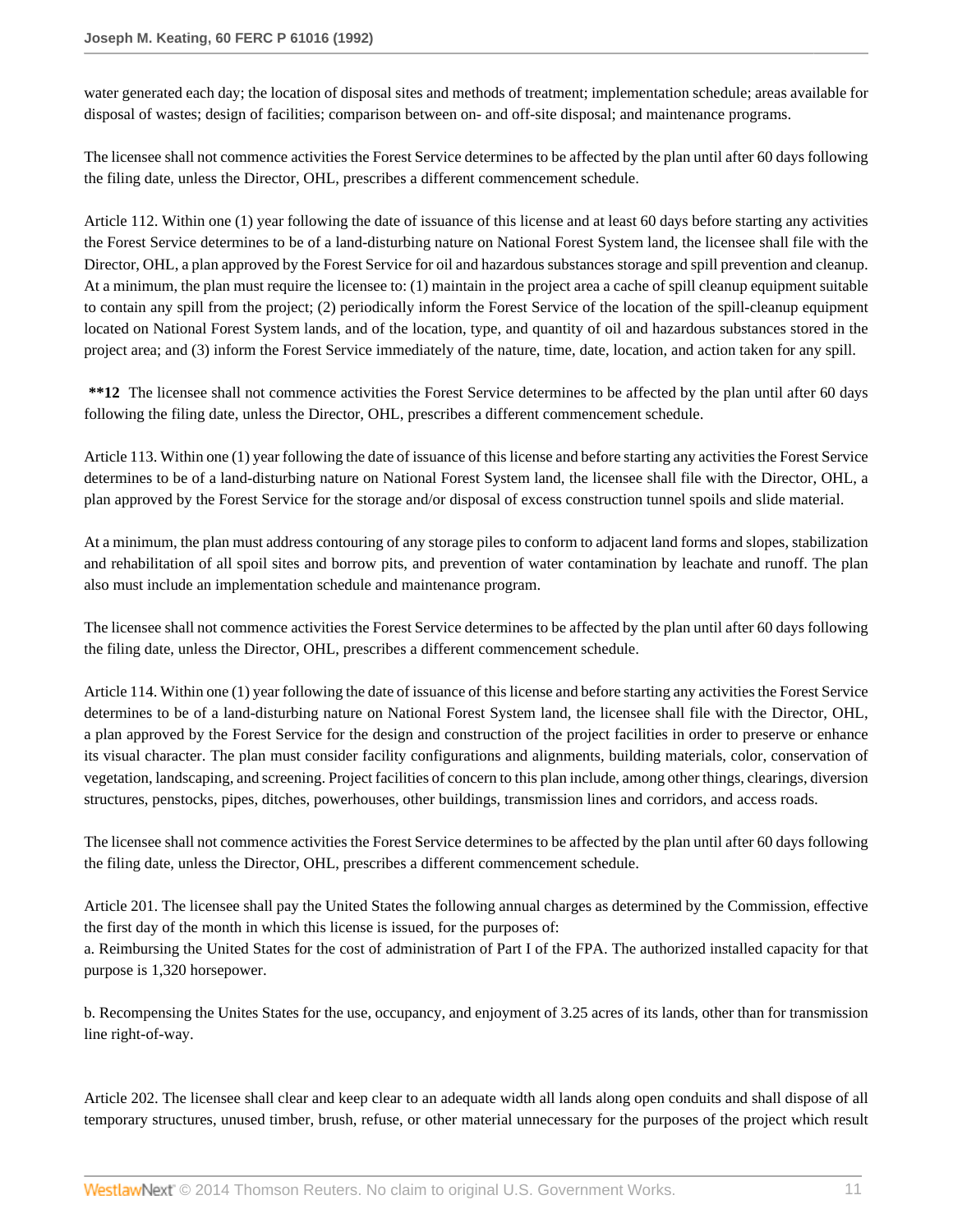from maintenance, operation, or alteration of the project works. In addition, all trees along the periphery of project reservoirs which may die during operations of the project shall be removed. All clearing of lands and disposal of unnecessary material shall be done with due diligence to the satisfaction **\*61070** of the authorized representative of the Commission and in accordance with appropriate federal, state, and local statutes and regulations.

**\*\*13** Article 203. (a) In accordance with the provisions of this article, the licensee shall have the authority to grant permission for certain types of use and occupancy of project lands and waters and to convey certain interests in project lands and waters for certain types of use and occupancy, without prior Commission approval. The licensee may exercise the authority only if the proposed use and occupancy is consistent with the purposes of protecting and enhancing the scenic, recreational, and other environmental values of the project. For those purposes, the licensee shall also have continuing responsibility to supervise and control the use and occupancies for which it grants permission, and to monitor the use of, and ensure compliance with the covenants of the instrument of conveyance for, any interests that it has conveyed under this article. If a permitted use and occupancy violates any condition of this article or any other condition imposed by the licensee for protection and enhancement of the project's scenic, recreational, or other environmental values, or if a covenant of a conveyance made under the authority of this article is violated, the licensee shall take any lawful action necessary to correct the violation. For a permitted use or occupancy, that action includes, if necessary, canceling the permission to use and occupy the project lands and waters and requiring the removal of any noncomplying structures and facilities.

(b) The type of use and occupancy of project lands and water for which the licensee may grant permission without prior Commission approval are: (1) landscape plantings; (2) noncommercial piers, landings, boat docks, or similar structures and facilities that can accommodate no more than 10 watercraft at a time and where said facility is intended to serve single-family type dwellings; (3) embankments, bulkheads, retaining walls, or similar structures for erosion control to protect the existing shoreline; and (4) food plots and other wildlife enhancement. To the extent feasible and desirable to protect and enhance the project's scenic, recreational, and other environmental values, the licensee shall require multiple use and occupancy of facilities for access to project lands or waters. The licensee shall also ensure, to the satisfaction of the Commission's authorized representative, that the use and occupancies for which it grants permission are maintained in good repair and comply with applicable state and local health and safety requirements. Before granting permission for construction of bulkheads or retaining walls, the licensee shall: (1) inspect the site of the proposed construction; (2) consider whether the planting of vegetation or the use of riprap would be adequate to control erosion at the site; and (3) determine that the proposed construction is needed and would not change the basic contour of the reservoir shoreline. To implement this paragraph (b), the licensee may, among other things, establish a program for issuing permits for the specified types of use and occupancy of project lands and waters, which may be subject to the payment of a reasonable fee to cover the licensee's costs of administering the permit program. The Commission reserves the right to require the licensee to file a description of its standards, guidelines, and procedures for implementing this paragraph (b) and to require modification of those standards, guidelines, or procedures.

**\*\*14** (c) The licensee may convey easements or rights-of-way across, or leases of, project lands for: (1) replacement, expansion, realignment, or maintenance of bridges or roads where all necessary state and federal approvals have been obtained; (2) storm drains and water mains; (3) sewers that do not discharge into project waters; (4) minor access roads; (5) telephone, gas, and electric utility distribution lines; (6) nonproject overhead electric transmission lines that do not require erection of support structures within the project boundary; (7) submarine, overhead, or underground major telephone distribution cables or major electric distribution lines (69 kV or less); and (8) water intake or pumping facilities that do not extract more than one million gallons per day from a project reservoir. No later than January 31 of each year, the licensee shall file three copies of a report briefly describing for each conveyance made under this paragraph (c) during the prior calendar year, the type of interest conveyed, the location of the lands subject to the conveyance, and the nature of the use for which the interest was conveyed. If no conveyance was made during the prior calendar year, the licensee shall so inform the Commission and the Regional Director in writing no later than January 31 of each year.

(d) The licensee may convey fee title to, easements or rights-of-way across, or leases of project lands for: (1) construction of new bridges or roads for which all necessary state and federal approvals have been obtained; (2) sewer or effluent lines that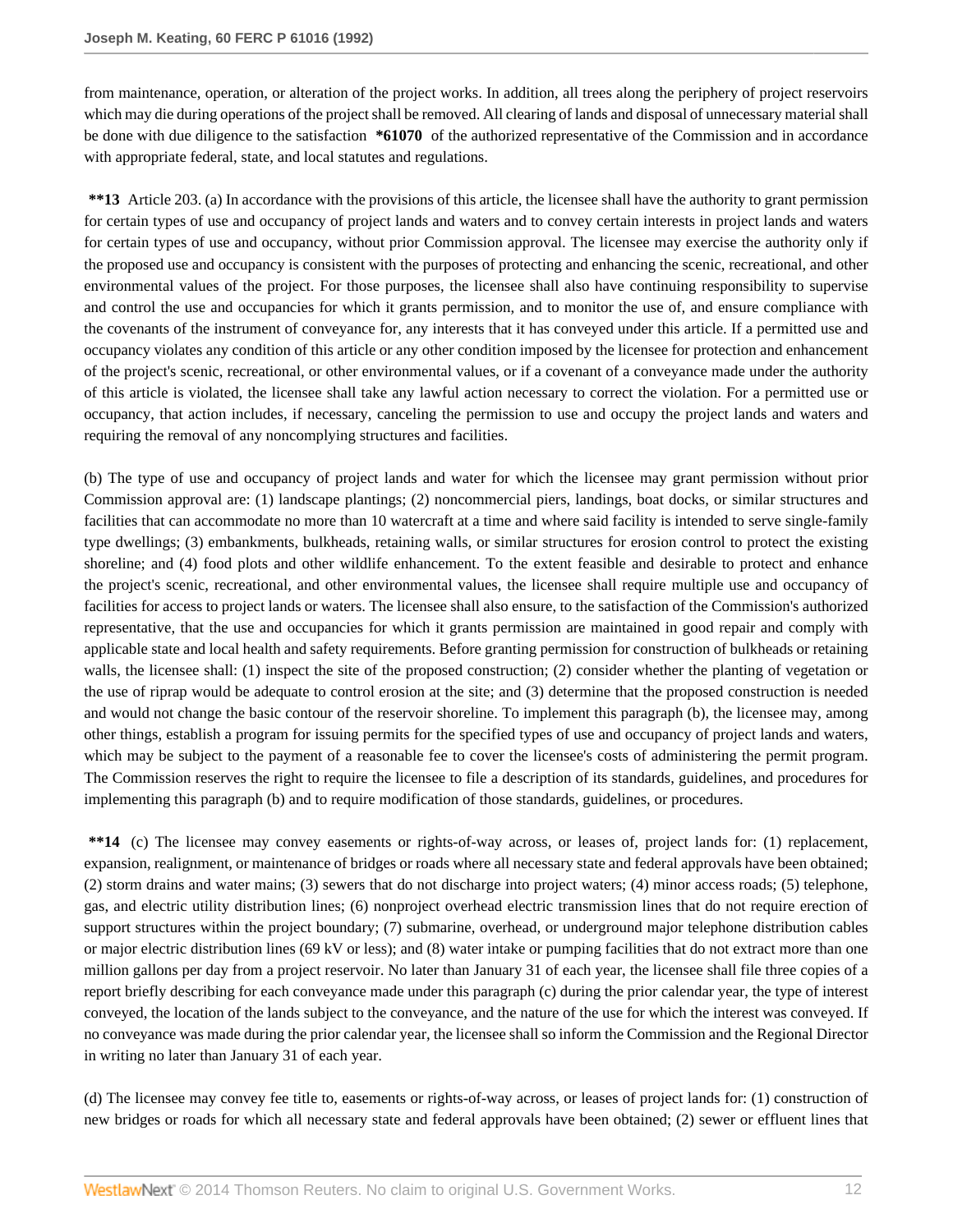discharge into project waters, for which all necessary federal and state water quality certification or permits have been obtained; (3) other pipelines that cross project lands or waters but do not discharge into project waters; (4) nonproject overhead electric transmission lines that require erection of support structures within the project boundary, for which all necessary federal and state approvals have been obtained; (5) private or public marinas that can accommodate no more than 10 watercraft at a time and **\*61071** are located at least one-half mile (measured over project waters) from any other private or public marina; (6) recreational development consistent with an approved exhibit R or approved report on recreational resources of an exhibit E; and (7) other uses, if: (i) the amount of land conveyed for a particular use is five acres or less; (ii) all of the land conveyed is located at least 75 feet, measured horizontally, from project waters at normal surface elevation; and (iii) no more than 50 total acres of project lands for each project development are conveyed under this clause (d) (7) in any calendar year. At least 60 days before conveying any interest in project lands under this paragraph (d), the licensee must submit a letter to the Director, OHL, stating its intent to convey the interest and briefly describing the type of interest and location of the lands to be conveyed (a marked exhibit G or K map may be used), the nature of the proposed use, the identity of any federal or state agency official consulted, and any federal or state approvals required for the proposed use. Unless the Director, within 45 days from the filing date, requires the licensee to file an application for prior approval, the licensee may convey the intended interest at the end of that period.

**\*\*15** (e) The following additional conditions apply to any intended conveyance under paragraph (c) or (d) of this article:

(1) Before conveying the interest, the licensee shall consult with federal and state fish and wildlife or recreation agencies, as appropriate, and the State Historic Preservation Officer.

(2) Before conveying the interest, the licensee shall determine that the proposed use of the lands to be conveyed is not inconsistent with any approved exhibit R or approved report on recreational resources of an exhibit E; or, if the project does not have an approved exhibit R or approved report on recreational resources, that the lands to be conveyed do not have recreational value.

(3) The instrument of conveyance must include the following covenants running with the land: (i) the use of the lands conveyed shall not endanger health, create a nuisance, or otherwise be incompatible with overall project recreational use; (ii) the grantee shall take all reasonable precautions to ensure that the construction, operation, and maintenance of structures or facilities on the conveyed lands will occur in a manner that will protect the scenic, recreational, and environmental values of the project; and (iii) the grantee shall not unduly restrict public access to project waters.

(4) The Commission reserves the right to require the licensee to take reasonable remedial action to correct any violation of the terms and conditions of this article, for the protection and enhancement of the project's scenic, recreational, and other environmental values.

(f) The conveyance of an interest in project lands under this article does not in itself change the project boundaries. The project boundaries may be changed to exclude land conveyed under this article only upon approval of revised exhibit G or K drawings (project boundary maps) reflecting exclusion of that land. Lands conveyed under this article will be excluded from the project only upon a determination that the lands are not necessary for project purposes, such as operation and maintenance, flowage, recreation, public access, protection of environmental resources, and shoreline control, including shoreline aesthetic values. Absent extraordinary circumstances, proposals to exclude lands conveyed under this article from the project shall be consolidated for consideration when revised exhibit G or K drawings would be filed for approval for other purposes.

(g) The authority granted to the licensee under this article shall not apply to any part of the public lands and reservations of the United States included within the project boundary.

Article 204. Pursuant to section 10(d) of the FPA, after the first 20 years of operation of the project under license, a specified reasonable rate of return upon the net investment in the project shall be used for determining surplus earnings of the project for the establishment and maintenance of amortization reserves. The licensee shall set aside in a project amortization reserve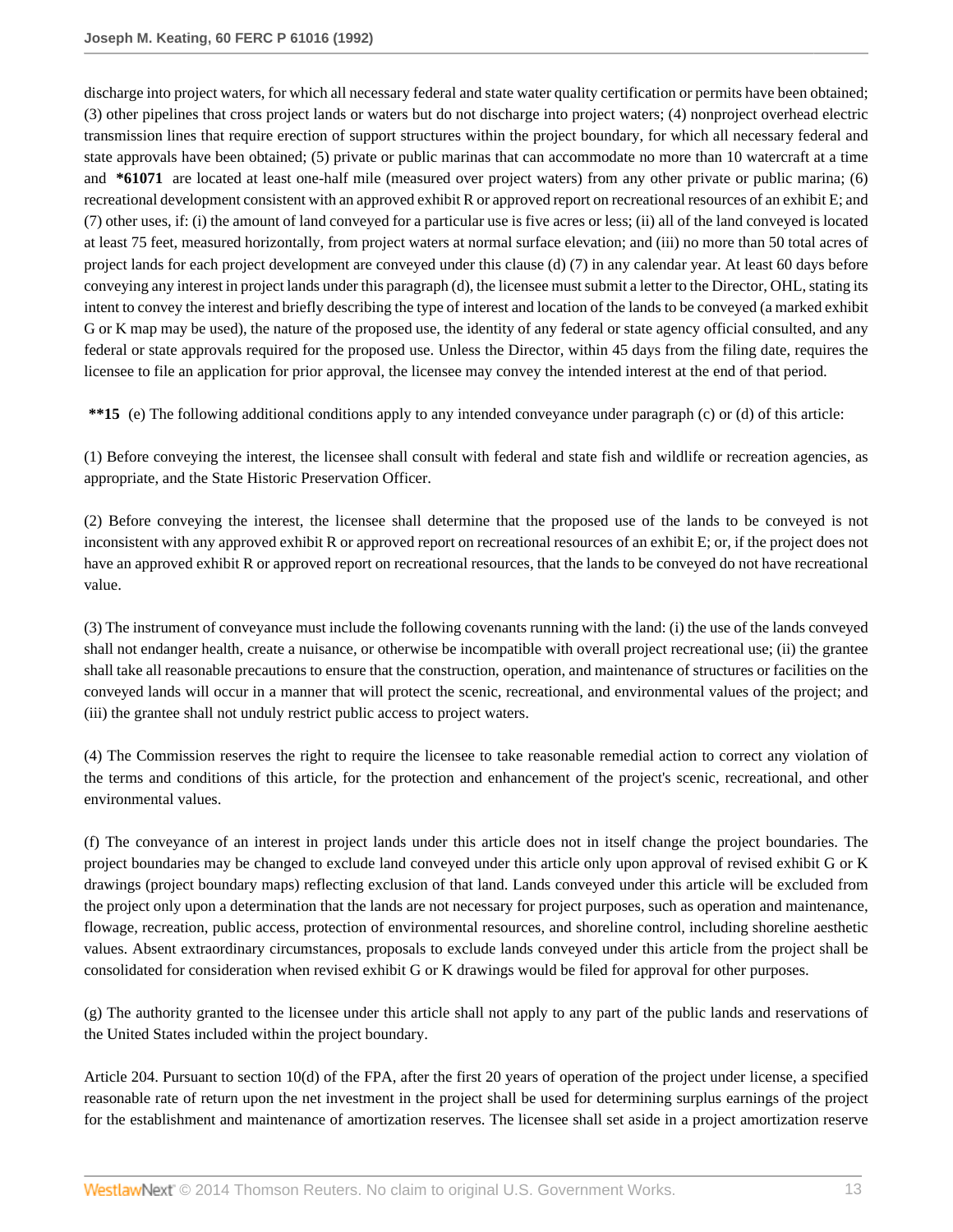account at the end of each fiscal year one half of the project surplus earnings, if any, accumulated after the first 20 years of operation under the license, in excess of the specified rate of return per annum on the net investment. To the extent that there is a deficiency of project earnings below the specified rate of return per annum for any fiscal year after the first 20 years of operation under the license, the licensee shall deduct the amount of that deficiency from the amount of any surplus earnings subsequently accumulated, until absorbed. The licensee shall set aside one-half of the remaining surplus earnings, if any, cumulatively computed, in the project amortization reserve account. The licensee shall maintain the amounts established in the project amortization reserved account until further order of the Commission.

\*\*16 The specified reasonable rate of return used in computing amortization reserves shall be calculated annually based on current capital ratios developed from an average of 13 monthly balances of amounts properly includible in the licensee's longterm debt and proprietary capital accounts as listed in the Commission's Uniform System of Accounts. **\*61072** The cost rate for such ratios shall be the weighted average cost of long-term debt and preferred stock for the year, and the cost of common equity shall be the interest rate on 10–year government bonds (reported as the Treasury Department's 10–year constant maturity series) computed on the monthly average for the year in question plus four percentage points (400 basis points).

Article 301. The licensee shall commence construction of the project works within two years from the issuance date of the license and shall complete construction of the project within four years from the issuance date of the license.

Article 302. The licensee shall, at least 60 days prior to the start of construction, submit one copy to the Commission's Regional Director and two copies to the Commission (one of these shall be a courtesy copy to the Director, Division of Dam Safety and Inspections) of the final contract drawings and specifications, along with an accompanying supporting design report for pertinent features of the project, such as water retention structures, powerhouse, and water conveyance structures. The supporting design report should be consistent with the Commission's Engineering Guidelines. The Commission may require changes in the plans and specifications to assure a safe and adequate project. If the licensee plans substantial changes to location, size, type, or purpose of the water retention structures, powerhouse, or water conveyance structures, the plans and specifications must be accompanied by revised exhibit F and G drawings, as necessary.

Article 303. Within 90 days after constructing the project, the licensee must file for Commission approval revised exhibits A, F, and G to describe and show the project as built.

Article 401. The plan required in article 108 shall provide for, but not be limited to: (a) trailhead parking on the Tungstar Mill Site 2 and 3; (b) trail construction from the new parking area to the existing Gable Creek and Pine Creek trails, and to the Pack Station; (c) interpretive signs of the Tungstar Mine, the Hydroelectric plant, and fish and aquatic habitat needs, and (d) access to the meandering channel. The plan shall include detailed design drawings of the recreational facilities, a construction schedule, and provisions for periodic review and revisions.

The licensee shall prepare the plan after consultation with the FS. The licensee shall include with the plan: (a) documentation of consultation; (b) copies of comments and recommendations of the completed plan after it has been prepared and provided to the FS; and (c) specific descriptions of how the FS's comments are accommodated by the plan. The licensee shall allow a minimum of 30 days for the FS to comment and to make recommendations prior to filing the plan with the Commission. If the licensee does not adopt the recommendations, the filing shall include the licensee's reasons, based on project-specific information.

**\*\*17** The Commission reserves the right to require changes to the plan. No land-disturbing or land-clearing activities shall begin until the licensee is notified by the Commission that the plan is approved. Upon Commission approval the licensee shall implement the plan, including any changes required by the Commission.

Article 402. The licensee, before starting any land-clearing or land-disturbing activities within the project boundaries, other than those specifically authorized in this license, shall consult with the California State Historic Preservation Officer (SHPO) and the Forest Service.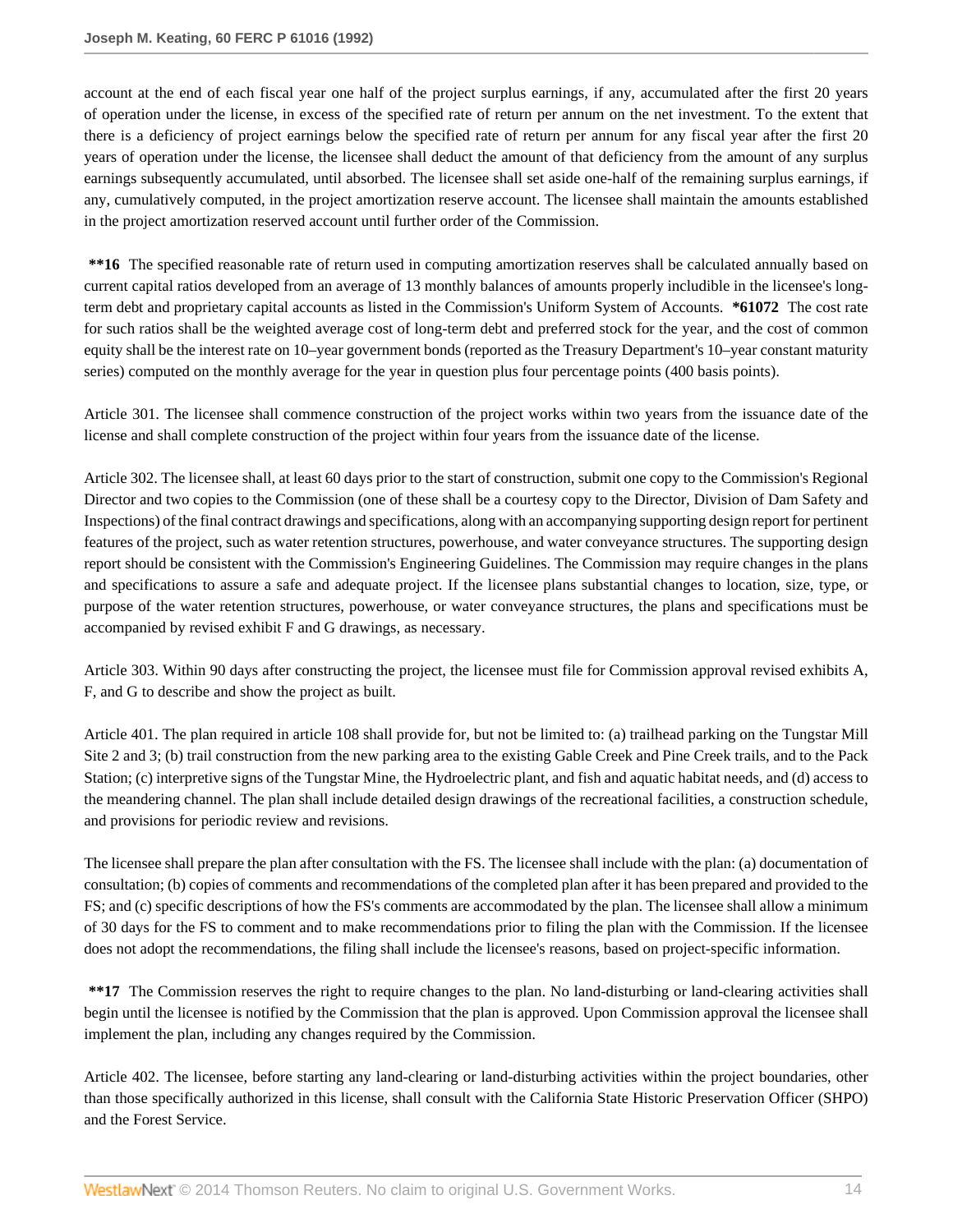If the licensee discovers any previously unidentified archeological or historic sites during the course of constructing or developing project works or other facilities at the project, the licensee shall stop all land-clearing and land-disturbing activities in the vicinity of the sites, and shall consult with the SHPO and the Forest Service.

In either instance, the licensee shall file for Commission approval a cultural resource management plan prepared by a qualified cultural resource specialist after having consulted with the SHPO and the Forest Service. The plan shall include the following: (1) a description of each discovered site, indicating whether it is listed on or eligible to be listed on the National Register of Historic Places; (2) a description of the potential effect on each discovered site; (3) proposed measures for avoiding or mitigating effects; (4) documentation of the nature and extent of consultation; and (5) a schedule for mitigating effects and conducting additional studies. The Commission may require changes to the plan.

The licensee shall not begin land-clearing or land-disturbing activities, other than those specifically authorized in this license, or resume such activities in the vicinity of a site discovered during construction until informed by the Commission that the requirements of this article have been fulfilled.

Article 403. The plan for fish and wildlife habitat mitigation required by article 107 shall include a detailed final plan for establishing and maintaining a riparian vegetative community of six acres in conjunction with the project's meandering channel. At least 90 days before the start of any land-disturbing or land-clearing activities, the licensee shall file with **\*61073** the Commission for approval a plan for establishing riparian vegetation.

The plan shall include, but not be limited to, the following: (1) maps showing the location of all areas on which riparian vegetation will be established, site boundaries, size of the site and physical and habitat features; (2) a description of species to be planted, planting densities, planting methods, fertilization and irrigation requirements, and planting schedules; (3) a description of the soil and substrate conditions at the sites; (4) a monitoring program that includes goals and criteria for successful establishment of riparian vegetation, sampling procedures, and reporting requirements; (5) procedures to implement if monitoring reveals that establishment of riparian vegetation is not successful; (6) an implementation schedule that provides for establishing riparian vegetation as soon as practical; and (7) a description of the program for the long-term ownership, management, and maintenance of the riparian habitat associated with the meandering channel.

**\*\*18** The licensee shall prepare the plan after consultation with the Forest Service, the U.S. Fish and Wildlife Service (FWS), and the California Department of Fish and Game (Cal Fish and Game). The licensee shall include with the plan documentation of consultation with the agencies before preparing the plan, copies of agency comments or recommendations on the completed plan, and specific descriptions of how all the agency comments were accommodated by the plan. The licensee shall allow a minimum of 30 days for the agencies to comment and to make recommendations prior to filing the plan with the Commission. If the licensee does not adopt a recommendation, the filing shall include the licensee's reason, based on project-specific information.

The Commission reserves the right to require changes to the plan. No land-disturbing or land-clearing activities shall begin until the licensee is notified by the Commission that the plan is acceptable. Upon Commission approval, the licensee shall implement the plan, including any changes required by the Commission.

Article 404. The licensee shall design and construct the transmission line in accordance with guidelines set forth in "Suggested Practices for Raptor Protection on Power Lines, the State of the Art in 1981," Raptor Research Foundation, Inc.

The licensee shall consult with the FWS, Cal Fish and Game, and the Inyo National Forest Supervisor in adopting these guidelines and shall develop and implement a design that will provide adequate separation of energized conductors, groundwires, and other metal hardware, adequate insulation, and other measures necessary to protect raptors from electrocution hazard.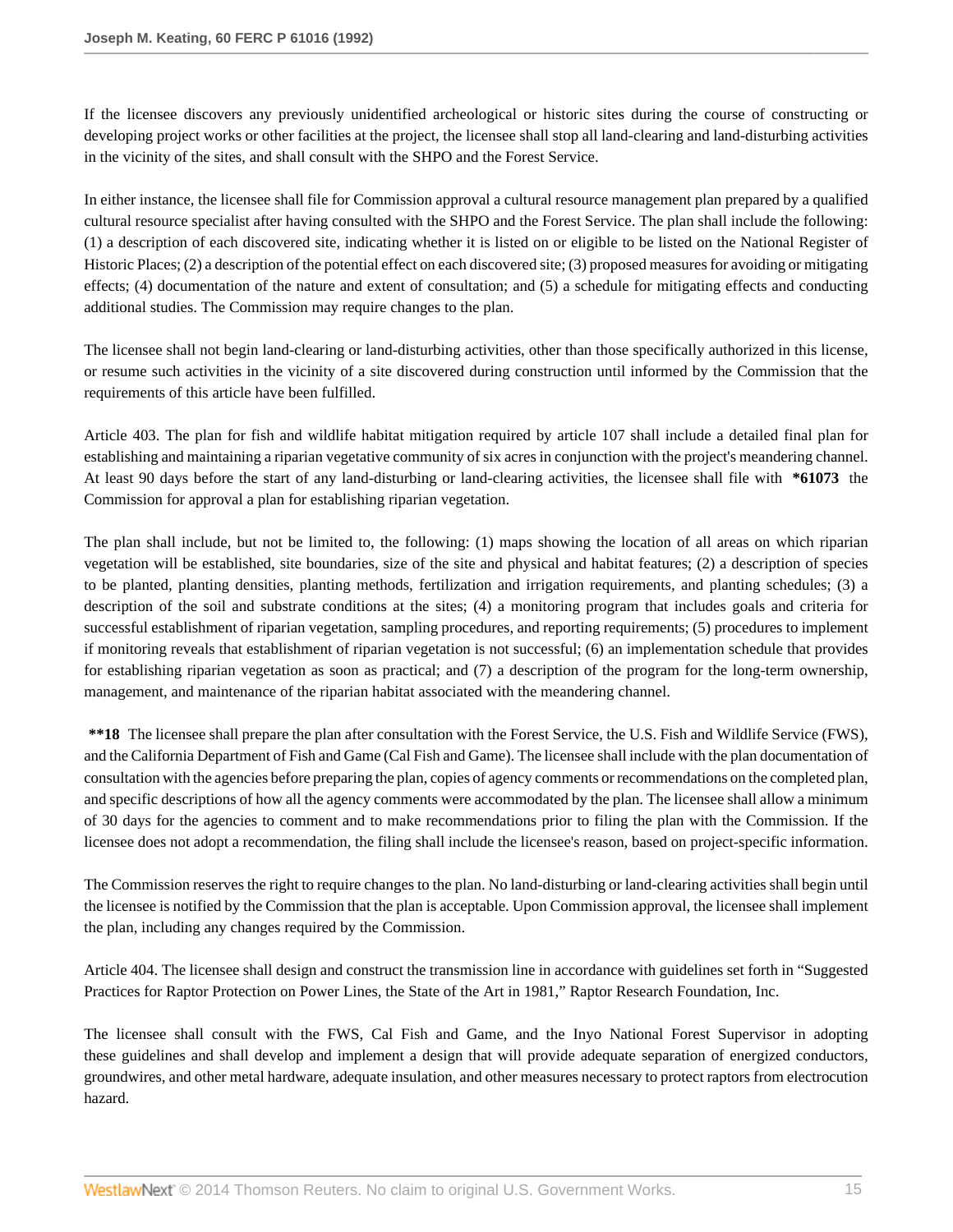The licensee shall file for Commission approval as-built drawings of the transmission line, along with the as-built drawings required by article 303.

Article 405. The licensee, after consultation with the Forest Service and Cal Fish and Game, and within 90 days from the date of issuance of this license, shall file for Commission approval a plan to install, operate, and maintain streamflow gages in Morgan Creek and Pine Creek to monitor the minimum flows required in article 105.

The licensee shall include with the plan documentation of consultation and copies of comments and recommendations on the completed plan, and specific descriptions of how the agencies' comments are accommodated by the plan. The licensee shall allow a minimum of 30 days for the agencies to comment and to make recommendations prior to filing the plan with the Commission. If the licensee does not adopt a recommendation, the filing shall include the Licensee's reasons, based on projectspecific information.

A copy of the plan shall be sent to the Commission's Regional Office. The Commission reserves the right to require changes in the plan. Project operation shall not begin until the licensee is notified by the Commission that the plan is approved. Upon Commission approval, the licensee shall implement the plan, including any changes required by the Commission.

**\*\*19** Article 406. The licensee shall implement the June 10, 1987 "Design Plan For A Meandering Channel," pages 1 through 5 and figures 1 through 5, in appendix C of the licensee's September 16, 1987 filing. This plan provides for the construction of pool, run/glide, and riffle habitats, a minimum flow of 12 cfs, stocking with rainbow/golden trout, and channel maintenance, and describes construction techniques.

At least 90 days before the start of any land-disturbing or land-clearing activities, the licensee shall file with the Commission for approval a supplement to the design plan. This supplement shall include but not be limited to: (1) a schedule for construction and maintenance; (2) drawings of the water flow control facilities with a back-up system; (3) a monitoring program with schedule to evaluate the success of the channel in maintaining a trout fishery; (4) procedures and measure to be implemented if the channel is not maintaining a trout fishery, (5) a monitoring program with schedule for determining the recreational use of the channel; and (6) procedures for disposal of sediment that accumulates in the settling pond at the head of the meandering channel.

The licensee shall prepare the supplement to the design plan after consultation with the **\*61074** Forest Service, Cal Fish and Game, and FWS. The licensee shall include with the supplement to the design plan documentation of consultation and copies of comments and recommendations on the completed supplement to the design plan, and specific descriptions of how the agencies' comments are accommodated by the supplement to the design plan. The licensee shall allow a minimum of 30 days for the agencies to comment and to make recommendations prior to filing the supplement to the design plan with the Commission. If the licensee does not adopt a recommendation, the filing shall include the licensee's reasons, based on project-specific information.

The Commission reserves the right to require changes to the supplement to the design plan. No land-disturbing or land-clearing activities shall begin until the licensee is notified by the Commission that the supplement to the design plan is approved. Upon Commission approval, the licensee shall implement the supplement to the design plan, including any changes required by the Commission.

The licensee shall file for Commission approval as-built drawings of the meandering channel, along with the as-built drawings required by article 303.

(E) The licensee shall serve copies of any Commission filing required by this order on any entity specified in this order to be consulted on matters related to the Commission filing. Proof of service on these entities must accompany the filing with the Commission.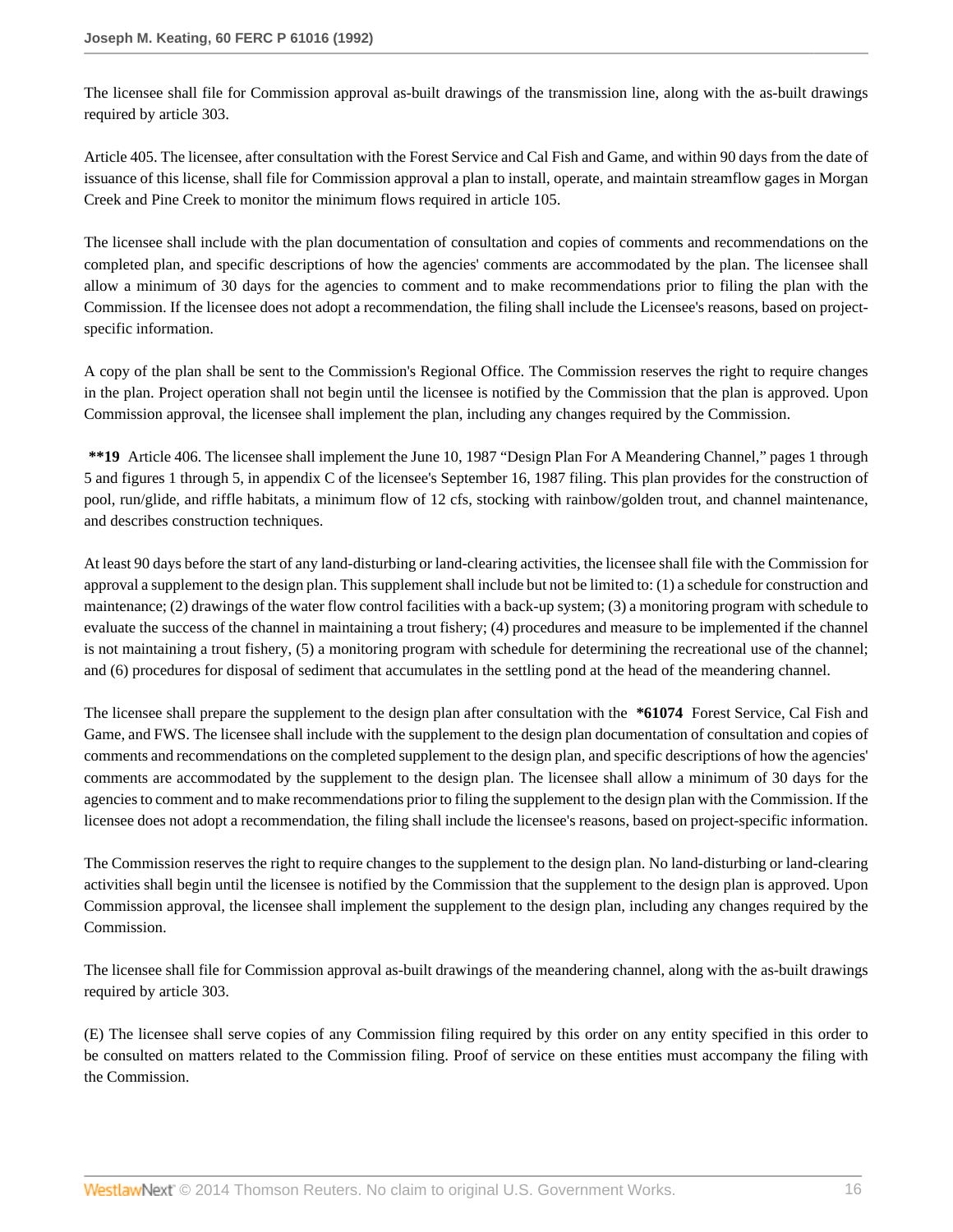(F) This order is final unless a request for rehearing is filed within 30 days of the date of issuance of this order pursuant to section 313 of the FPA.

> Environmental Assessment Federal Energy Regulatory Commission Office of Hydropower Licensing Division of Project Review Date: October 15, 1991 Project name: Tungstar Project FERC Project No. 7267 – 004

### A. Application

- **\*\*20** 1. Application type: Minor license
- 2. Date filed with the Commission: September 30, 1986
- 3. Applicant: Joseph Martin Keating (Keating)

4. Water body: Morgan Creek and Pine Creek; River basin: Owens

5. Nearest city or town: Rovana; (See figure 1.) [omitted in printing.]

6. County: Inyo; State: California

#### B. Summary

Keating proposes to construct and operate a hydroelectric project on the Pine and Morgan Creeks, 17 miles west of the Town of Bishop, in Inyo County, California. As proposed, the project would generate about 4.0 gigawatthours (GWh) annually, and it would have a levelized net economic benefit of about \$89,000 annually.

In addition to Keating's proposal for a minor license, we consider one alternative action: To deny the license (no action). Under the no action alternative, no license would be issued. There would be no change to the existing environment.

Based on our review of the project and the alternatives under sections 4(e) and 10(j) of the Federal Power Act (Act) we conclude that licensing the project, with the proposed environmental measures, would best adapt the project to a comprehensive plan for the Pine Creek Basin.

Project operation with proposed measures would protect and enhance the existing environmental resources of the project area. These measures include:

(1) a plan to construct an artificial meandering channel which would provide public fishing access, enhance recreational opportunities, and create fish habitat;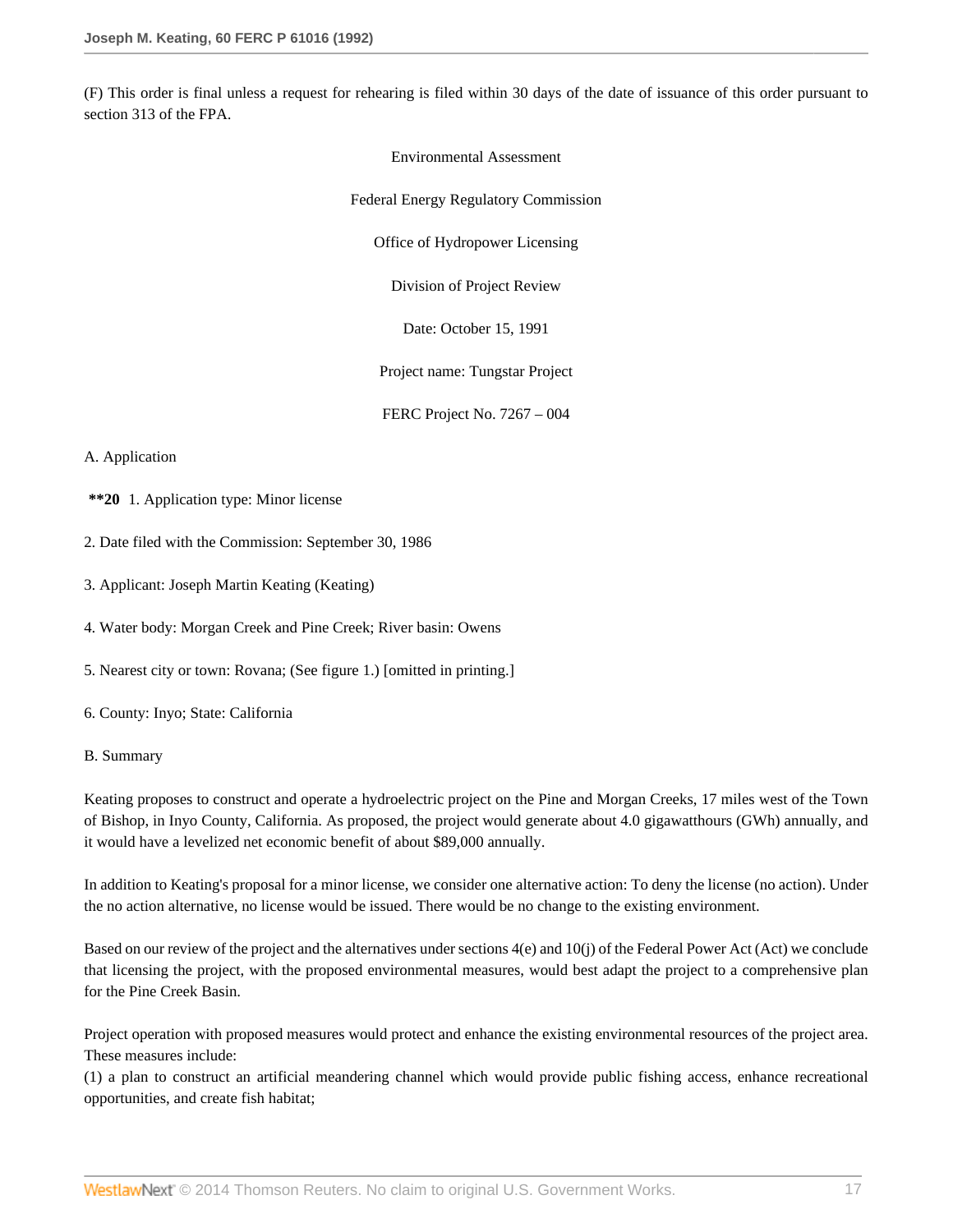(2) minimum flow in the bypass reach which would protect rainbow/golden trout habitat:

(3) a wetland mitigation plan which would replace wetland habitat lost as a result of project construction and operation;

(4) raptor proofing the transmission line which would protect raptors from electrocution;

(5) a visual resource plan which would avoid disturbance to the quality of the visual resources of the area.

On the basis of staff's independent environmental analysis, issuance of a license for the project would not constitute a major federal action significantly affecting the quality of the human environment.

C. Purpose and Need for Action

1. Purpose: The proposed project would provide an estimated average of 4.0 GWh of electrical energy per year, which the applicant would sell to Southern California Edison (SCE) or to another utility in the region.

2. Need for power: California Energy Commission's 1990 Final Electric Report (report—dated October 1990) shows an oversupply of capacity in California well into the 1990's.

The report says: "on a statewide basis, dependable capacity and resources can be stretched to 2001 before new capacity becomes **\*61075** absolutely necessary. Excluding older fossil plants, the statewide deficit for new resources would occur in 1997." The report also shows some areas may need new capacity as early as 1994.

The power from the project would be useful in meeting a small part of the need for power in the Western Systems Coordinating Council the Western Systems Coordinating Council (WSCC) projects for the Southern California area of the WSCC region.

**\*\*21** From the time the project goes into commercial operation, it would be available to displace fossil-fueled electric power generation in the WSCC region thus conserving nonrenewable fossil fuels and reducing the emission of noxious byproducts caused by burning fossil fuels.

D. Proposed Project and Alternatives

1. Description of the proposed action: (See figure 2.) [omitted in printing.]

The applicant would construct a hydropower facility on Morgan Creek and Pine Creek adjacent to Stratcor Corporation's (Stratcor) Pine Creek Tungsten Mine, approximately 6.5 miles southwest of Rovana, California. The project would use all the discharge water exiting from Stratcor's mine water treatment facility and existing powerplant tailrace located adjacent to Morgan Creek. The project would also divert additional flow from Morgan Creek during spring snowmelt, if available, up to the proposed plant's hydraulic capacity of 30 cubic feet per second (cfs).

The proposed automatic run-of-river project would consist of: (1) a 4–foot–high, 10–foot–long diversion dam near the terminus of Stratcor's existing powerhouse tailrace; (2) a 36–inch–diameter, 3,500–foot–long penstock; (3) a 25–foot by 35–foot concrete and block powerhouse located on privately owned land south of Pine Creek; (4) one multiple jet impulse turbine with total installed capacity of 990 kilowatts operating under a head of 470 feet; and (5) a 12–kilovolt (kV), 550–foot–long transmission line interconnecting with an existing transmission line owned and operated by SCE. In addition, the project's tailrace would discharge water into a 4,000–foot–long, man-made, meandering channel in order to facilitate the settling of suspended mine water flocculants and to create aquatic habitat before returning flows to Pine Creek.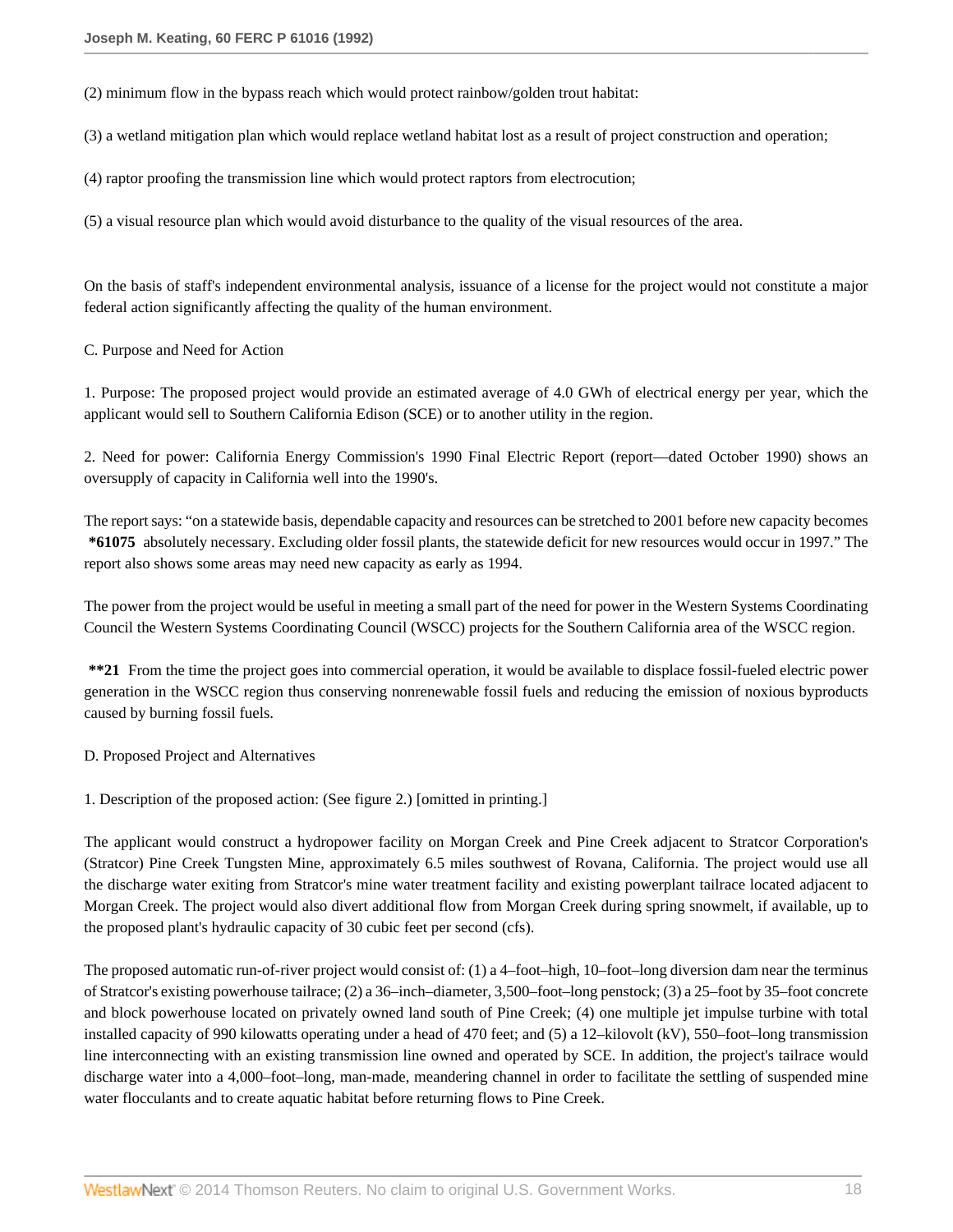#### a. Applicant's proposed mitigative measures:

#### i. Construction:

The applicant proposes to bury the penstock except for a 250–foot section that would be painted to blend with the surroundings. The powerhouse would be partially buried and constructed of textured masonry block painted an earthen color. The powerhouse roof would be metal, painted to blend with the surrounding environment. The powerhouse would be shielded from view by a vegetated earthen berm.

To minimize erosion and sedimentation as the result of construction activities, the applicant proposes to: (1) deposit construction spoil materials where they would not be eroded and carried to the stream by surface runoff during high stream flows; (2) surface roads with sufficient rock to maintain stability and use cross-drains; (3) revegetate disturbed areas; (4) construct barriers to prevent sediment from reaching streams; (5) construct and protect cut and fill slopes before the rainy season; and (6) stockpile topsoil during construction, and redistribute and reseed following construction.

The applicant proposes to locate project facilities so that impacts to riparian vegetation are minimized and to revegetate disturbed areas with native or naturalized herbaceous species. The proposed transmission line would be designed and constructed according to Raptor Research Foundation guidelines for the protection of raptors.

### ii. Operation:

**\*\*22** For hydropower generation the applicant proposes to use mine water and existing power plant discharge water, which is currently being released into Morgan Creek. In addition, the applicant proposes to develop a settling pond and a low gradient meandering channel downstream of the powerhouse to permit any mine water contamination to settle out before being returned to Pine Creek. The applicant would also develop a riparian community along the proposed meandering channel, provide stable fish habitat, and provide recreational access.

The applicant proposes to install an automatic device to shut-off the flow of water if the pipeline ruptures; to provide a scheduled minimum flow in Morgan Creek and Pine Creek year round; to operate the project in the run-of-the-river mode; and to raptor proof the transmission line in order to eliminate potential electrocution hazards to hawks, owls, and eagles.

b. Federal land management agency conditions:

i. Federal lands affected.

Yes; Forest Service (FS); acreage= 3.25; (agency)

Conditions provided by letter dated: 02/26/88 (attachment A).

ii. The FS provided conditions by letter dated February 26, 1988 (attachment A). In summary, these condition require the licensee to:

(1) file with the Director of the Office of Hydropower Licensing (Director) a special use authorization, enforceable by the FS;

(2) obtain prior written approval of the FS for all final design plans for project components affecting FS resources;

**\*61076** (3) obtain written approval from the FS prior to making any changes in the location of any project feature or facility, or in the uses of project lands and waters;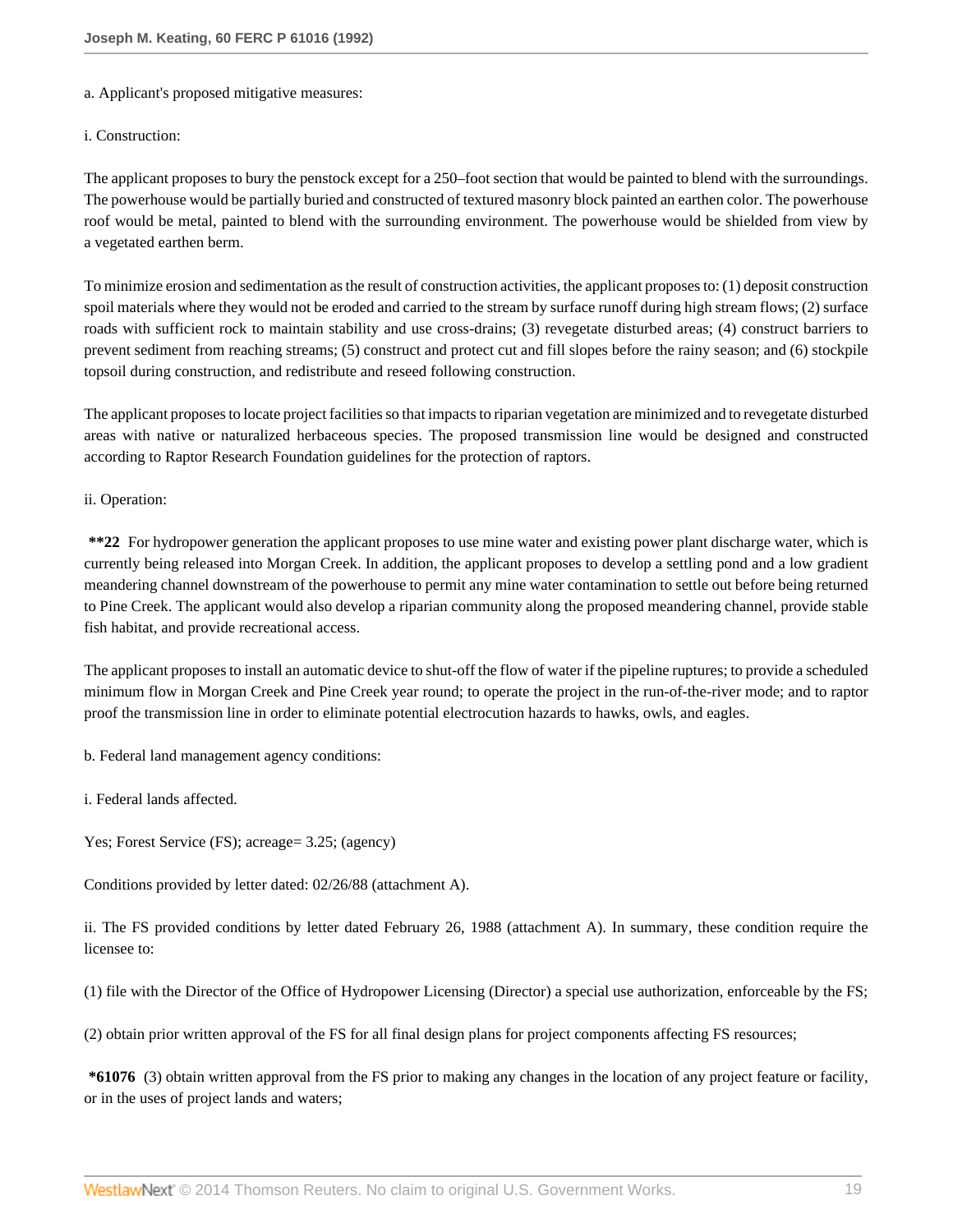(4) consult annually with the FS concerning measures needed to ensure the protection and development of the natural resource values of the project area;

(5) release the minimum flows shown in table 1 into Morgan and Pine Creeks;

Table 1. Minimum flows required by the Forest Service for Morgan and Pine Creeks (in cfs).

| <b>Month</b> | <b>Morgan Creek</b> | <b>Pine Creek</b> |
|--------------|---------------------|-------------------|
|              | 0.75                | 6.0               |
|              | 0.75                | 6.0               |
|              | 0.75                | 6.0               |
|              | 1.50                | 6.0               |
|              | 1.50                | 6.0               |
|              | 1.50                | 6.0               |
|              | 1.00                | 6.0               |
|              | 1.00                | 23.8              |
|              | 1.00                | 49.8              |
|              | 1.00                | 36.5              |
|              | 0.75                | 12.4              |
|              | 0.75                | 6.1               |

(6) construct, operate, and maintain a device to guarantee the release of the required minimum flows and install the necessary streamflow gages to measure the required minimum flows;

(7) file with the Director a fish and wildlife mitigative plan approved by the FS identifying requirements for construction the meandering channel and other mitigative measures;

(8) file with the Director a plan approved by the FS for accommodating project-induced recreation;

(9) file with the Director the results of a study to assess the impact of the project on the water quality of the meandering channel and Pine Creek;

(10) file with the Director a plan approved by the FS for controlling erosion, sedimentation, dust, and soil mass movement and monitoring fish populations;

**\*\*23** (11) file with the Director a plan approved by the FS for the treatment and disposal of solid waste and waste water caused by construction and operation of the project;

(12) file with the Director a plan approved by the FS for the storage, spill prevention, and cleanup of oil and hazardous substances;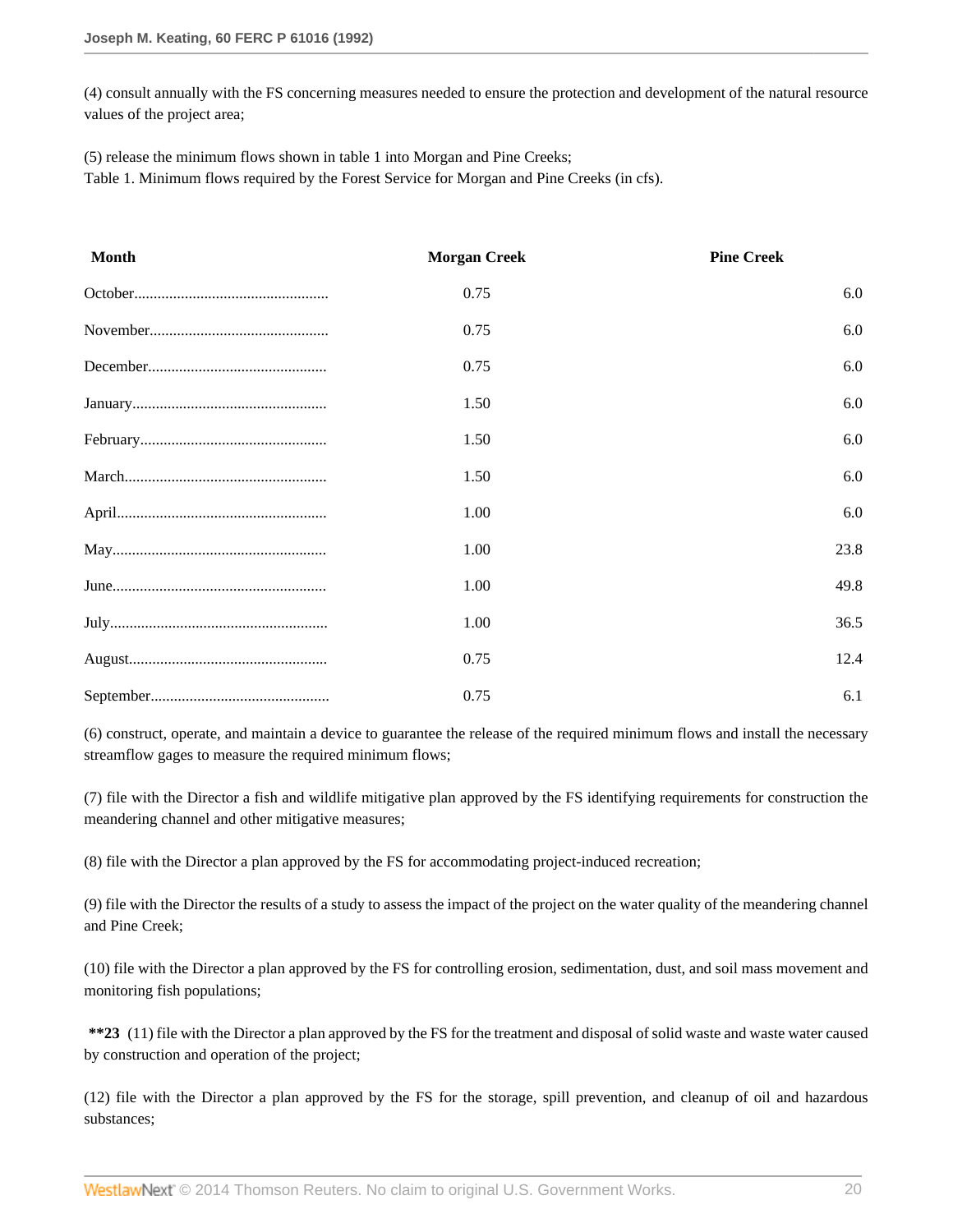(13) file with the Director a plan approved by the FS for the storage and disposal of construction spoil;

(14) file with the Director a plan approved by the FS for the design and construction of the project facilities in order to preserve or enhance its visual character; and

(15) abide by the terms of any agreement with the FS.

- 2. Alternatives to the proposed project:
- a. No reasonable action alternatives have been found.

b. Alternative of no action:

No action, denial of the license, would preclude the applicant from constructing the proposed project. No action would involve no alterations to the existing environment and would preclude the applicant from producing electrical power at the site.

E. Consultation and Compliance

- 1. Fish and wildlife agency consultation (Fish & Wildlife Coordination Act):
- a. U.S. Fish & Wildlife Service (FWS): Yes.
- b. State(s): CA Dept. of Fish and Game (CDFG) Yes.
- c. National Marine Fisheries Service (NMFS): No.
- 2. Section 7 consultation (Endangered Species Act):
- a. Listed species: None.

b. Consultation: Not required.

Remarks:

3. Section 401 certification (Clean Water Act).

Required; applicant requested certification on 06/23/86.

Remarks: On October 31, 1986, the State Water Resources Control Board (State Board) granted a blanket 401 certification for 26 Corps of Engineers nationwide 404 permits, including Project No. 7267. On April 30, 1987, the California Regional Water Quality Control Board (Regional Board) denied the request for case specific 401 certification until completion of a final environmental document for the project, in compliance with the California Environmental Quality Act. On December 9, 1988, the State Board ruled that the Regional Board's case specific denial of 401 certification for Project No. 7267 makes the State Board's blanket certification "ineffective." On December 18, 1989, FERC dismissed the license application and stated that the State Courts must determine if the State Board's revocation is valid. On March 8, 1991, the U.S. Court of Appeals ruled that FERC must reinstate the application and determine if the State Board's revocation is valid. The Commission is evaluating the issue and will issue a final determination in the future.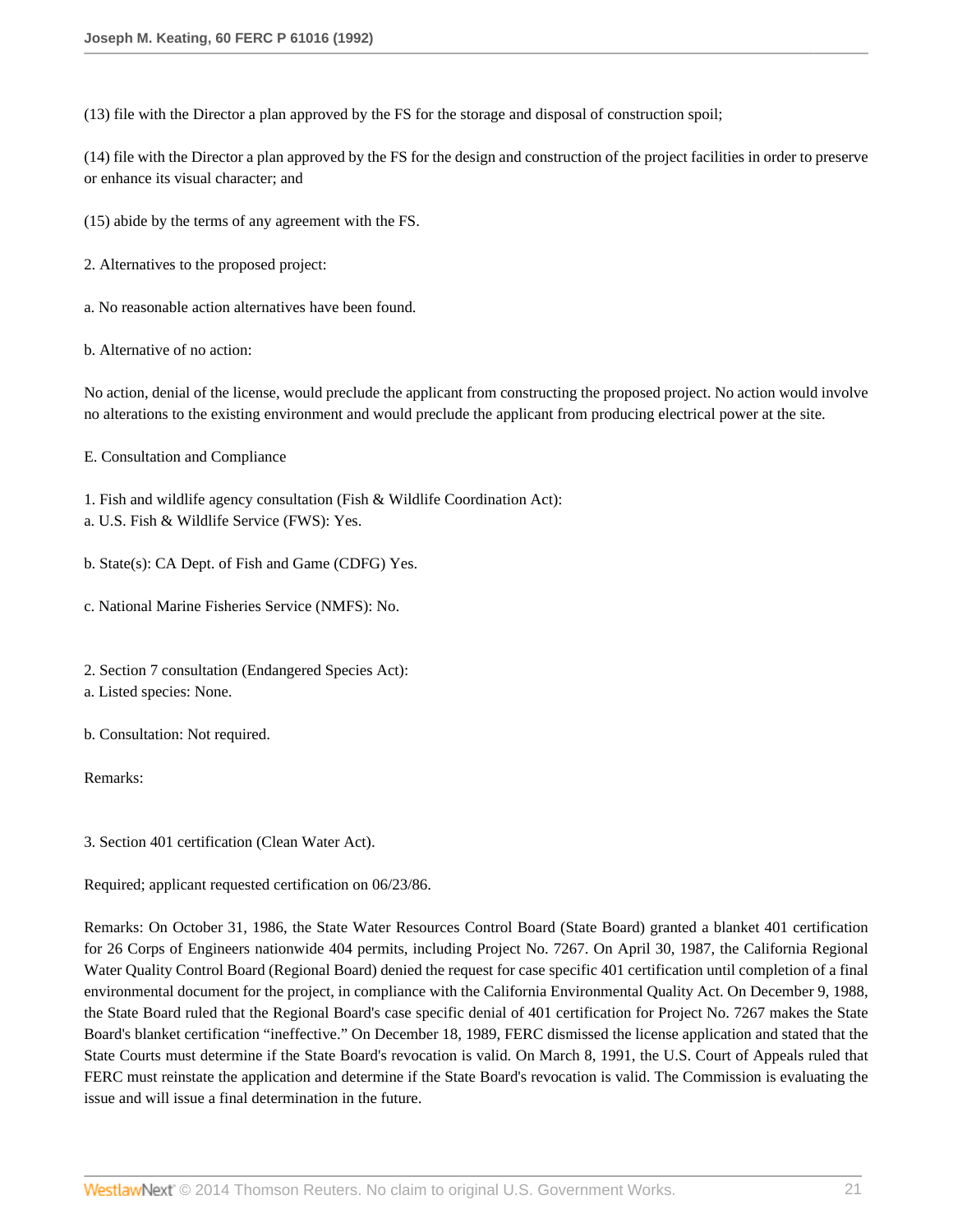4. Cultural resource consultation (Historic Preservation Act):

a. State Historic Preservation Officer (SHPO): Yes.

b. National Park Service (NPS): Yes.

**\*61077** c. National Register status: None.

d. Council: Not required.

e. Further consultation: Not required.

Remarks: The SHPO (Ms. Kathryn Gualtieri, California Department of Parks and Recreation) and the Regional Forester (Mr. Paul Barker, Forest Service, Pacific Southwest Region) concur with FERC staff by letters dated October 6, 1986 and February 26, 1988, respectively that no archeological or historic sites listed or eligible for inclusion in the National Register of Historic Places would be affected by the project.

**\*\*24** 5. Recreational consultation (Federal Power Act): a. U.S. Owners: Yes.

b. NPS: Yes.

c. State(s): Yes.

Remarks: None

6. Wild and scenic rivers (Wild and Scenic Rivers Act):

Status: None.

7. Land and Water Conservation Fund lands and facilities (Land and Water Conservation Fund Act).

Status: None.

#### F. Comments

1. The following agencies and entities provided comments on the application or filed a motion to intervene in response to the public notice dated 03/05/87.

Commenting agencies and other entities—Date of letter

Department of the Interior—04/30/87

California Department of Fish and Game—04/30/87

The Resources Agency of California—05/04/87

Department of the Army, Los Angeles District, Corps of Engineers—05/18/87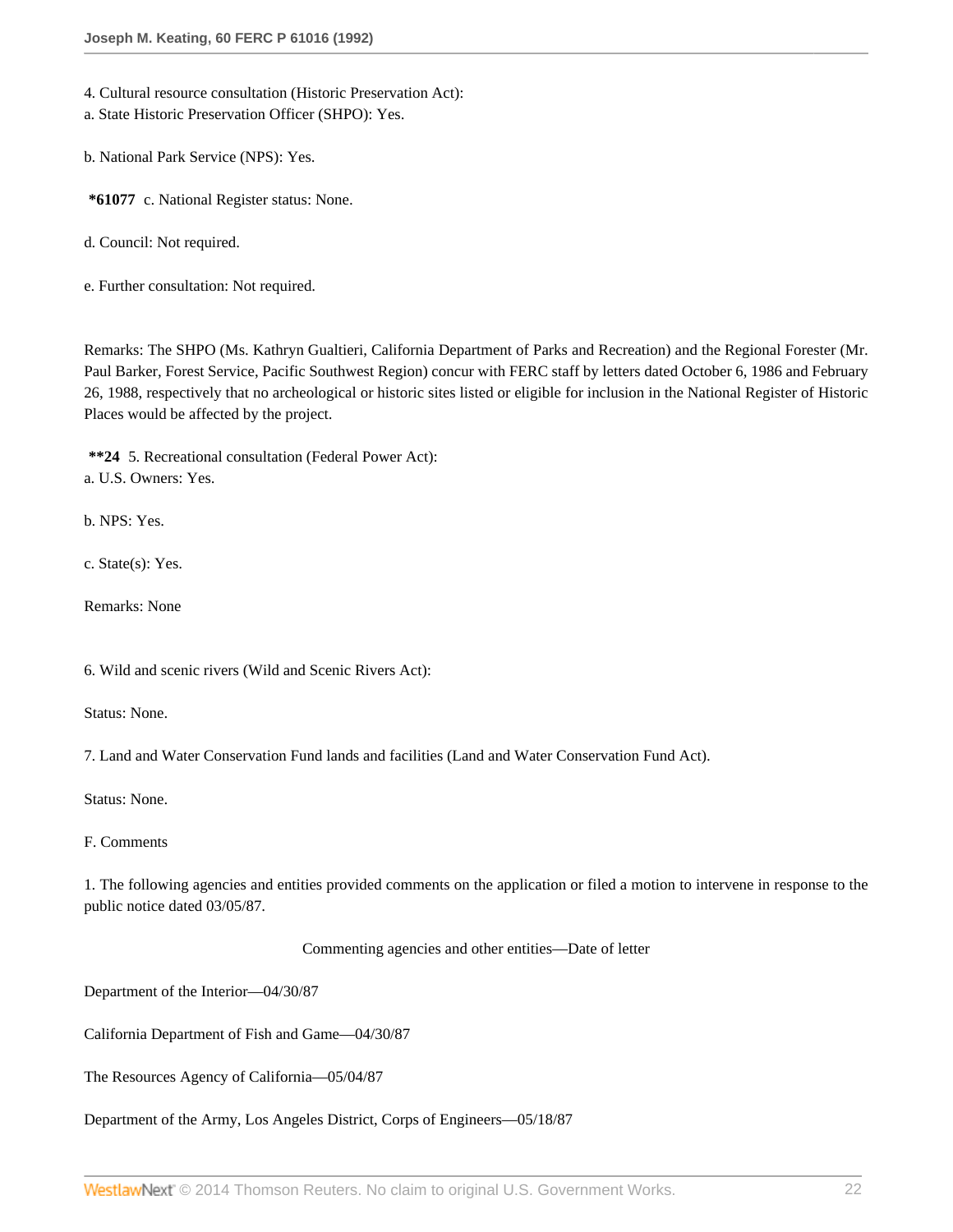California Regional Water Quality Control Board, Lahontan Region—05/22/87

Department of Agriculture, Forest Service—02/26/88

#### Motions to intervene—Date of motion

State of California Water Resources Control Board—05/01/87

2. The applicant responded to the comments or motion(s) to intervene by letter(s) dated 09/16/87.

G. Affected Environment

1. General description of the locale (Source: Joseph M. Keating, 1986, application, exhibit E, unless otherwise indicated):

a. Pine Creek and Morgan Creek Geographic Region:

The project would be constructed and operated on Morgan Creek and Pine Creek approximately 17 miles west of Bishop, California. Both Creeks originate in the eastern Sierra Nevada at about 10,000 feet above mean sea level (m.s.l.). The project would be located primarily in the Inyo National Forest, just south of the John Muir Wilderness area.

The proposed diversion and intake structure would occupy less than 0.05 acre on Morgan Creek about 800 hundred feet upstream from its confluence with Pine Creek. The diversion would be constructed within the developed area of the Stratcor tungsten mine at about 7800 feet above m.s.l. This location is highly disturbed and includes a bridge/road crossing, nearby buildings, local grading and other associated mine facilities (e.g., pipes, rock piles, and discarded equipment). Upstream of the proposed diversion, steep slopes occur on either side of Morgan Creek; the streambed is mostly boulder strewn, and the granite canyon walls have little vegetation. Below the confluence of Morgan Creek and Pine Creek, Pine Creek flows northeasterly 20 miles into the Owens River.

The proposed penstock would be located, for the most part, within a paved road for a distance of 3,400 feet along Pine Creek's northern bank. The proposed powerhouse would be located on private land upstream of Gable Creek, another small tributary of Pine Creek. Pine Creek in this area consists of small boulders, has a gentler gradient, a wider floodplain, and more riparian vegetation. The powerhouse site consists of a naturally flat stream terrace that has been highly disturbed by past construction activities.

The entire project is located on the eastern slopes of the Sierra Nevada and therefore, has a typical dry eastern Sierra Nevada ecology with wide seasonal variations in temperature and low to moderate precipitation including some snow. The vegetation is mostly coniferous forest and shrubby herbaceous growth with some riparian species along creek banks. Drainage begins at Mt. Morgan, and the major flow source is snowmelt and springs.

b. Description of the Owens River Basin:

**\*\*25** The Owens River Basin is located in the east-central part of California and in a small portion of Nevada. The Owens River flows in a closed hydrologic basin, is the largest stream draining the eastern face of the Sierra Nevada Range, and flows south parallel to the mountains for about 100 miles. Morgan and Pine **\*61078** Creeks are two of many tributaries in the Owens River Basin. The climate is arid, with about 5 inches of precipitation annually (Federal Energy Regulatory Commission 1986).

The Owens River Basin and the adjacent Mono Lake Basin are the source of 80 percent of the water used by the City of Los Angeles. Diversions from the Owens River and its tributaries into the Los Angeles Aqueduct have caused the evaporation of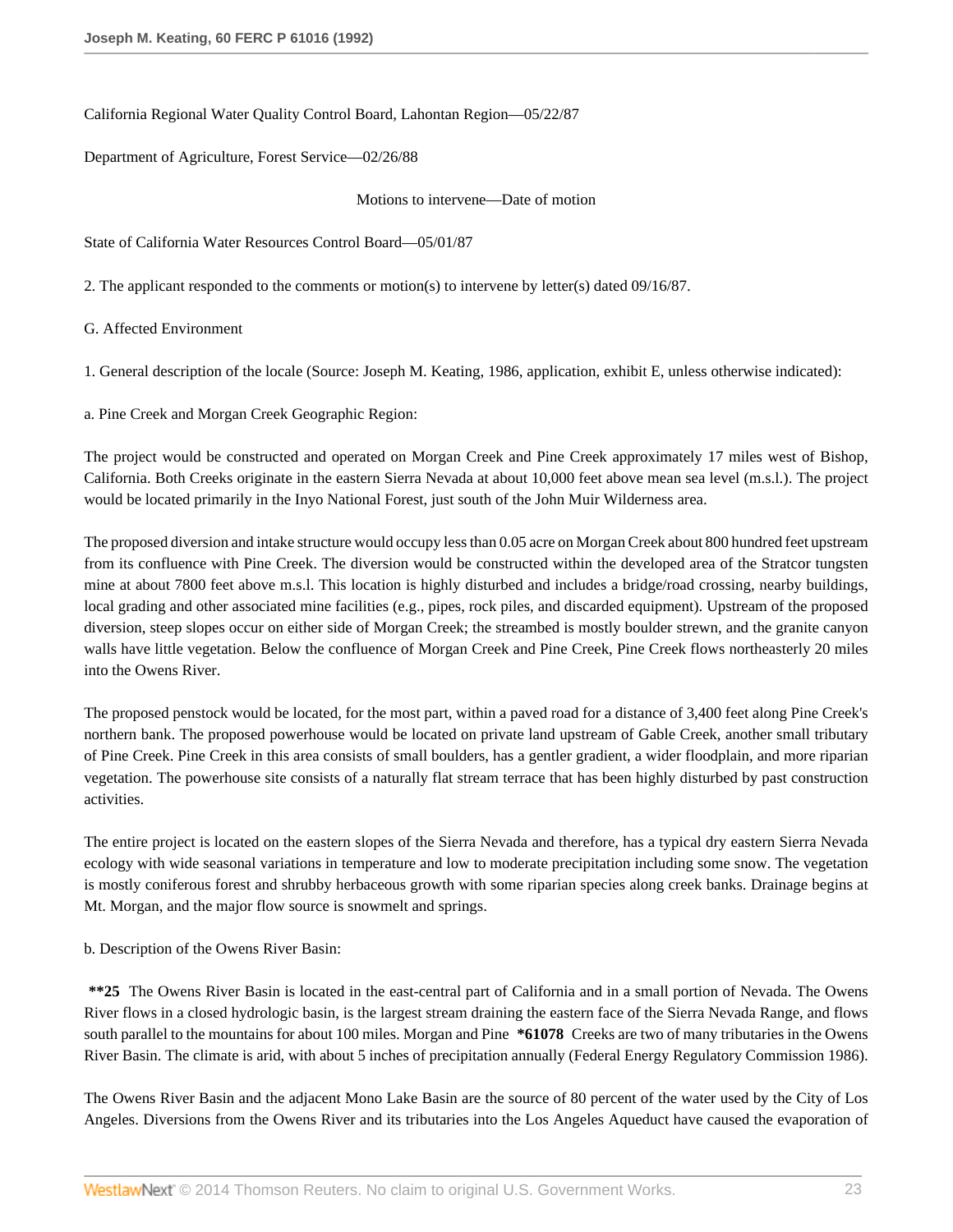Owens Lake at the end of the river, which formerly covered 75 square miles. The predominant water dependent land uses in the Owens Valley are recreation and agriculture; much of the valley floor is used as rangeland for cattle and livestock. The major economic activity is associated with recreation along the Owens River and the surrounding Inyo National Forest (Federal Energy Regulatory Commission 1986).

c. Existing hydroelectric development:

In addition to the proposed powerhouse of the Tungstar Project, there are seven powerhouses owned and operated by the Los Angeles Department of Water and Power that are not subject to the Commission's jurisdiction—four powerhouses are on the Owens River 10 to over 25 miles north of Pine Creek and three powerhouses are on tributaries to the Owens River 12 to over 60 miles south of Pine Creek.

As of October 1, 1991, existing licensed projects and exempted projects in the Owens River Basin are as follows.

<span id="page-23-0"></span>

| Project No.          | Project name          | <b>Water Body</b>          |
|----------------------|-----------------------|----------------------------|
| $3525$ <sup>al</sup> | Cottonwood Canyon     | Lone Tree Creek            |
| 3580                 | Millner Creek         | Millner Creek              |
| 4669                 | Rancho Riata          | Bishop Creek-Owens River   |
| 6188                 | Tinemaha–Red Mountain | Tinemaha Creek–Owens River |
| 6885                 | Cinnamon Ranch        | Ditch (Middle Creek)       |
| 8418A, B             | Pine Creek 1, 2       | Morgan Creek–Pine Creek    |
| 1394                 | <b>Bishop Creek</b>   | <b>Bishop Creek</b>        |

d. Proposed hydroelectric development:

In addition to the Keating application for licensing of the Tungstar Project, there is one pending application for license in the Owens River Basin, the Rovanna–Pine Creek Project (Project No. 3258), located on Pine Creek and the Owens River.

e. Target resources:

For this assessment, a target resource is defined as an important resource that could be affected cumulatively by two or more proposed hydropower projects.

We identified (1) resident trout, (2) riparian vegetation, (3) riparian-associated wildlife, (4) aesthetics (visual quality), (5) recreation, and (6) local economy as target resources for the Owens River Basin in an environmental impact statement, wherein we also examined the potential cumulative impacts of constructing and operating seven proposed hydropower projects in the basin, including the Tungstar Project (Federal Energy Regulatory Commission, 1986).

**\*\*26** Historically, water has been a source of extreme conflict between valley residents and the City of Los Angeles and other users. Stream diversions for the Los Angeles aqueduct, power generation and irrigation caused the complete destruction of 20 percent of the streams in the valley and more than one-half of the flow in another 17 percent of the streams. This flow reduction caused a concomitant reduction of resources such as trout (at least 20 percent), riparian vegetation (15 to 25 percent), and riparian-associated wildlife (15 to 25 percent). The Inyo National Forest has a higher recreational use than Glacier, Yellowstone,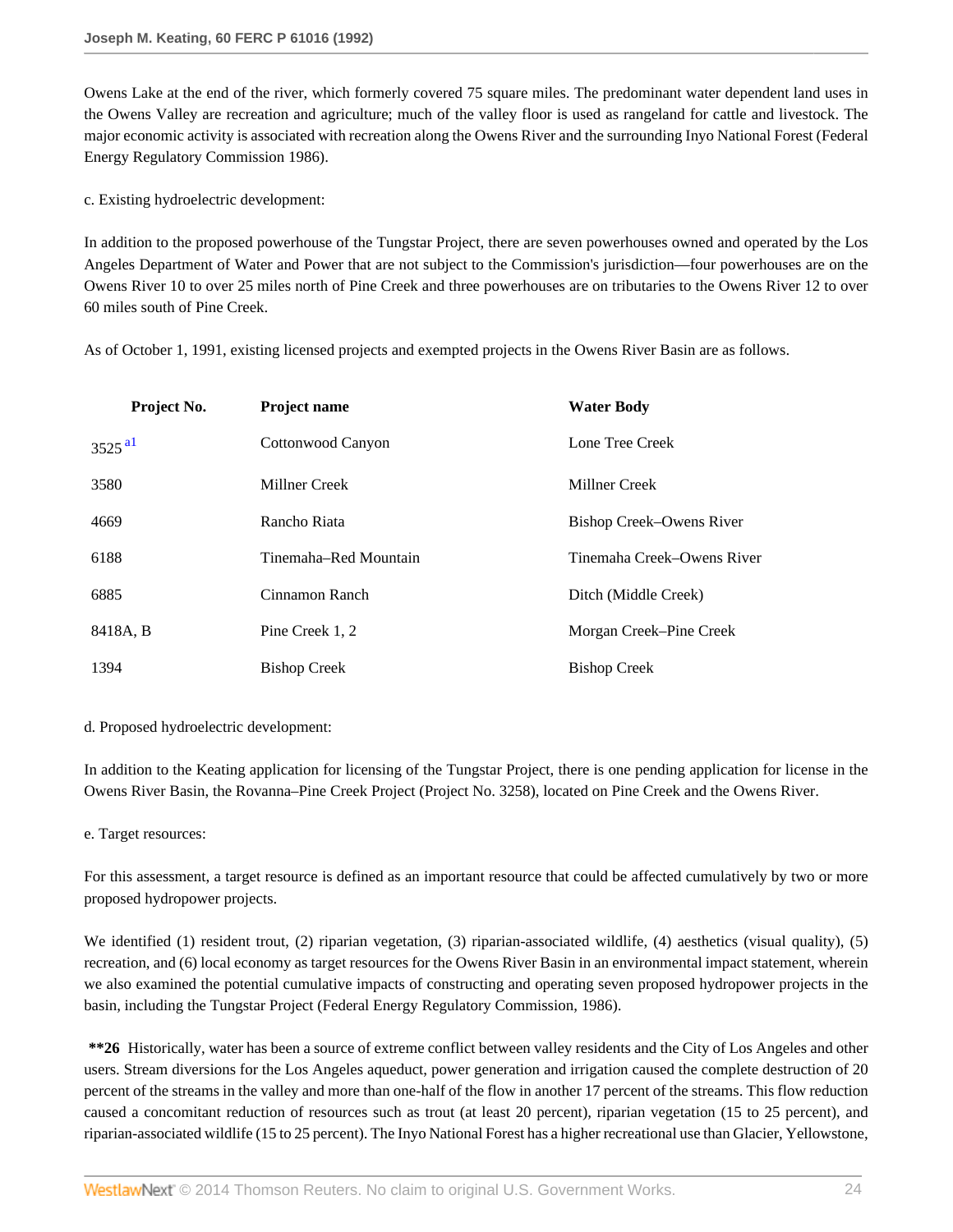and Grand Canyon National Parks combined, so recreation in the Owens River Basin is also an important component of the local economy (Federal Energy Regulatory Commission 1986).

### f. Cumulative impacts:

A cumulative impact is the impact on the environment that results from the incremental impact of an action when added to other past, present, and reasonably foreseeable future actions, regardless of what agency (federal or nonfederal) or person undertakes such other actions. Cumulative impacts can result from individually minor but collectively significant actions taking place over a period of time [\(40 C.F.R., section 1508.7\).](http://www.westlaw.com/Link/Document/FullText?findType=L&pubNum=1000547&cite=40CFRS1508.7&originatingDoc=I8bf25e49392d11db80c2e56cac103088&refType=LQ&originationContext=document&vr=3.0&rs=cblt1.0&transitionType=DocumentItem&contextData=(sc.DocLink))

The Tungstar Project would not cause adverse cumulative impacts but would cause cumulative benefits to target resources in the Owens River Basin because the project would provide a 4,000–foot–long meandering channel to enhance habitat for resident trout, riparian vegetation, and riparian-associated wildlife; this would benefit recreation in the project area and the local economy as well.

2. Descriptions of the resources in the project impact area:

a. Geology and soils: Steep ledge and talus slopes form canyon walls on either side of Morgan Creek, and there is very little soil present within the project area. The streambed consists mainly of boulders near the intake site; alluvial deposits occur where the canyon floor broadens **\*61079** further downstream. Tungsten deposits which occur in the project vicinity, have been mined since 1916, and are currently mined by Stratcor, as dictated by economic conditions. Earth moving from this milling and mining facility has caused significant alteration of the original ground surface and streambeds. Most of the proposed project features are located within or next to previously disturbed areas. The main ore bodies are several thousand feet west of the proposed project and are several thousand feet higher in elevation. No mineral occurrences or deposits are known to occur within the project boundary.

b. Streamflow:

Morgan Creek Bypass:

Lowest Average Monthly Flow: 11.0 cfs (April)

Highest Average Monthly Flow: 30.6 cfs (June)

Average Annual Flow: 15.5 cfs

Pine Creek Bypass:

Lowest Average Monthly Flow: 15.1 cfs (March)

Highest Average Monthly Flow: 79.4 cfs (June)

Average Annual Flow: 28.3 cfs

c. Water quality: Water quality of Pine Creek and Morgan Creek does not exceed applicable state standards. Tests of water samples revealed the following range of data: pH, 8.12–8.98; total dissolved solids, 36–128 parts per million (ppm); hardness, 24–39 ppm; orthophosphous less than 0.02 milligrams per liter (mg/l); nitrate-nitrogen 0.22–0.70 mg/l; ammonia-nitrogen, 0.13–0.17 mg/l; temperatures range from about 2.0°C in winter to about 8.0°C in summer.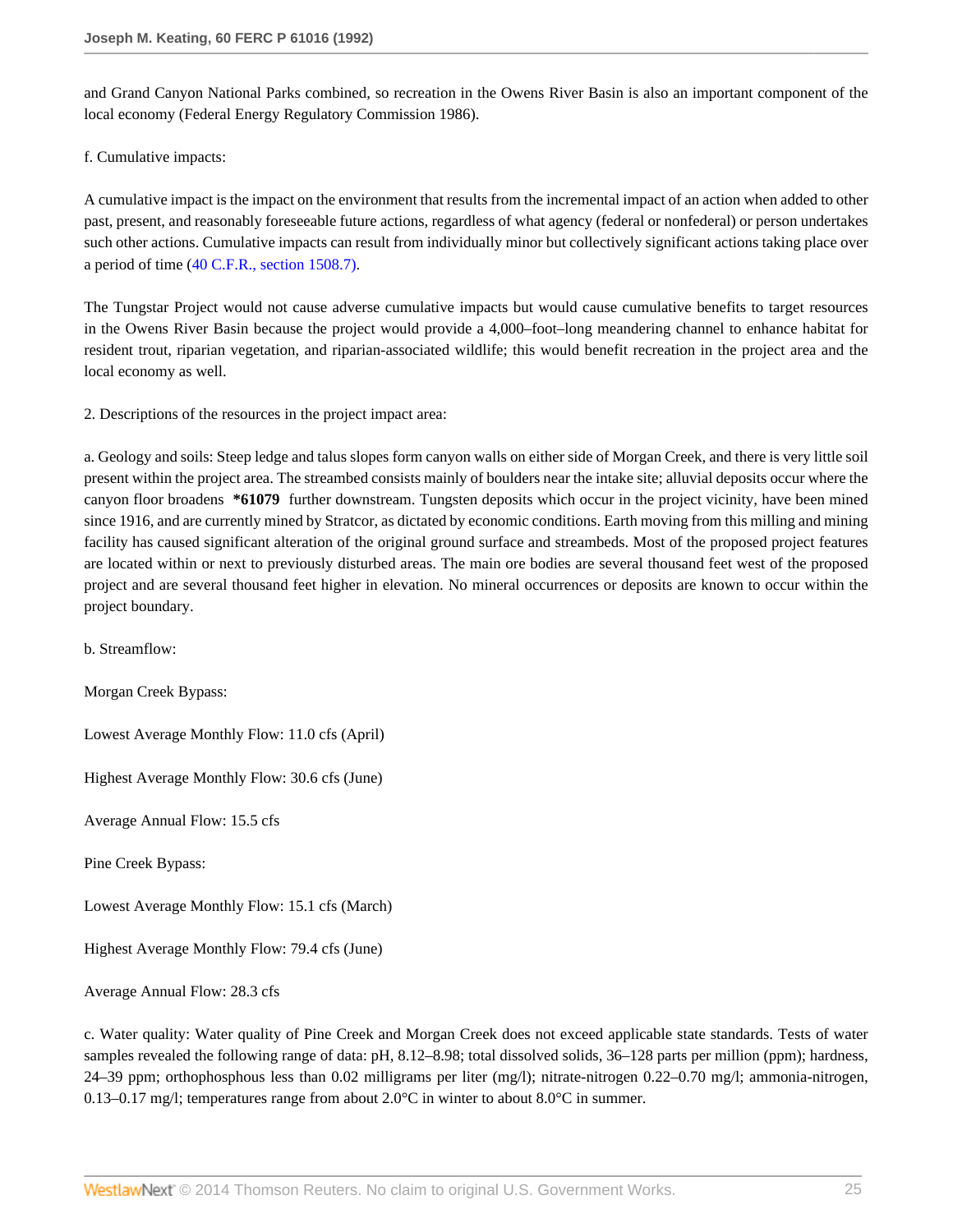**\*\*27** d. Fisheries:

Anadromous: Absent.

Resident: Present.

Resident game fish include: rainbow trout, golden trout, and rainbow-golden trout hybrids. The total trout population in Pine Creek was estimated to be about 1650 fish (3 inches) per mile, and sampling conducted in Morgan Creek located one fish (Keating, 1986.).

e. Vegetation:

Cover type—Dominant species

sagebrush shrub—rabbit brush, sagebrush, dogbane, squirreltail grass, and beavertail cactus

riparian—cottonwood, Jeffrey pine, willows, white fir, alder, water birch, wild rose, horsetails, and scarlet monkey flower.

The riparian community in the vicinity of lower Morgan Creek and Pine Creek is extensive and well-developed, with many areas approaching 100–percent ground cover. In contrast, the upper bypass reach of Morgan Creek flows through a narrow incised channel bordered by a single row of water birches. In the lower reaches of Morgan Creek and Pine Creek, the riparian community appears to be less dependent on streamflows than on the numerous surface springs in the area and on the downslope movement of subsurface water towards Pine Creek (Forest Service 1988; Patterson 1987)

None of the sensitive plant species designated by FS or state agencies, nor habitat which could support such species, were identified during two surveys of the project area (Forest Service 1988).

f. Wildlife: The riparian habitat in the project area is important for a variety of wildlife. Common species include mourning dove, dipper, hermit thrush, black phoebe, and redbreasted sapsucker. The project area is located on the western edge of the winter range used by the Sherwin and Buttermilk mule deer herds. However, winter use of the area is limited because of the heavy snows, and less than 5 percent of the combined deer herds migrate through the project area. No extensive deer trails were noted through the project area (Keating 1986).

g. Cultural: National Register (listed and eligible) properties have not been recorded.

h. Visual quality: The proposed project is located in high mountain valleys on the east slope of the Sierra Nevada. The north facing slope is heavily vegetated with conifers while the south facing slope of the valley is sparsely vegetated. Slopes are very steep. The project area has been visually modified from a natural landscape by an active tungsten mine and its associated roads, transmission lines, and structures. Streamflow in Morgan Creek is often milky from mine processing.

i. Recreation: The Inyo National Forest (NF) and the adjacent John Muir Wilderness Area offer recreational opportunities for fishing, horseback riding, hiking, and hunting. Recreation is an important resource in the Inyo NF, and the trout streams, such as Pine Creek, provide a focal point for much of the recreational opportunity. In the immediate project area, backpackers use an existing trailhead access, on privately owned land, for access into the eastern Sierra Nevada. A seasonal pack station, adjacent to the private land, is located in the Inyo NF and provides access to nearby Pine Lake. No developed overnight camping facilities exist in the immediate area. In 1988, the Inyo NF recorded over 6 million recreation visitor days. Recreation visitor days in the Inyo NF has increased 3 percent each year (personal communication, Adele Goss, Forest Service, Pacific Southwest Region, Department of Agriculture, San Francisco, California, November 8, 1988).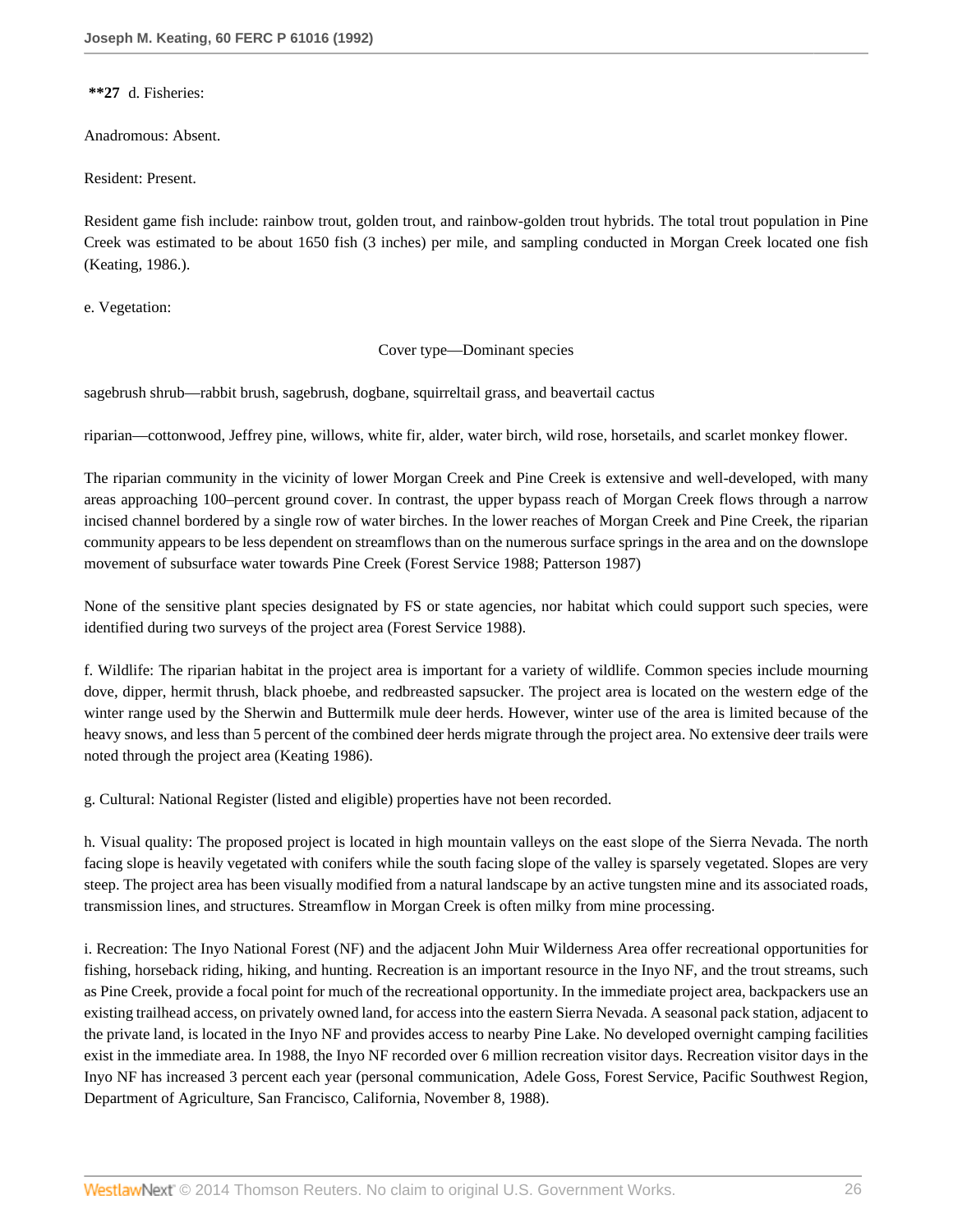**\*\*28** j. Land use: The land in the project area has been altered primarily by mining activities associated with Stratcor's tungsten mine and **\*61080** millsite and by past mining activities. Other land uses include recreation, livestock grazing, and deer winter range and migration corridor. The project site is approximately 17 miles west of the Town of Bishop.

H. Environmental Issues and Proposed Resolutions

There are 8 issues addressed below.

1. Project-induced recreation plan: In its section 4(e) conditions, the FS recommends that the applicant develop a projectinduced recreation plan. The FS states in its environmental assessment dated January 21, 1988, for this proposed project, the recreation demands in the Pine Creek drainage are expected to increase 3 percent annually, and the recreational resources would be improved with the additional facilities proposed by the applicant and in consultation with the FS. Improvements, such as construction of several interpretive sites and a trail system to improve access for anglers and other recreationists would be included as part of the project's recreational enhancement measures.

The applicant proposes to construct an approximate 4,000–foot–long and 14–foot–wide artificial meandering channel to increase recreational fishing opportunities, angler access, and day use areas, and thereby, enhance the recreational and fishery resources in the project area. This channel would be stocked with trout.

Staff believes that the project area is recreationally important for day use activities, such as, fishing and hiking (section G.2.i.). Staff also believes that demand for recreation in the project area could increase by as much as 3 percent annually (Forest Service 1988). Staff, therefore, concurs with the FS and applicant that the meandering channel, which would provide hiking trails, angler access, and fish habitat, would help meet increased demand for recreational opportunities. The design for the meandering channel submitted by the applicant, however, does not contain the necessary detail to approve at this time. Therefore, the licensee, prior to commencing any project land-disturbing activities, and after consulting with the FS, should file for Commission approval, a final recreation plan.

2. Protection of unknown cultural resources from potential impacts: The results of the survey conducted for the proposed project areas, as well as the SHPO's and the FS's comments on the results of the survey and on the proposed project, are based in the premise that the project would be constructed as described in the application without significant changes. Changes to the project, especially changes in the proposed location and design of a project, are occasionally found to be necessary after a license has been issued and may require an applicant to amend a license. Under these circumstances, whether or not an application for amendment of license is required, the survey results and the SHPO's and the FS's comments would no longer reliably depict the cultural resources impacts that would result from developing the project. Therefore, before beginning land-clearing or land-disturbing activities within the project boundaries, other than those specifically authorized in the license and previously commented on by the SHPO and the FS, the licensee should consult with the SHPO and the FS about the need to conduct an additional archeological or historical survey and to implement further avoidance or mitigative measures.

**\*\*29** Also, land-clearing or land-disturbing activities could adversely affect archeological and historic properties not identified in the cultural resources survey. Therefore, if the licensee encounters such sites or properties during the development of project works or related facilities, the licensee should stop land-clearing and land-disturbing activities in the vicinity of the sites or properties, should consult with the SHPO and the FS on the eligibility of the properties, and should carry out any necessary measures to avoid or to mitigate effects on the properties.

Before starting land-clearing or land-disturbing activities at the project, other than those authorized in a license, the licensee should file a plan and a schedule for conducting the appropriate studies, along with a copy of the SHPO's and the FS's written comments concerning the plan and the schedule. The licensee should not start or resume land-clearing or land-disturbing activities, other than those specifically authorized in this license and commented on by the SHPO and the FS or resume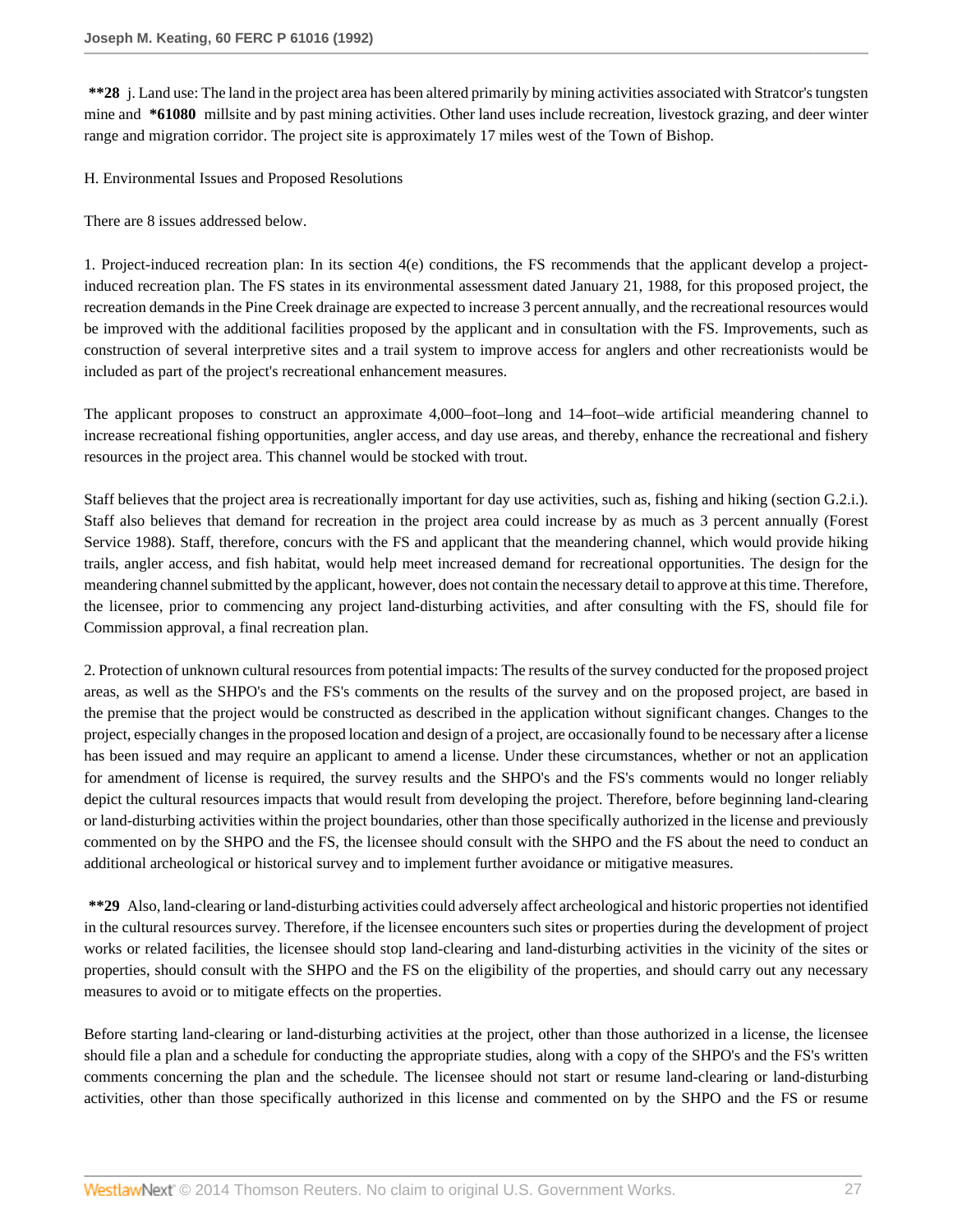such activities in the vicinity of an archeological or historic property discovered during construction, until informed by the Commission that the requirements discussed above have been fulfilled.

3. Erosion and sedimentation: Land-disturbing activities during construction of the proposed project would cause temporary, localized erosion and sedimentation, especially during placement of the penstock and construction of temporary and permanent access roads. Erosion associated with the penstock would be minor where it is to be buried in the existing road; however, minor, localized rockfall or movement of rocks and boulders may occur where the penstock crosses a steep talus slope. The applicant has proposed a number of measures to reduce erosion and sedimentation from the project, including: depositing spoil materials away from flowing water; surfacing roads with sufficient rock to maintain stability; providing cross drains; stockpiling topsoil for use **\*61081** in revegetation efforts; revegetating disturbed areas; using barriers to prevent sediment from reaching streams; using a meandering tailrace channel to dissipate energy from tailrace discharges; and installing an automatic device to shut off the flow of water if the pipeline ruptures. The Forest Service 4(e) conditions numbers 10 and 13 require preparation of plans to control erosion and dispose of construction spoils. These plans, which are to be approved by the FS and filed with the Commission, would ensure that erosion and sedimentation from project construction and operation would be minor and temporary.

4. Raptor protection: Aboveground transmission lines are a potential electrocution hazard to perching raptors unless properly designed (Olendorff et al. 1981). CDFG recommends that the applicant design and construct the proposed 550–foot–long transmission line in a manner that prevents raptor electrocutions. The applicant agrees to use such a design. Because of the potential hazard to raptors in the area, the staff concludes that the licensee should use a transmission line design that would prevent the accidental electrocution of perching raptors.

**\*\*30** 5. Riparian vegetation: Since project facilities would be located in previously disturbed areas or in sparsely vegetated sites, construction of the project would have little adverse impact on riparian vegetation.

Riparian vegetation in the area of Morgan and Pine Creeks would be little affected by project-related reductions in streamflow. As previously discussed in section G.2.e., little of the riparian vegetation adjacent to the two creeks appears to be dependent on streamflows but rather on the numerous springs and the subsurface flows towards Pine Creek. The loss of the mine discharge flows and part of the seasonal high flows in Morgan Creek would represent a minor component of the hydrological conditions that support the area's riparian vegetation. Furthermore, minimum flows required by the FS 4(e) conditions (table 1) would provide flows during the growing season throughout the bypassed reached of Morgan and Pine Creeks.

The applicant proposes to establish a diverse self-sustaining riparian community adjacent to the proposed meandering channel. The preliminary site chosen for the meandering channel is within an existing riparian shrub community; construction there would impact about 6 acres of riparian habitat (Forest Service 1988). Since the proposed project facilities and operation would have minimal impacts on riparian habitat, the applicant views the establishment of a riparian community in conjunction with the meandering channel primarily as enhancement rather than mitigation. However, if the meandering channel is constructed within an existing riparian community, the extent of long-term enhancement would be minimal and over the short-term there would be a loss of 6 acres of valuable habitat. The applicant recognized the value of existing riparian habitat and states in its plan (Patterson 1987) that it intends to avoid existing high value areas in the final alignment of the meandering channel.

To minimize impacts to existing riparian habitat and to maximize the enhancement of the area, FS (1988) recommends that the meandering channel be located in a sagebrush-mahogany covered area, down-canyon from Gable Creek. This alternative site would require a pipeline or other conveyance to transport the water from the project's powerhouse to the channel. The staff concurs with the FS's assessment and recommends that the meandering channel be located at the site identified by the FS or at some other site with similar low riparian habitat values.

Establishing a riparian community in conjunction with the proposed meandering channel would function as more than adequate mitigation in the event of unforeseen impacts on riparian vegetation or, more likely, as enhancement of existing conditions in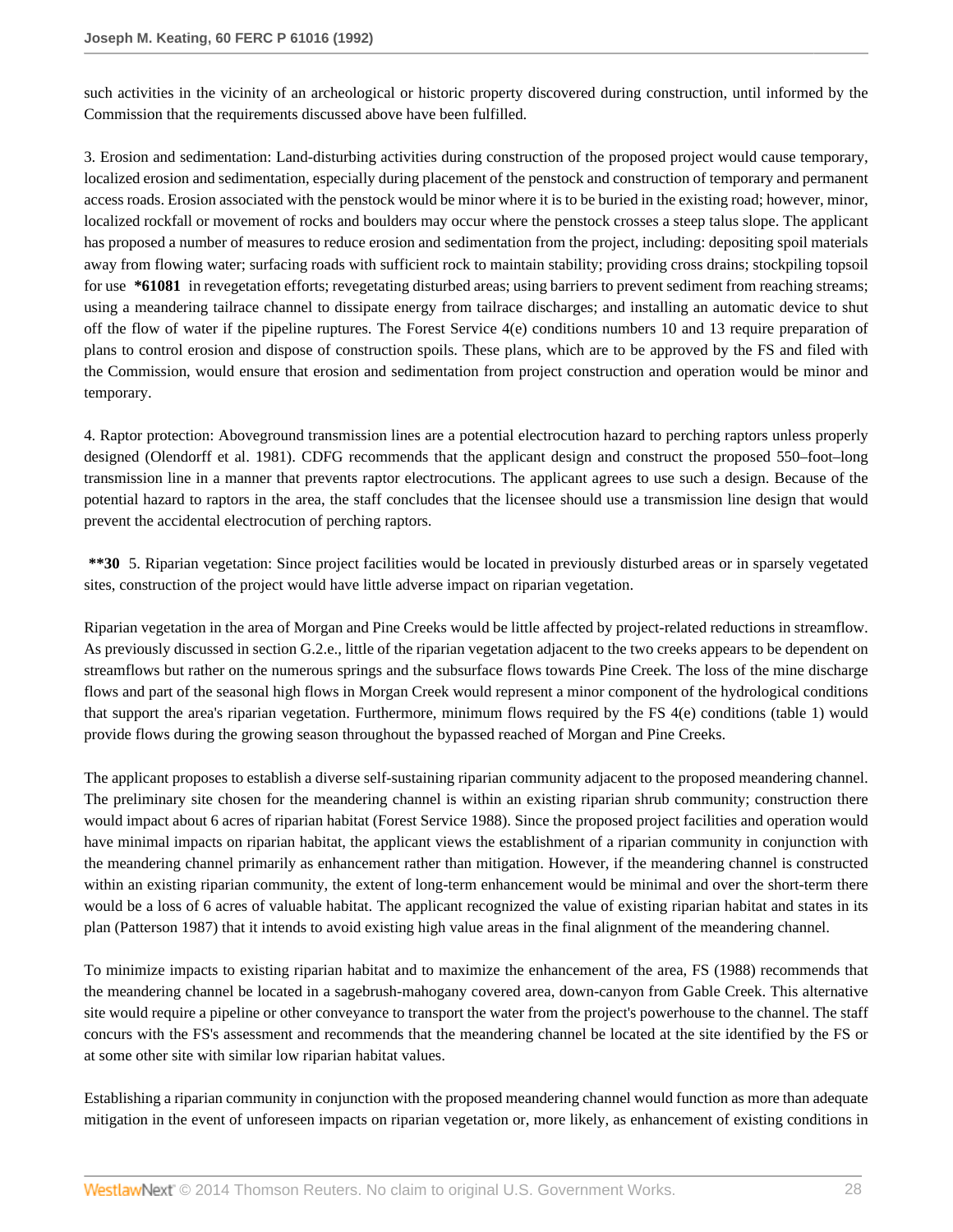the area. The plan submitted by the applicant, however, does not contain the necessary detail to be approved at this time. For example, details on the location of the channel, the size, density, and mix of plants, monitoring programs, survival criteria, and maintenance and ownership agreements are necessary. The licensee, therefore, should submit a final plan for establishing and maintaining a riparian community in conjunction with the meandering channel that includes these details.

**\*\*31** 6. Minimum flow for fish habitat: During project operation, reduced flows would decrease available aquatic habitat below the diversion facilities in an approximately 800–foot–long bypass reach of Morgan Creek and a 3,900–foot–long bypass reach in Pine Creek (Figure 2).

Keating, CDFG, and FS recommend minimum stream flows to protect the aquatic habitat in Morgan and Pipe Creeks as shown in tables 2 and 3, respectively.

Table 2. Comparison of the Morgan Creek bypass flows (cfs) proposed by Keating, required by the Forest Service (FS), recommended by the California Department of Fish and Game (CDFG), and existing average monthly flows in the bypass reach of Morgan Creek (Source: Joseph M. Keating. 1986. Application for license for a minor water power project, the Tungstar Project, FERC Project No. 7267, September 30, 1986, as modified by staff).

<span id="page-28-0"></span>

| <b>Month</b> | <b>Existing Average Monthly Flows</b> | <b>FS and Keating</b> | <b>CDFG</b> |
|--------------|---------------------------------------|-----------------------|-------------|
|              | 11.7                                  | 1.50                  | a1          |
|              | 11.5                                  | 1.50                  | a1          |
|              | 11.1                                  | 1.50                  | a1          |
|              | 11.0                                  | 1.00                  | a1          |
|              | 17.3                                  | 1.00                  | 5.0         |
|              | 30.6                                  | 1.00                  | 5.0         |
|              | 26.2                                  | 1.00                  | 5.0         |
|              | 15.6                                  | 0.75                  | a1          |
| September    | 13.4                                  | 0.75                  | a1          |
|              | 12.9                                  | 0.75                  | a1          |
| November     | 12.8                                  | 0.75                  | a1          |
| December     | 12.3                                  | 0.75                  | a1          |

**\*61082** Table 3. Comparison of the Pine Creek bypass flows (cfs) proposed by Keating, required by the Forest Service (FS), recommended by the California Department of Fish and Game (CDFG), and existing average monthly flows in the bypass reach of Pine Creek (Source: Joseph M. Keating, 1986, Application for license for the Tungstar Project, FERC Project No. 7267, September 30, 1986, as modified by staff).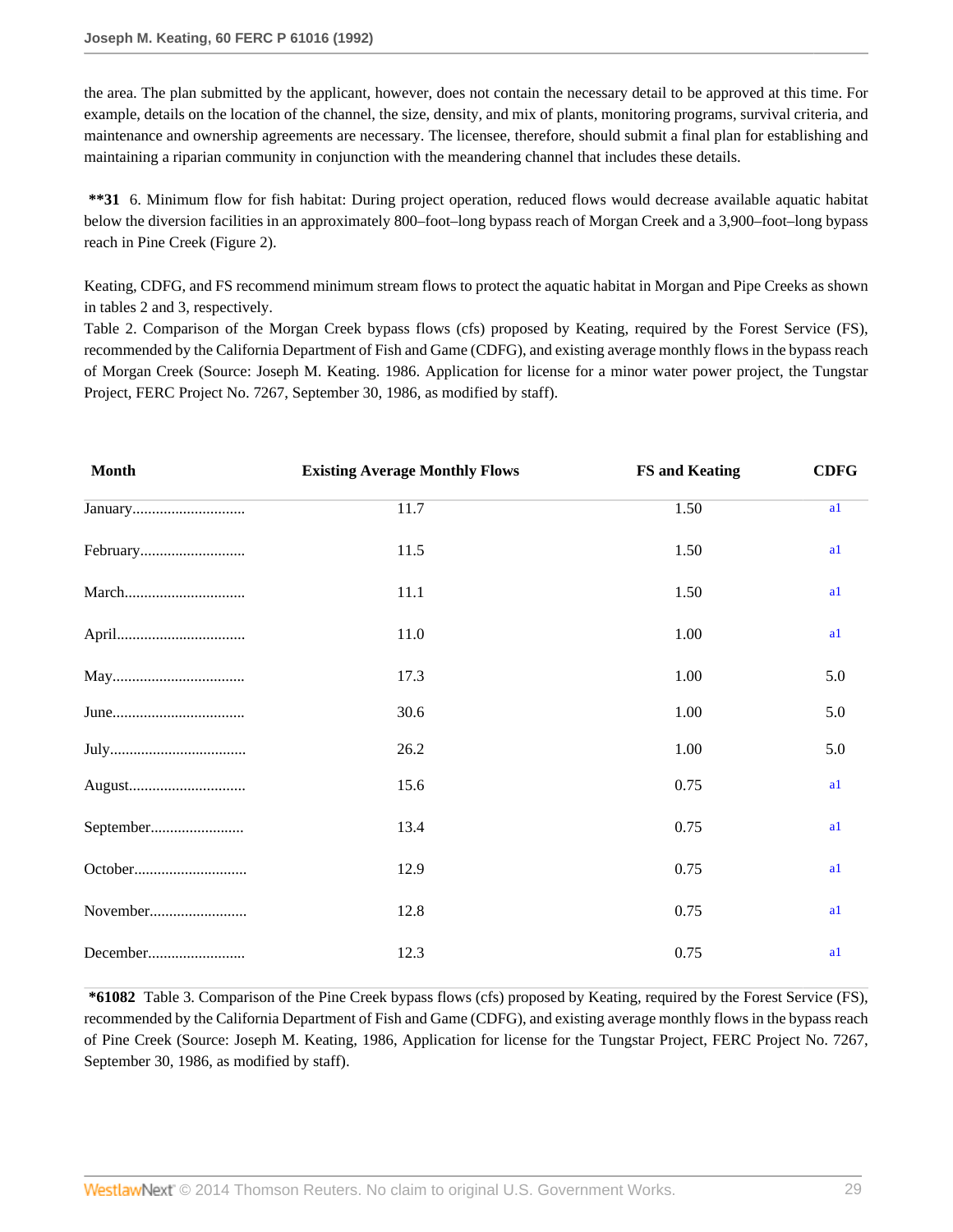| <b>Month</b> | <b>Existing Average Monthly Flows</b> | <b>FS and Keating</b> | <b>CDFG</b> |
|--------------|---------------------------------------|-----------------------|-------------|
|              | 15.4                                  | 6.0                   | 25.0        |
|              | 15.4                                  | 6.0                   | 25.0        |
|              | 15.1                                  | 6.0                   | 25.0        |
|              | 16.2                                  | 6.0                   | 25.0        |
|              | 40.1                                  | 23.8                  | 45.0        |
|              | 79.4                                  | 49.8                  | 45.0        |
|              | 61.7                                  | 36.5                  | 45.0        |
|              | 27.3                                  | 12.4                  | 25.0        |
| September    | 18.8                                  | 6.1                   | 25.0        |
|              | 17.1                                  | 6.0                   | 25.0        |
|              | 16.7                                  | 6.0                   | 25.0        |
| December     | 16.2                                  | 6.0                   | 25.0        |

Fish habitat in Morgan Creek is limited due to its high gradient, turbulent flows and boulder-strewn, bedrock substrate. The lack of fish habitat in Morgan Creek was revealed in a fish survey which found only one rainbow/golden trout throughout the survey area (Payne 1986a). Therefore, flows in Morgan Creek are primarily important as a supplement to Pine Creek's flow in maintaining fish habitat in Pine Creek.

An instream flow analysis was completed in 1986 to determine the relationship of flow to the maintenance of fish habitat in Pine Creek (Payne 1986b). Fish habitat, represented by weighted useable area (WUA), produced in Pine Creek by the existing average annual flow (AAF) of 28 cfs and minimum bypass flows proposed by Keating, FS and CDFG are shown in table 4. **\*\*32** Table 4. Approximate weighted useable area (WUA) in relation to stream flow (cfs) for three life stages of rainbow trout in Pine Creek (Source: Instream Flow Assessment for Upper Pine Creek, Tungstar Project, Inyo County, California, Thomas R. Payne and Associates, September 12, 1986, as modified by staff).

### **Weighted Useable Area (sq. ft./1,000 ft.) in Pine Creek**

| Flows (cfs)          | <b>Adult</b> | <b>Juvenile</b> | <b>Fry</b> |
|----------------------|--------------|-----------------|------------|
| 6.0 (FS and Keating) | 800          | 620             | 2170       |
| 6.4                  | 805          | 625             | 2170       |
| 12.4                 | 1260         | 920             | 2400       |
| 15.0                 | 1420         | 1110            | 2560       |
| 23.8                 | 1800         | 1620            | 3000       |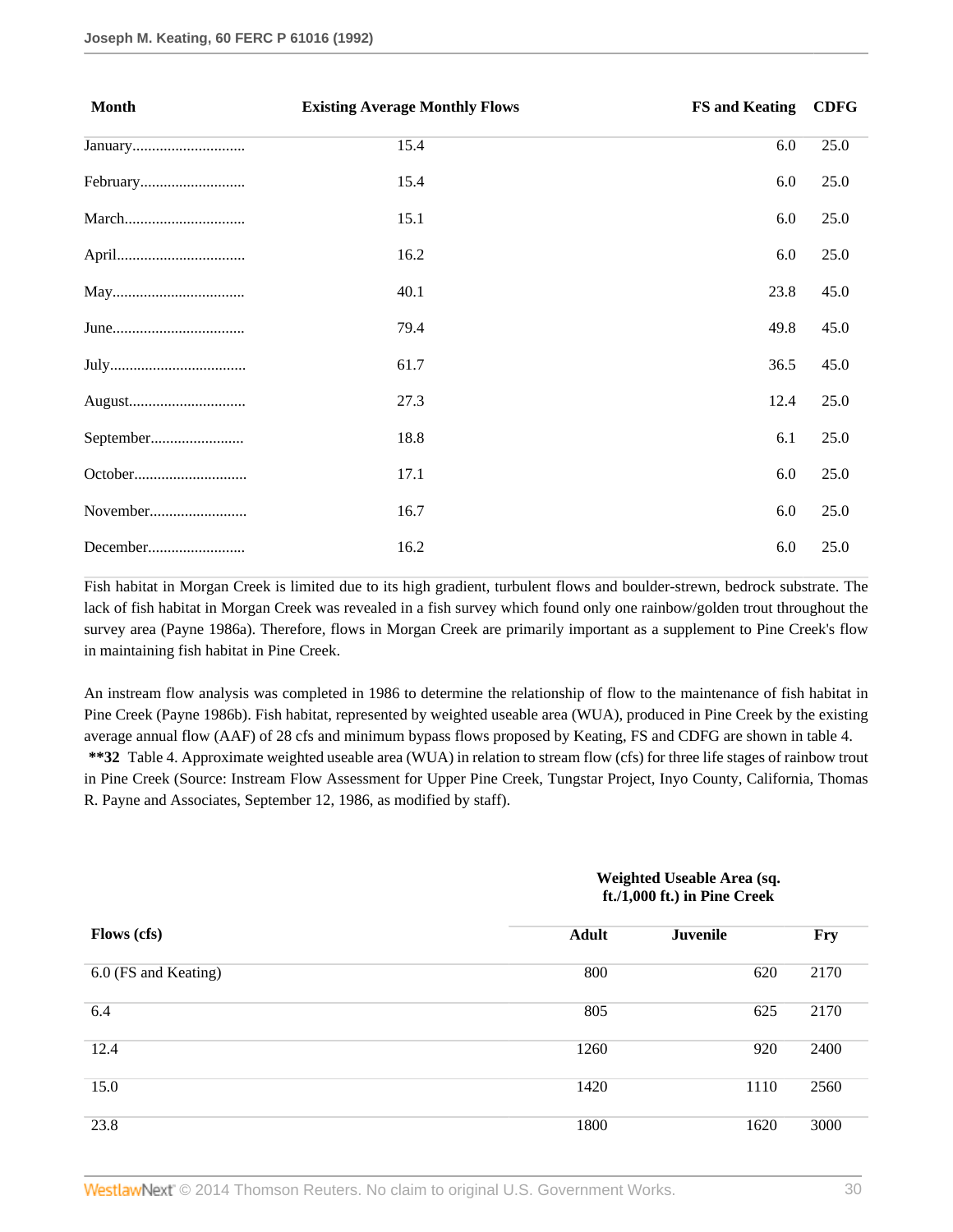| 25.0 (CDFG)         | 1900 | 1775 | 3050 |
|---------------------|------|------|------|
| 28.3 (Existing AAF) | 2050 | 1775 | 3050 |
| 36.5                | 2200 | 1760 | 3050 |
| 45.0                | 2380 | 1690 | 3090 |
| 49.8                | 2560 | 1700 | 2560 |

**\*61083** With the existing 28 cfs AAF in Pine Creek, about 2050 square feet per 1000 linear feet (sq. ft./1000 ft.) of WUA exists in Pine Creek for adult rainbow trout; 1775 sq. ft./1000 ft. WUA for juvenile rainbow trout; and 3050 sq. ft./ 1000 ft. WUA for fry rainbow. With 6.0 cfs, the FS/Keating proposed minimum bypass flow for August through April, about 800 sq. ft./1000 ft. WUA, would exist for adult rainbow trout; 620 sq. ft./1000 ft. WUA for juveniles; and 2170 sq. ft./1000 ft. WUA for fry. With CDFG's 25 cfs minimum bypass flows recommended for August through April about 1900 sq. ft./1000 ft. WUA would exist for adult rainbow trout; 1775 sq. ft./1000 ft. WUA for juvenile rainbow trout; and 3050 sq. ft./1000 ft. WUA for fry.

CDFG's recommended flows generally provide greater amounts of WUA in Pine Creek for all life stages of rainbow trout than is predicted for FS's and the applicant's proposed minimum flows. CDFG's proposed flows would provide nearly 100 percent of the WUA existing at the average annual flow in Pine Creek below Morgan Creek for all lifestages year round; whereas, the FS's and the applicant's proposed flows would provide 100 percent of the existing trout habitat at 28 cfs, during springtime high flow period only. During the remainder of the year, only about 37 percent of the adult and juvenile habitat and 71 percent of the fry habitat which exists in Pine Creek below Morgan Creek at the average annual flow of 28 cfs would occur with the FS's/Keating's proposed flows.

However, an electrofishing survey in a 303–foot–long reach of Pine Creek above the confluence of Morgan Creek and a 232– foot–long reach of Pine Creek below Morgan Creek (Payne 1986a) showed that various age classes of rainbow/golden trout inhabit Pine Creek above and below the confluence of Morgan Creek in almost equal numbers (table 5). These data imply that adequate adult, juvenile, and fry habitat and population exists in both reaches of Pine Creek with or without Morgan Creek inflow. That is, 103 fish were found in Pine Creek above the confluence and 81 fish were found in Pine Creek below the confluence. Therefore, flows lower than the average annual flow in Pine Creek below Morgan Creek should provide sufficient habitat to protect the Pine Creek fishery.

**\*\*33** Table 5. Rainbow/golden trout size ranges and numbers collected in Pine Creek above and below the confluence with Morgan Creek (Source: Letter dated October 31, 1987, from Thomas R. Payne to Joseph Keating re: review of FS draft EA).

| <b>Size Range</b> | <b>Above Morgan Creek</b> |         |               | <b>Below Morgan Creek</b> |  |
|-------------------|---------------------------|---------|---------------|---------------------------|--|
|                   | <b>Number</b>             | Percent | <b>Number</b> | Percent                   |  |
| $30 - 75$ mm      | 8                         | 7.8     | 11            | 13.6                      |  |
| $80 - 115$ mm     | 36                        | 34.9    | 16            | 19.8                      |  |
| 120-195 mm        | 56                        | 54.4    | 41            | 50.6                      |  |
| $200 - 245$ mm    | 3                         | 2.9     | 13            | 16.0                      |  |

For example, estimates of total trout population in Pine Creek, both above and below the confluence with the Morgan Creek, equaled about 1,650 fish per mile. Pine Creek flows without Morgan Creek inflows, averages about 12 cfs annually. These data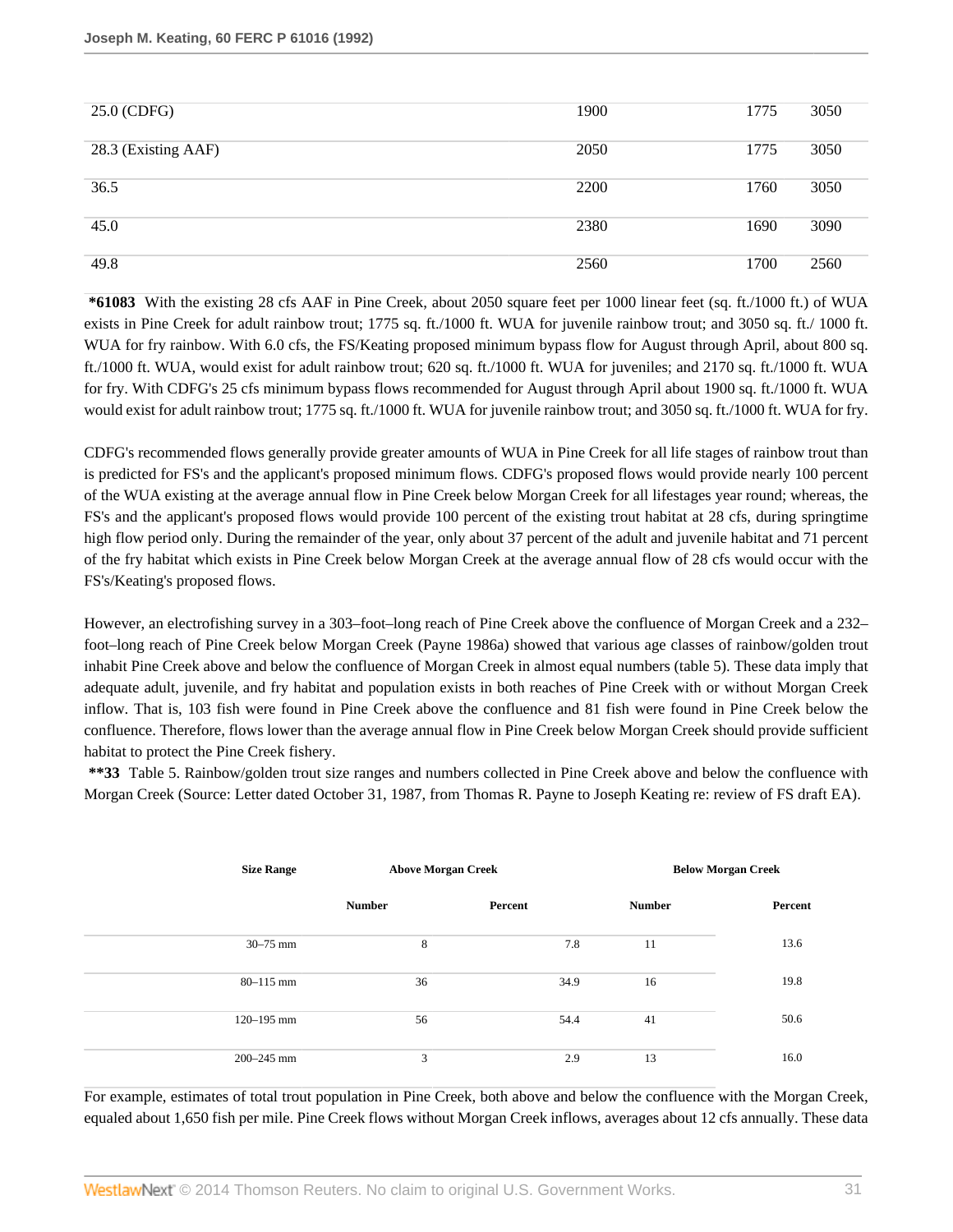imply that the 12 cfs AAF in Pine Creek above Morgan Creek provides the same fishery that the 28 cfs AAF in Pine Creek below the confluence with Morgan Creek provides, that is, about 1,650 fish per mile. Thus, it appears inflows from Morgan Creek provide little enhancement and are not essential to the Pine Creek fishery below the confluence with Morgan Creek. Therefore, the magnitude of flows in Pine Creek which occur above the Morgan Creek confluence, would be adequate to maintain the existing fishery throughout Pine Creek. Presently, Pine Creek's flow above the confluence with Morgan Creek averages from 3.7 cfs in January to 48 cfs in June, with an average annual flow of 12 cfs.

Therefore, the minimum bypass flows required by the FS 4(e) condition No. 5 and proposed by the applicant, which ranges from 6 cfs in January to 49 cfs in June, would provide **\*61084** adequate habitat for all life stages of rainbow/golden trout and would be more than adequate to ensure the protection of the existing fishery in Pine Creek.

7. Fishery enhancement: To enhance the existing fishery in Pine Creek, the applicant proposes to construct and maintain a 4,000– foot–long artificial, meandering fish channel. The channel would be fed by diverted water from the project's tailrace (figure 2). [omitted in printing.] The artificial channel would be designed to support all life stages of native trout now present in Pine Creek. The channel would be designed to include pools, run/glides, and riffle habitat in approximately equal proportions; cover would be added in the form of woody debris and boulder structures. The designed flow capacity would be approximately 12 cfs with seasonal variation between 10 and 30 cfs. The applicant proposes to stock native rainbow/golden trout taken from Pine Creek. In addition, the fish populations would be monitored annually to document the levels and health of the established fish communities. Maintenance would be performed on instream structures as needed to ensure structural integrity and functional competence.

An instream flow analysis of the proposed meandering channel shows that in the channel rainbow trout fry habitat WUA peaks at 6.0 cfs; juvenile WUA peaks at 12.0 cfs; adult WUA peaks at 14.0 cfs; and spawning WUA peaks at 20.0 cfs. At the channel's design capacity of 12 cfs and for every 1,000 lineal feet of channel, a total of 2088 square feet of WUA would be provided for rainbow/golden trout fry; 2751 sq. ft. of WUA for juveniles; 1535 sq. ft. of WUA for adults; and 2301 sq. ft. of WUA for spawning (table 7). The fish habitat produced in the meandering channel at 12 cfs plus the fish habitat remaining in Pine Creek at 6 cfs represents a 40–percent increase in total fry habitat, percent increase in total adult habitat area, and a 90–percent increase in total juvenile habitat area above present conditions in Pine Creek.

**\*\*34** Table 6. Tungstar fish enhancement channel instream flow analysis (Source: Attachment A in: Design plan for a meandering channel, Tungstar Hydroelectric Project, Inyo, County, California, Prepared by Thomas R. Payne and Associates, June 10, 1987).

| <b>FLOW</b>         | <b>FRY</b> | Juvenile   | Adult      | Spawning   |
|---------------------|------------|------------|------------|------------|
| (cfs)<br><b>WUA</b> |            | <b>WUA</b> | <b>WUA</b> | <b>WUA</b> |
| $\sqrt{2}$          | 2244       | 2168       | 749        | 330        |
| $\overline{4}$      | 2377       | 2271       | 977        | 959        |
| 6                   | 2533       | 2406       | 1128       | 1484       |
| $\,$ 8 $\,$         | 2453       | 2558       | 1256       | 1742       |
| $10\,$              | 2378       | 2739       | 1466       | 2009       |
| 12                  | 2088       | 2751       | 1535       | 2301       |

#### **Weighed Useable Area (WUA; sq. ft./1,000 ft.) versus Flow (cfs) in the Propo sed Meandering Channel**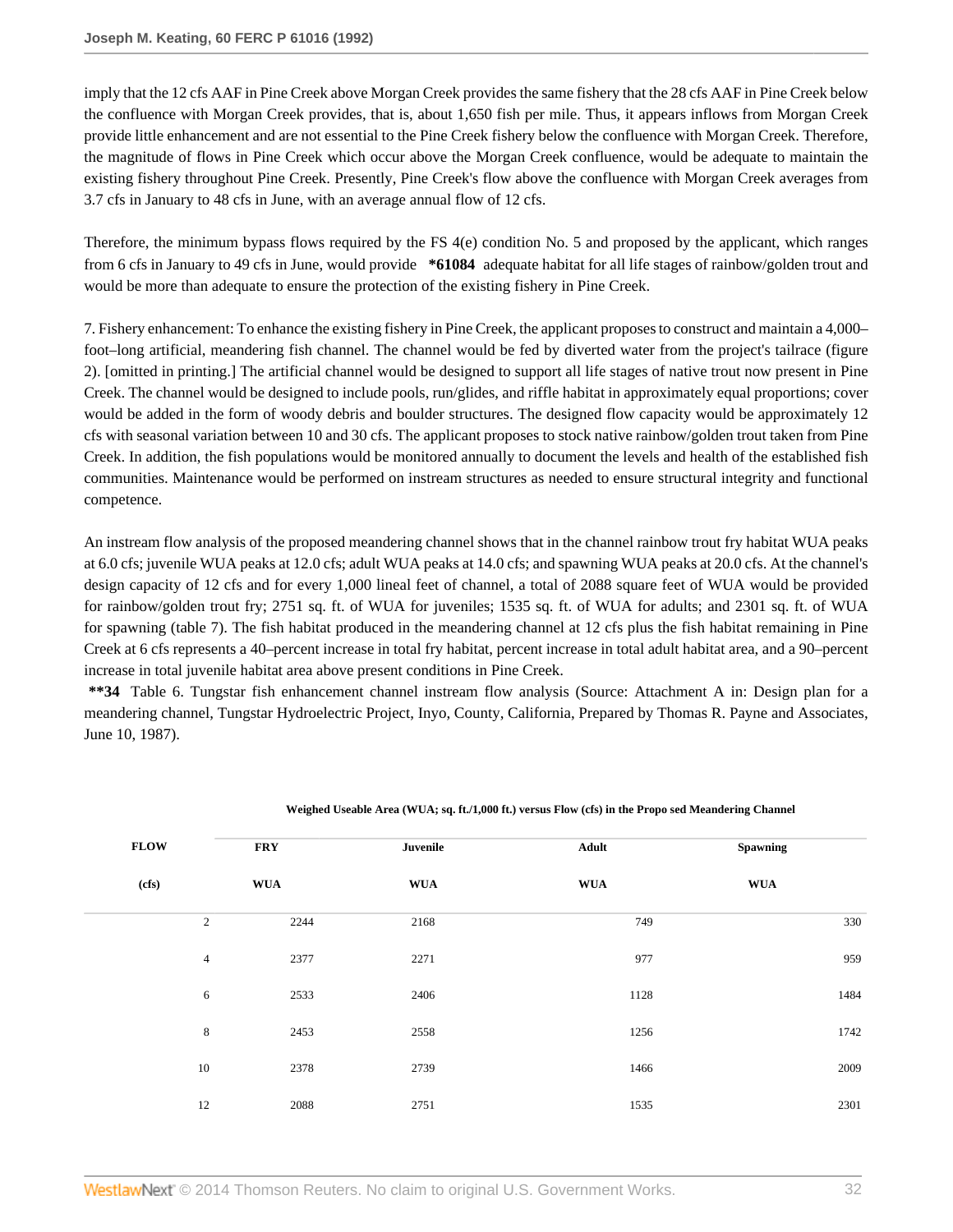| 14     | 1747 | 2659 | 1550 | 2639 |
|--------|------|------|------|------|
| 16     | 1451 | 2609 | 1520 | 3181 |
| 18     | 1267 | 2551 | 1449 | 3712 |
| $20\,$ | 1180 | 2526 | 1351 | 3943 |
| $22\,$ | 1140 | 2489 | 1250 | 3911 |
| $24\,$ | 1081 | 2426 | 1123 | 3833 |
| $26\,$ | 1071 | 2400 | 996  | 3736 |
| $28\,$ | 963  | 2310 | 856  | 3644 |
| 30     | 836  | 2160 | 727  | 3548 |

**\*61085** The diversion of mine water and Morgan Creek discharges from Pine Creek and the creation of the meandering channel would result in: (1) a net increase in useable fish habitat; (2) provide significant expanded habitat for native trout; (3) provide increased numbers of catchable trout; (4) provide improved angler access; and (5) provide increased recreational opportunities. In addition, at the head of the new channel would be a settling pond to filter tailrace water, thereby allowing any mine water flocculant to settle out. Thus, the channel would potentially enhance the quality of water and fish habitat both in the channel and downstream in Pine Creek once the water is returned to Pine Creek at the tail of the artificial channel.

Therefore, since we believe the channel would provide enhancement to the existing Pine Creek environment, the licensee should construct and maintain the meandering channel as required by FS 4(e) condition No. 7. In addition, the applicant should monitor fish populations in Pine Creek and the meandering channel as required by FS 4(e) condition No. 10.

8. Enhancement of water quality: When the Stratcor tungsten mine and millsite are in operation, particulate matter is settled in a clariflocculator which precipitates the suspended sediments with an alum treatment process. When the alum particulate mix exceeds the clariflocculator's treatment capacity, turbid water is discharged into Morgan Creek. These discharges can cause Morgan Creek and Pine Creek to: (1) have a milky appearance; (2) become more susceptible to algae growth; and (3) coat the stream substrate with fine sediment. Although these mine water discharges have not been shown to have any biological consequence, they could cause negative visual and recreational appeal of Morgan and Pine Creeks.

The applicant proposes to construct a meandering channel (discussed in section H.7.—Fishery Enhancement), which would provide for containment of flocculant discharges and prevent them from being transported downstream in Morgan and Pine Creeks

**\*\*35** To enhance water quality, the applicant would divert flows now discharged directly into Morgan Creek and transport this discharge through a clarification settling pond system at the head of the proposed meandering channel. This system would enhance removal of settleable solids and provide a backup to the existing clarification system at the mine site in the event of mine equipment failure. Therefore, conveying all powerhouse discharges through an earthen settling pond would promote settling and cleaning, if needed, to ensure that the mine discharges do not adversely affect natural stream water quality.

Use of the settling pond and the 4,000–foot–long meandering channel would provide a significant enhancement to the mine discharge and provide back up measures in the event of mine equipment failure. That is, any carryover of settleable material from the mine discharge would be subjected to reclarification in the pond and meandering channel (McLaren Environmental Engineering 1987). Therefore, the applicant should construct the settling pond/meandering channel as discussed in the report Water Quality Assurance Facilities for proposed Tungstar Project, June 1987 (McLaren Environmental Engineering 1987).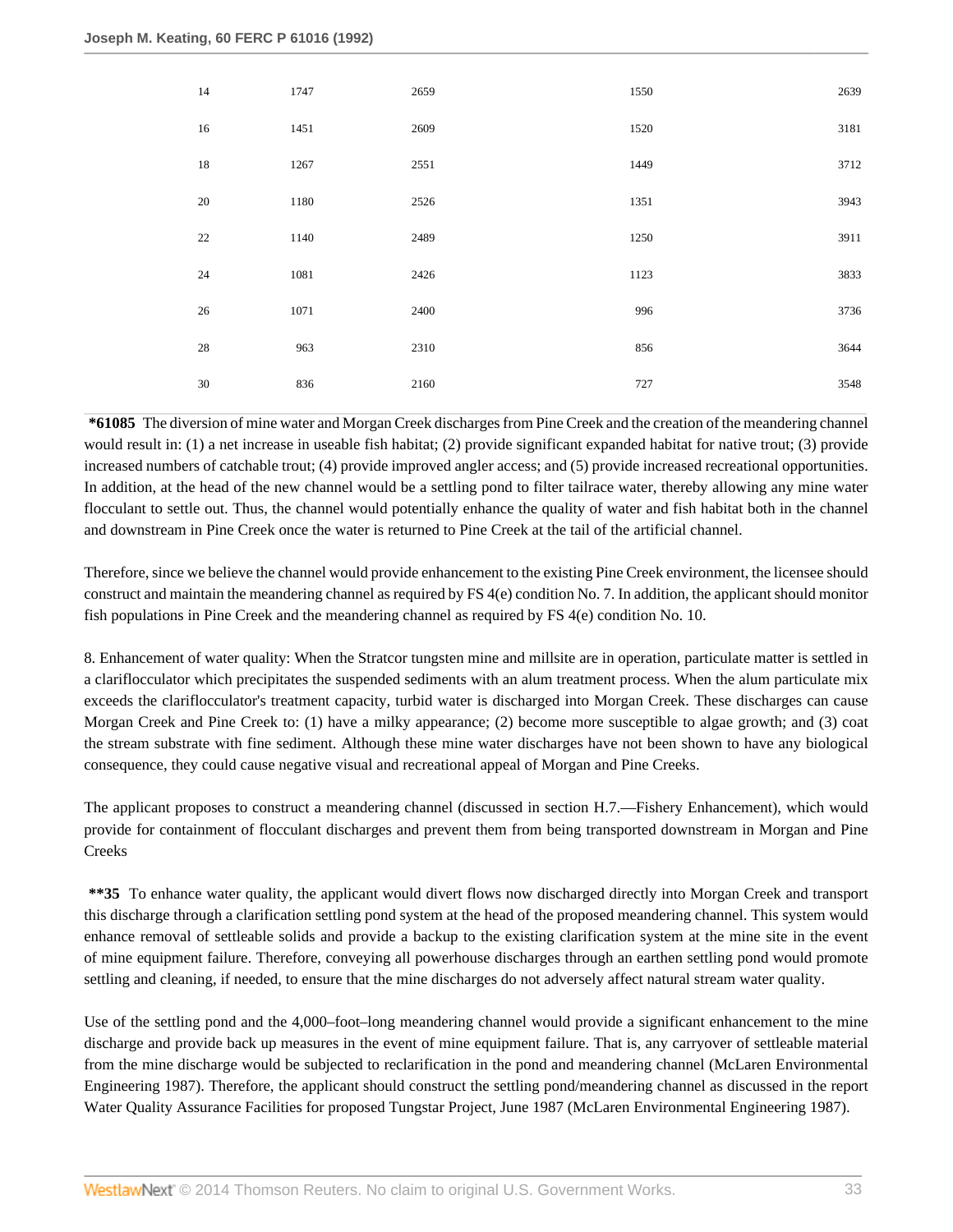### I. Environmental Impacts

1. Assessment of impacts expected from the applicant's proposed project (P), with the applicant's proposed mitigation and any conditions \*61086 set by a federal land management agency; the proposed project with any additional mitigation recommended by the staff (Ps); and any action alternative considered (A). Assessment symbols indicate the following impact levels:

| $0 = \text{None};$      | $1 =$ Minor;       |
|-------------------------|--------------------|
| $2 = \text{Moderate}$ ; | $3 =$ Major;       |
| $A =$ Adverse:          | $B =$ Beneficial;  |
| $L = Long-term;$        | $S = Short-term$ . |

| <b>Resource</b>   | P                | P <sub>S</sub> | A |
|-------------------|------------------|----------------|---|
|                   | 1AS              |                |   |
|                   | 1AL              |                |   |
| c. Water quality: |                  |                |   |
|                   | $\boldsymbol{0}$ |                |   |
|                   | $\boldsymbol{0}$ |                |   |
|                   | 1BL              |                |   |
| d. Fisheries:     |                  |                |   |
|                   | $\boldsymbol{0}$ |                |   |
|                   | 2BL              |                |   |
|                   | 1BL              |                |   |
|                   | 1BL              |                |   |
| g. Cultural:      |                  |                |   |
|                   | 0                |                |   |
|                   | $\boldsymbol{0}$ |                |   |
|                   | 1BL              |                |   |
|                   | 1AS              |                |   |
|                   | 1BL              |                |   |
|                   | $\boldsymbol{0}$ |                |   |
|                   | $\boldsymbol{0}$ |                |   |
|                   |                  |                |   |

**Impact**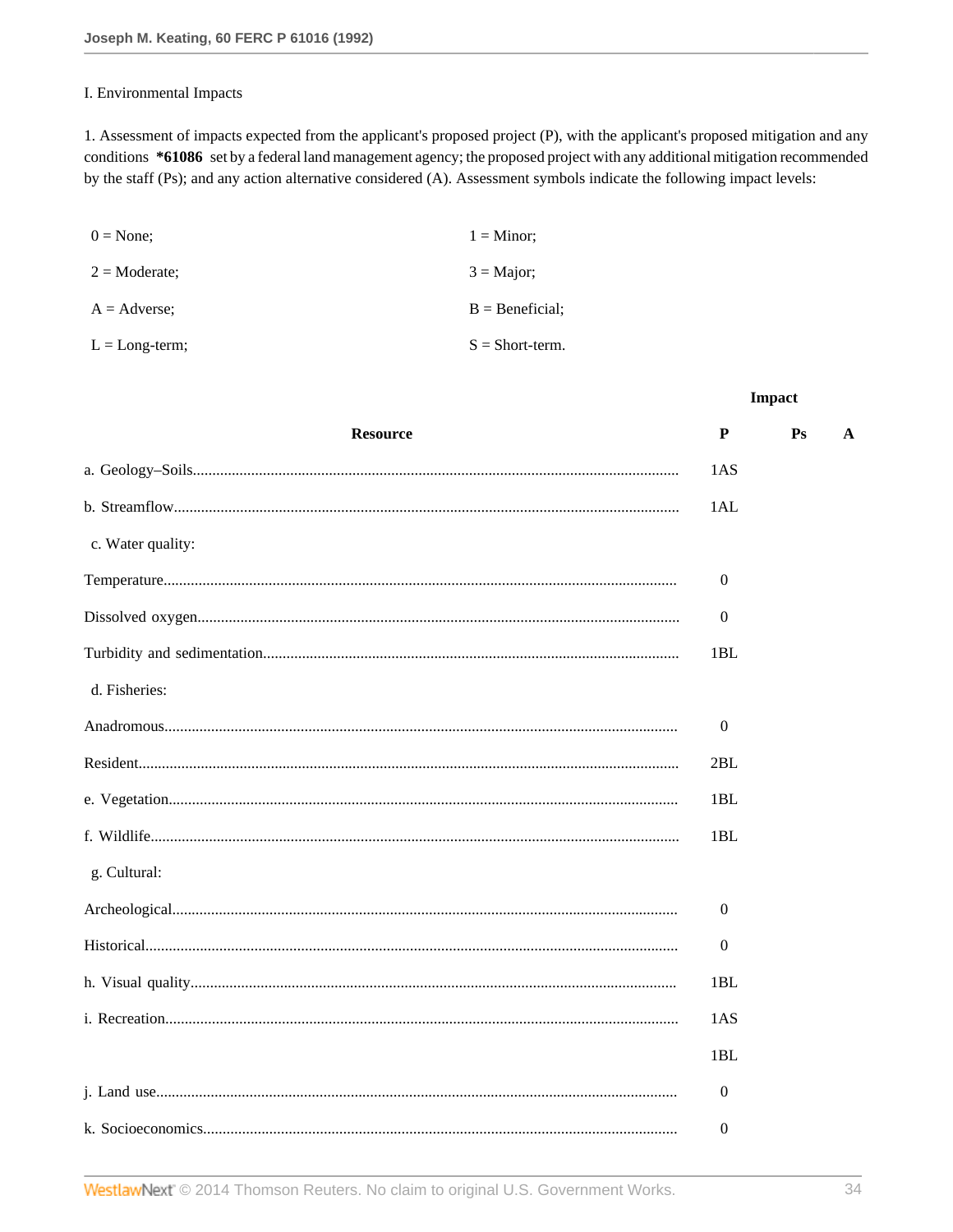### Remarks:

b. Streamflow would be reduced in Morgan and Pine Creeks.

c. Mine flocculants would settle out in the proposed setting pond thus clarifying Pine Creek's water.

d. Construction of meandering channel should provide additional habitat and fishing opportunities.

e & f. Establishment of riparian vegetation in conjunction with the meandering channel would improve wildlife habitat in the area.

h. Removal and filtering mine water discharges would clarify the milky appearance of Morgan and Pine Creeks. Removal of debris and discarded equipment, revegetating the project area, and providing new and well maintained structures would rehabilitate the existing disturbed and unsightly project location.

**\*\*36** i. Increased noise, dust, and vehicular traffic during construction would create a short-term, minor disturbance to recreationists using the immediate project area. Enhanced angler access and fishing opportunities would be created by construction of the meandering channel.

2. Impacts of the no-action alternative.

Under the no-action alternative, there would be no construction of project facilities or changes to the existing physical, biological, or cultural components of the area. Electrical power that would be generated by the proposed hydroelectric project would have to be generated from other available sources or offset by conservation measures.

3. Recommended alternative (including proposed, required, and recommended mitigative measures).

Proposed project.

4. Reason(s) for selecting the preferred alternative.

The proposed project, including the licensee's proposed mitigation measures and the implementation of measures that the staff and FS recommend, would enable the licensee to use mine water discharge flows that emanate from the Stratcor mine and the natural flows of Morgan Creek/Pine Creek to generate electrical power without significantly adversely affecting the environmental resources of the project area. In addition, the proposed project would provide substantial improvements to fish habitat, visual quality, water quality, and recreational opportunities.

J. Unavoidable Adverse Impacts of the Recommended Alternative

Construction of the proposed project would cause: (1) minor, short-term disturbance for recreation use in the project area; (2) short-term impacts during construction consisting of reduced air quality, vegetation alteration, and some landform modifications; (3) minor, temporary, localized erosion and sedimentation; (4) diversion of streamflow for power generation with reduced flows in Morgan and Pine Creeks; and (5) minor, increased motorized, vehicular traffic.

### K. Comprehensive Development

Section 4(e) of the Federal Power Act states that in deciding whether to issue a license, the Commission, in addition to considering the power and development purposes of the project, shall give equal consideration to: the purposes of energy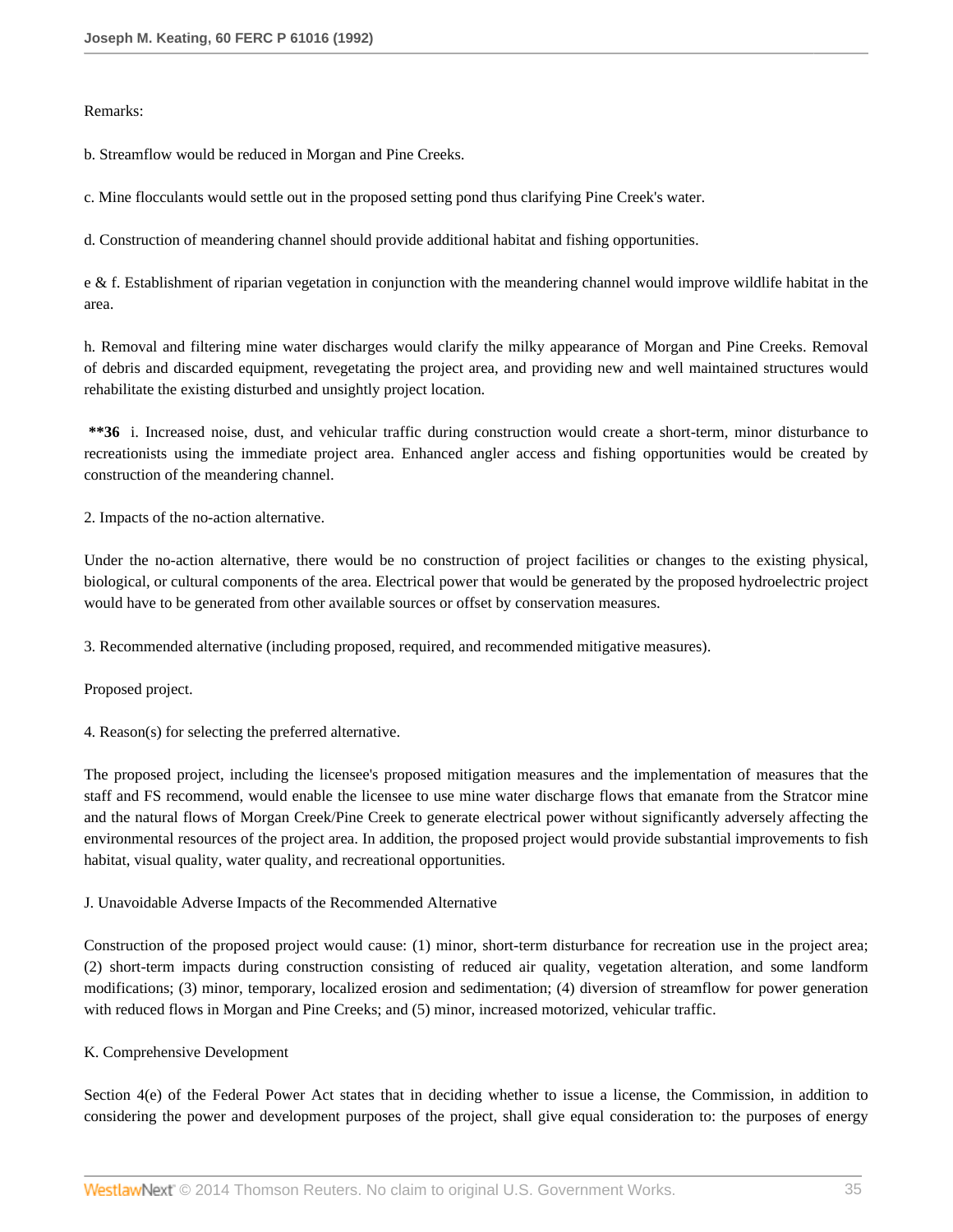conservation; the protection, mitigation of damage to, and enhancement of fish and wildlife; the protection of recreational opportunities; and the preservation of other aspects of environmental quality.

Further, in section 10(a), the Federal Power Act says the Commission shall adopt a project that in its judgment will be best adapted to a comprehensive plan for improving or developing a waterway for the following: (1) the use or benefit of interstate or foreign commerce; (2) the improvement and utilization of water power development; (3) the adequate protection, mitigation, and enhancement of fish and wildlife (including related spawning grounds and habitat); and (4) other beneficial public **\*61087** uses, including irrigation, flood control, water supply, and recreation, and other purposes discussed in section 4(e).

**\*\*37** The proposed project's levelized cost of energy would be about 70 mills/kilowatthour (kWh); the project would be economically beneficial with a levelized net annual benefit of \$89,000 or 23 mills/kWh and a 100–percent equity rate of return. (ROR) of 13.5 percent, which we think is fairly attractive.

With the CDFG recommended instream flow, however, the project wouldn't be economically beneficial with a levelized net annual benefit of negative \$55,000 or negative 36 mills/kWh, and the ROR would be about 3.5 percent, which we think could not be financed.

From our analysis both the environmental and the economic effects of the proposed project and the no-action alternative, we conclude that the proposed project would give the public the greatest benefits from the waterway.

If licensed, the project would generate an estimated average 4.0 gigawatthours of electrical energy per year without significantly adversely affecting environmental resources and with substantial enhancement to fish habitat, recreational opportunities, and water and visual quality. Under section 10(a) of the Federal Power Act, this project would be best adapted to a comprehensive plan for improving a water-way and under section 10(j) of the Act, would provide for adequate protection, mitigation, and enhancement of fish and wildlife.

L. Preliminary Determination of Consistency of Fish and Wildlife Recommendations with the Federal Power Act and Applicable Law

Under the provisions of the Federal Power Act (Act), as amended by the Electric Consumers Protection Act (ECPA) of 1986, each hydroelectric license issued by the Commission shall include conditions based on recommendations provided by federal and state fish and wildlife agencies for the protection, mitigation, and enhancement of such resources affected by the project.

Section  $10(i)$  of the Act states that whenever the Commission believes that any fish and wildlife agency recommendation is inconsistent with the purposes and the requirements of the Act or other applicable law, the Commission and the agency shall attempt to resolve any such inconsistency, given due weight to the recommendations, expertise, and statutory responsibilities of such agency.

Pursuant to section 10(j) of the Act, we are making a preliminary determination that certain of the recommendations of the federal and state fish and wildlife agencies are inconsistent with the purpose and requirements of Part 1 of the Act or other applicable law.

As discussed in section H.6. of the EA, staff believes that the applicant's and FS's recommended minimum flows would maintain Pine Creek's fishery. Furthermore, as discussed in section H.7., staff believes that diversion of mine water discharges into the project's proposed settling pond meandering channel would provide substantial enhancement to the existing fishery. With the CDFG recommended flows, the project would not be financially feasible. In conclusion, staff believes the CDFG's recommendation for higher bypass flows are inconsistent with the public interest standard of section 4(e), the comprehensive development standard of 10(a), and the substantial evidence standard of section 313(b) of the Act.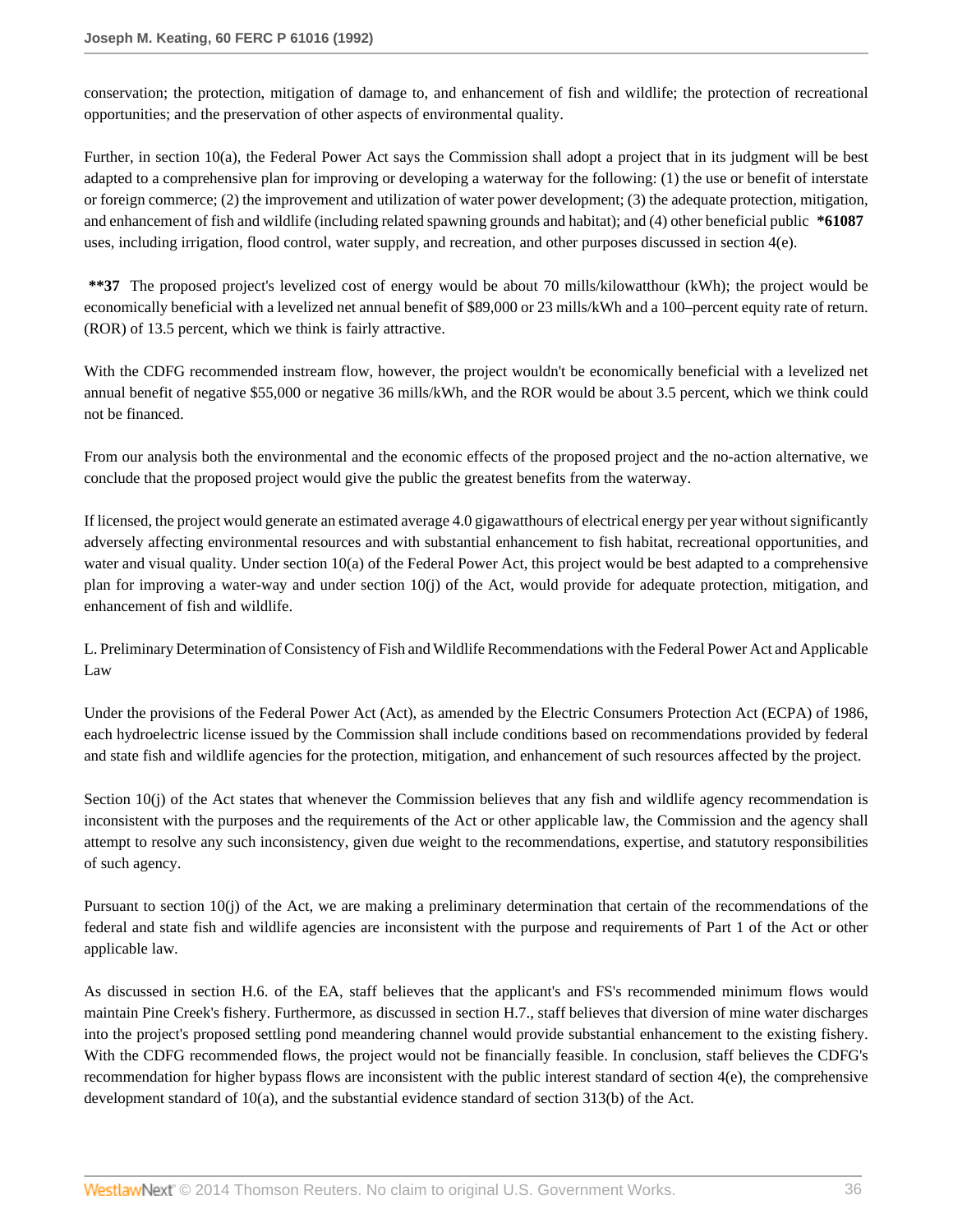**\*\*38** In summary, staff recommends that Keating Associates not incorporate CDFG's recommended minimum flows into the project's design and operation because these recommendations are not consistent with public interest and comprehensive development standards of the Act, nor are they supported by substantial evidence.

### M. Conclusion

Finding of No Significant Impact. Approval of the recommended alternative [[[\[I.3.\]](http://www.westlaw.com/Link/Document/FullText?findType=Y&pubNum=5301&cite=CGOI3&originationContext=document&vr=3.0&rs=cblt1.0&transitionType=DocumentItem&contextData=(sc.DocLink)) would not constitute a major federal action significantly affecting the quality of the human environment; therefore, an environmental impact statement (EIS) will not be prepared.

### N. Literature Cited

Federal Energy Regulatory Commission. 1986. Owens River Basin seven hydroelectric projects—California. FERC/EIS–004. Final environmental impact statement. Office of Hydropower Licensing. October 1986.

Forest Service, Inyo National Forest. Environmental Assessment for FERC Project No. 7267 Tungstar. Bishop, California. January 21, 1988.

Keating, Joseph Martin. 1986. Application for license for a minor water power project, the Tungstar Project, FERC Project No. 7267 Placerville, California. September 30, 1986.

McLaren Environmental Engineering. 1987. Water quality assurance facilities for proposed Tungstar Project. June 1987.

Patterson, Charles [A. 1987](http://www.westlaw.com/Link/Document/FullText?findType=Y&pubNum=5304&cite=CGOA1987&originationContext=document&vr=3.0&rs=cblt1.0&transitionType=DocumentItem&contextData=(sc.DocLink)). Riparian revegetation and enhancement plan for the proposed meandering channel in Joseph Martin Keating's Response and rebuttal to agency comments, Tungstar Project, FERC Project No. 7267.

**\*61088** Olendorff, R.R., A.D. Miller, and R.N. Lehman. 1981. Suggested practices for raptor protection on power lines: the state of the art in 1981. Raptor Research Report no. 4. Raptor Research Foundation, Inc. 111 pp.

Payne, Thomas R. and Associates. 1986a. Electrofishing Survey and Fish Population Estimates for the Tungstar Hydroelectric Project, Inyo County, California. September 19, 1986.

Payne, Thomas R. and Associates. 1986b. Instream flow assessment for Upper Pine Creek, Tungstar Project, Inyo County, California, prepared for Keating Associates, September 12, 1986.

Payne, Thomas R. and Associates. 1987. Design Plan for a meandering channel, Tungstar Hydroelectric Project, Inyo County, California. June 10, 1987.

O. List of Preparers (Name—Position title)

John Ramer—Ecologist (Coordinator)

Joe Davis—Environmental Protection Specialist

Edwin Slatter—Archeologist

Thomas Camp—Landscape Architect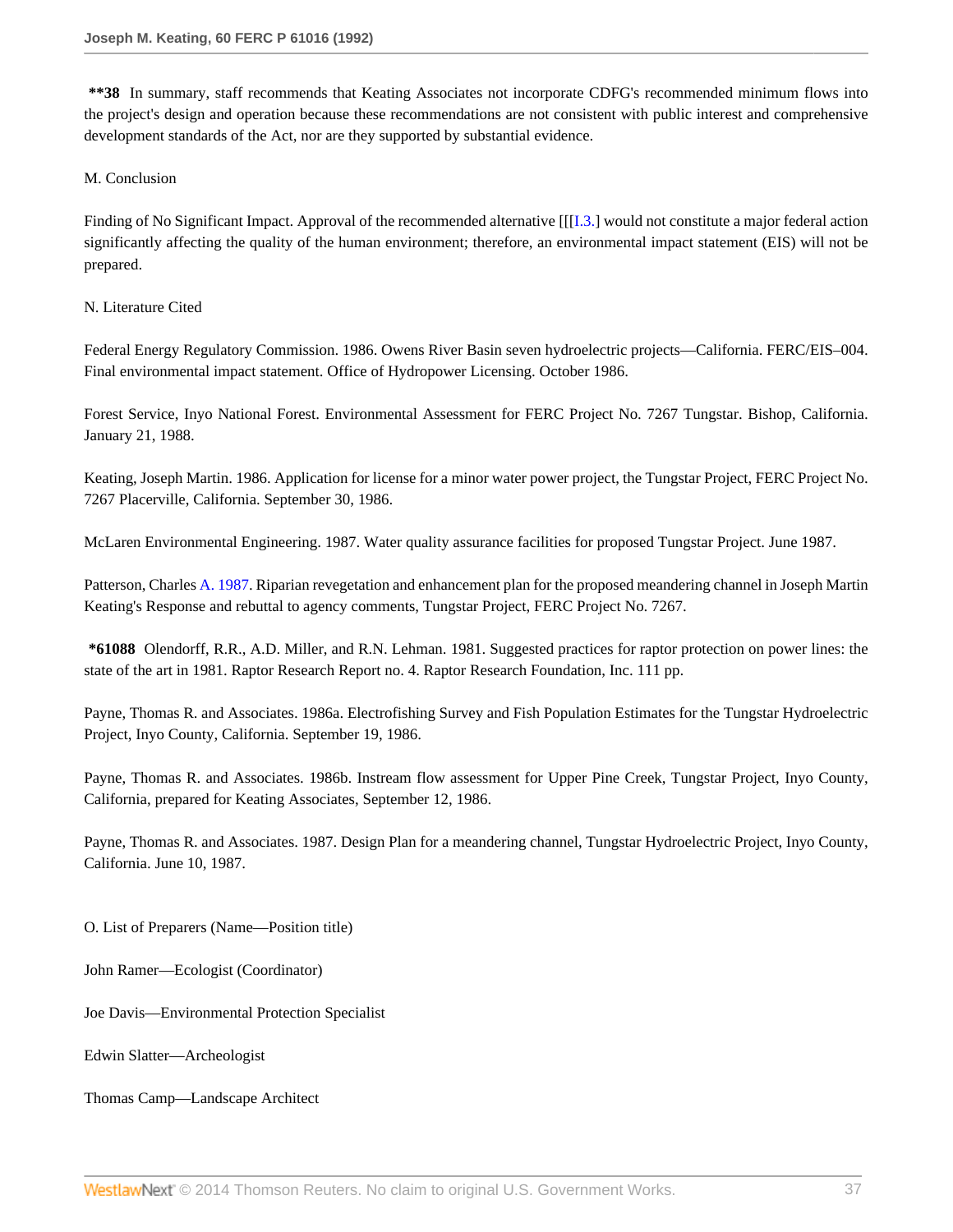Gaylord Hoisington—Soil Conservationist

John Estep—Wildlife Biologist

Mohamad Fayyad—Civil Engineer

Roland George—Electrical Engineer

#### Footnotes

- <span id="page-37-18"></span>[a1](#page-8-0) 6.0 cfs is the minimum flow in Pine Creek below the confluence with Morgan Creek necessary to provide aquatic habitat selected to be provide by this project. It will be necessary for the Tungstar Project to release additional water during these months unless the natural flow in Pine Creek can provide the difference.
- <span id="page-37-19"></span>[aa1](#page-8-1) The combined flow from Pine and Morgan Creeks will exceed the 6 cfs selected flow for the stream reach.
- <span id="page-37-20"></span>[a1](#page-23-0) exempted project
- <span id="page-37-21"></span>[a1](#page-28-0) CDFG did not recommend bypass flows for the months of August through Apri l.
- <span id="page-37-0"></span>[1](#page-0-0) U.S. Tungsten was the licensee for the Pine Creek Water Power Project No. 8418, which used the treated mine water discharge to generate hydroelectric power. See [34 FERC ¶ 62,274 \(1986\)](http://www.westlaw.com/Link/Document/FullText?findType=Y&serNum=1986271616&pubNum=0000920&originationContext=document&vr=3.0&rs=cblt1.0&transitionType=DocumentItem&contextData=(sc.DocLink)). On February 26, 1992, the Director, Division of Project Review, accepted [U.S. Tungsten's surrender of its license, because the project was no longer economically feasible. 58 FERC ¶ 62,146](http://www.westlaw.com/Link/Document/FullText?findType=Y&serNum=1992380110&pubNum=0000920&originationContext=document&vr=3.0&rs=cblt1.0&transitionType=DocumentItem&contextData=(sc.DocLink)).
- <span id="page-37-1"></span>[2](#page-0-1) The treatment of the mine water is regulated by a permit issued by the State of California Regional Water Quality Resources Control Board pursuant to the National Pollutant Discharge Elimination System. The treatment facility reduces turbidity and suspended particulate matter derived mainly from granite, garnet, and mica. Alum and polymers are added to the treated mine water as part of the clarifying process, excess amounts of these products are removed through precipitation in Morgan Creek and in Pine Creek below Morgan Creek.
- <span id="page-37-2"></span>[3](#page-1-0) These conditions are included in the license for Project No. 7267 as articles 101 through 114.
- <span id="page-37-3"></span>[4](#page-1-1) As originally proposed, the project would have used all of the mine water exiting U.S. Tungsten's treatment plant. As amended, the Tungstar Project, except for the spring snow melt months, will release into Morgan Creek a portion of the mine water that it would have otherwise used for generation.
- <span id="page-37-4"></span>[5](#page-2-0) See license application, exhibit E, section 1.4.
- <span id="page-37-5"></span>[6](#page-2-1) EA at 19 and 22.
- <span id="page-37-6"></span>[7](#page-2-2) EA at 12 and 17.
- <span id="page-37-7"></span>[8](#page-2-3) The mine has not operated at capacity for some years, and employment has declined from about 450 employees to 46.
- <span id="page-37-8"></span>[9](#page-2-4) See n. 2, supra.
- <span id="page-37-9"></span>[10](#page-2-5) EA at 24.
- <span id="page-37-10"></span>[11](#page-2-6) In October through March, the Forest Service minimum flows for the Morgan Creek bypass reach, when added to the flows in Pine Creek, will, on the average, be insufficient to meet the Forest Service minimum flows for the Pine Creek bypass reach. For example, in January, flows in Pine Creek without Morgan Creek water average 3.7 cfs. Keating proposes a 1.5 cfs minimum flow release for Morgan Creek and a 6.0 cfs minimum flow for Pine Creek. On the average, the 1.5 cfs Morgan Creek flow will result in a minimum flow in the Pine Creek bypass reach of only 5.2 cfs, which is 0.8 cfs short of that proposed. When this occurs, Keating will have to increase the Morgan Creek releases accordingly.
- <span id="page-37-11"></span>[12](#page-2-7) With the minimum flows originally proposed in the license application, the project would have generated an estimated 4,300,000 kWh annually.
- <span id="page-37-12"></span>[13](#page-2-8) See license application, exhibit E.
- <span id="page-37-13"></span>[14](#page-2-9) A comparison of fish habitat, represented by weighted useable area (WUA), produced in Pine Creek at various flows is shown in table 4 of the EA, at 20.
- <span id="page-37-14"></span>[15](#page-2-10) See license application, exhibit E.
- <span id="page-37-15"></span>[16](#page-3-0) See EA at 21.
- <span id="page-37-16"></span>[17](#page-3-1) Flows in the channel will vary from 10 to 30 cfs, depending on the time of year.
- <span id="page-37-17"></span>[18](#page-3-2) See EA at 22 and 23.